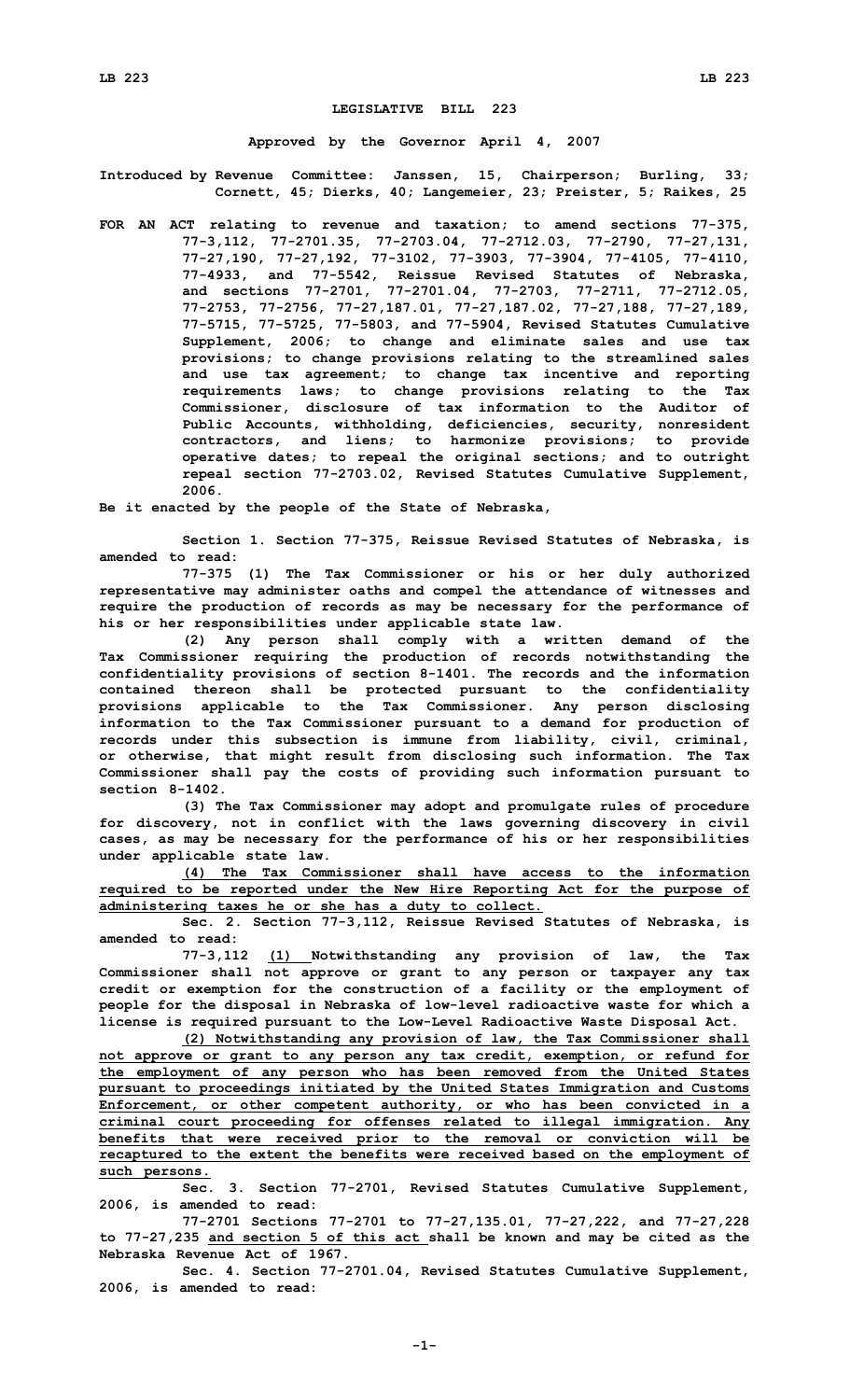**77-2701.04 For purposes of sections 77-2701.04 to 77-2713 and section 5 of this act, unless the context otherwise requires, the definitions found in sections 77-2701.05 to 77-2701.47 and section 5 of this act shall be used.**

**Sec. 5. (1) Bundled transaction means the retail sale of two or more products, except real property and services to real property, when (a) the products are otherwise distinct and identifiable and (b) the products are sold for one non-itemized price. Bundled transaction does not include the sale of any products in which the sales price varies, or is negotiable, based on the selection by the purchaser of the products included in the transaction.**

**(2) Distinct and identifiable products do not include:**

**(a) Packaging, such as containers, boxes, sacks, bags, and bottles or other materials such as wrapping, labels, tags, and instruction guides that accompany the retail sale of the products and are incidental or immaterial to the retail sale thereof. Examples of packaging that are incidental or immaterial include grocery sacks, shoeboxes, dry cleaning garment bags, and express delivery envelopes and boxes;**

**(b) <sup>A</sup> product provided free of charge with the required purchase of another product. A product is provided free of charge if the sales price of the product purchased does not vary depending on the inclusion of the product provided free of charge; and**

**(c) Items included in the definition of sales price pursuant to section 77-2701.35.**

**(3) One non-itemized price does not include <sup>a</sup> price that is separately identified by product on binding sales or other supporting sales-related documentation made available to the customer in paper or electronic form, including, but not limited to, an invoice, bill of sale, receipt, contract, service agreement, lease agreement, periodic notice of rates and services, rate card, or price list.**

**(4) A transaction that otherwise meets the definition of <sup>a</sup> bundled transaction is not <sup>a</sup> bundled transaction if it is (a) the retail sale of tangible personal property and <sup>a</sup> service where the tangible personal property is essential to the use of the service, and is provided exclusively in connection with the service, and the true object of the transaction is the service, (b) the retail sale of services when one service is provided that is essential to the use or receipt of <sup>a</sup> second service and the first service is provided exclusively in connection with the second service and the true object of the transaction is the second service, or (c) <sup>a</sup> transaction that includes taxable products and nontaxable products and the purchase price or sales price of the taxable products is de minimus. De minimus means the seller's purchase price or sales price of the taxable products is ten percent or less of the total purchase price or sales price of the bundled products. Sellers shall use either the purchase price or the sales price of the products to determine if the taxable products are de minimus. Sellers may not use <sup>a</sup> combination of the purchase price and sales price of the products to determine if the taxable products are de minimus. Sellers shall use the full term of <sup>a</sup> service contract to determine if the taxable products are de minimus.**

**(5) Bundled transaction does not include the retail sale of exempt tangible personal property and taxable tangible personal property if (a) the transaction includes food and food ingredients, drugs, durable medical equipment, mobility enhancing equipment, over-the-counter drugs, prosthetic devices, or medical supplies and (b) the seller's purchase price or sales price of the taxable tangible personal property is fifty percent or less of the total purchase price or sales price of the bundled tangible personal property. Sellers may not use <sup>a</sup> combination of the purchase price and sales price of the tangible personal property when making the fifty-percent determination for a transaction.**

**Sec. 6. Section 77-2701.35, Reissue Revised Statutes of Nebraska, is amended to read:**

**77-2701.35 (1) Sales price applies to the measure subject to sales tax and means the total amount of consideration, including cash, credit, property, and services, for which personal property or services are sold, leased, or rented, valued in money, whether received in money or otherwise, without any deduction for the following:**

**(a) The seller's cost of the property sold;**

**(b) The cost of materials used, the cost of labor or service, interest, losses, all costs of transportation to the seller, all taxes imposed on the seller, and any other expense of the seller;**

**(c) Charges by the seller for any services necessary to complete the**

**sale;**

**(d) Delivery charges; and**

**(e) Installation charges. ; and**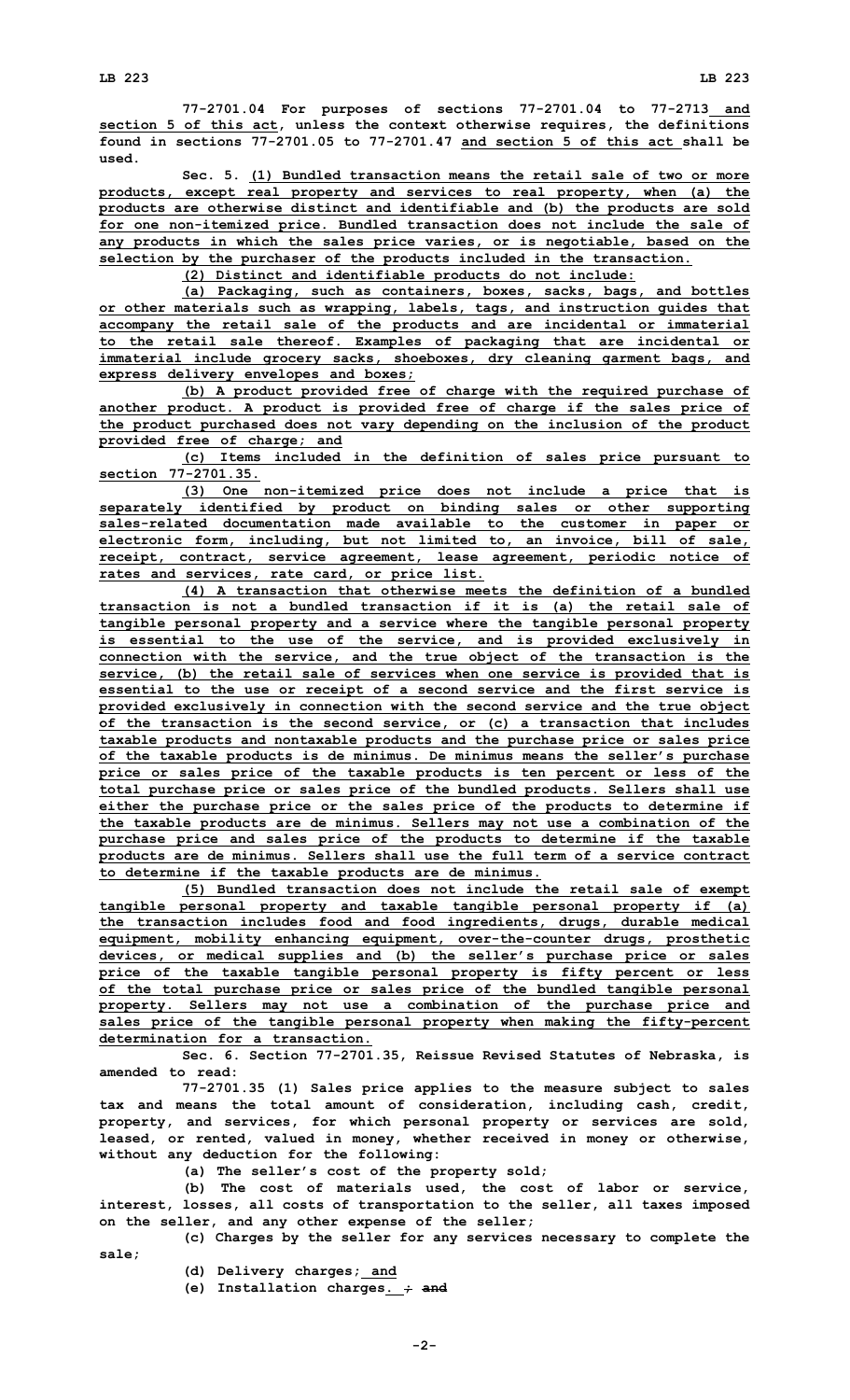**(f) The value of exempt personal property given to the purchaser where taxable and exempt personal property have been bundled together and sold by the seller as <sup>a</sup> single product or piece of merchandise.**

**(2) Sales price includes consideration received by the seller from third parties if:**

**(a) The seller actually receives consideration from <sup>a</sup> party other than the purchaser and the consideration is directly related to <sup>a</sup> price reduction or discount on the sale;**

**(b) The seller has an obligation to pass the price reduction or discount through to the purchaser;**

**(c) The amount of the consideration attributable to the sale is fixed and determinable by the seller at the time of the sale of the item to the purchaser; and**

**(d) One of the following criteria is met:**

**(i) The purchaser presents <sup>a</sup> coupon, certificate, or other documentation to the seller to claim <sup>a</sup> price reduction or discount when the coupon, certificate, or documentation is authorized, distributed, or granted by <sup>a</sup> third party with the understanding that the third party will reimburse any seller to whom the coupon, certificate, or documentation is presented;**

**(ii) The purchaser identifies himself or herself to the seller as <sup>a</sup> member of <sup>a</sup> group or organization entitled to <sup>a</sup> price reduction or discount. A preferred customer card that is available to any patron does not constitute membership in such <sup>a</sup> group; or**

**(iii) The price reduction or discount is identified as <sup>a</sup> third-party price reduction or discount on the invoice received by the purchaser or on <sup>a</sup> coupon, certificate, or other documentation presented by the purchaser.**

**(2) (3) Sales price does not include:**

**(a) Any discounts, including cash, terms, or coupons that are not reimbursed by <sup>a</sup> third party that are allowed by <sup>a</sup> seller and taken by <sup>a</sup> purchaser on <sup>a</sup> sale;**

**(b) Interest, financing, and carrying charges from credit extended on the sale of personal property or services, if the amount is separately stated on the invoice, bill of sale, or similar document given to the purchaser;**

**(c) Any taxes legally imposed directly on the consumer that are separately stated on the invoice, bill of sale, or similar document given to the purchaser; and**

**(d) Credit for any trade-in as follows:**

**(i) The value of property taken by <sup>a</sup> seller in trade as all or <sup>a</sup> part of the consideration for <sup>a</sup> sale of property of any kind or nature; or**

**(ii) The value of <sup>a</sup> motor vehicle or motorboat taken by any person in trade as all or <sup>a</sup> part of the consideration for <sup>a</sup> sale of another motor vehicle or motorboat.**

**Sec. 7. Section 77-2703, Revised Statutes Cumulative Supplement, 2006, is amended to read:**

**77-2703 (1) There is hereby imposed <sup>a</sup> tax at the rate provided in section 77-2701.02 upon the gross receipts from all sales of tangible personal property sold at retail in this state; , the gross receipts of every person engaged as <sup>a</sup> public utility, as <sup>a</sup> community antenna television service operator or any person involved in the connecting and installing of the services defined in subdivision (2)(a), (b), or (d) of section 77-2701.16 until January 1, 2004, and the services defined in subdivision (8)(a), (b), (d), or (e) of section 77-2701.16 beginning on January 1, 2004, or as <sup>a</sup> retailer of intellectual or entertainment properties referred to in subsection (3) of section 77-2701.16 until January 1, 2004, and subsection (9) of section 77-2701.16 beginning on January 1, 2004; , the gross receipts from the sale of admissions in this state; , the gross receipts from the sale of warranties, guarantees, service agreements, or maintenance agreements when the items covered are subject to tax under this section; beginning January 1, 2008, the gross receipts from the sale of bundled transactions when one or more of the products included in the bundle are taxable; , and the gross receipts from the provision of services defined in subsection (4) of section 77-2701.16 until January 1, 2004, and services defined in subsection (10) of section 77-2701.16 beginning on January 1, 2004. Except as provided in section 77-2701.03, when there is <sup>a</sup> sale, the tax shall be imposed at the rate in effect at the time the gross receipts are realized under the accounting basis used by the retailer to maintain his or her books and records or for a contractor when the payment or payments are received for construction services. For purposes of this subsection until January 1, 2004, the provision of services shall be deemed to be in this state for services provided to real estate if the real estate is located in this state; for services provided to personal property or animals if the personal property or animal is located in this state and**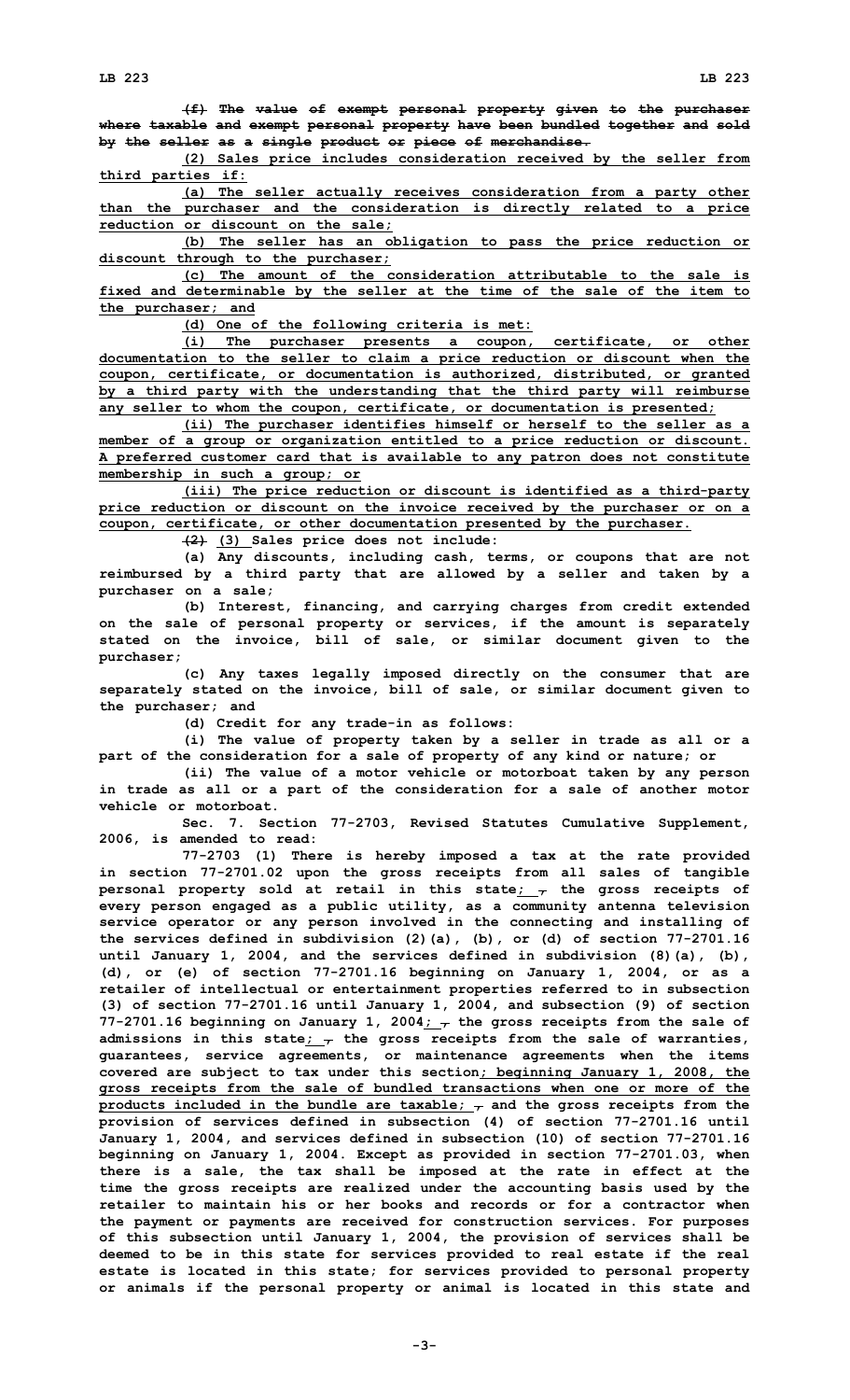**the service is rendered for use in this state; for detective services under subdivision (4)(i) of section 77-2701.16, in the case of <sup>a</sup> customer who is an individual, if the individual is residing in this state, or in the case of <sup>a</sup> business customer, if the principal place of the business is located in this state; and for computer software training under subdivision (4)(c) of section 77-2701.16 if the training is performed at <sup>a</sup> location that is within this state for a customer located within this state.**

**(a) The tax imposed by this section shall be collected by the retailer from the consumer. It shall constitute <sup>a</sup> part of the purchase price and until collected shall be a debt from the consumer to the retailer and shall be recoverable at law in the same manner as other debts. The tax required to be collected by the retailer from the consumer constitutes <sup>a</sup> debt owed by the retailer to this state.**

**(b) It is unlawful for any retailer to advertise, hold out, or state to the public or to any customer, directly or indirectly, that the tax or part thereof will be assumed or absorbed by the retailer, that it will not be added to the selling, renting, or leasing price of the property sold, rented, or leased, or that, if added, it or any part thereof will be refunded. The provisions of this subdivision shall not apply to <sup>a</sup> public utility.**

**(c) The tax required to be collected by the retailer from the purchaser, unless otherwise provided by statute or by rule and regulation of the Tax Commissioner, shall be displayed separately from the list price, the price advertised in the premises, the marked price, or other price on the sales check or other proof of sales, rentals, or leases.**

**(d) For the purpose of more efficiently securing the payment, collection, and accounting for the sales tax and for the convenience of the retailer in collecting the sales tax, it shall be the duty of the Tax Commissioner to provide <sup>a</sup> schedule or schedules of the amounts to be collected from the consumer or user to effectuate the computation and collection of the tax imposed by the Nebraska Revenue Act of 1967. Such schedule or schedules shall provide that the tax shall be collected from the consumer or user uniformly on sales according to brackets based on sales prices of the item or items. Retailers may compute the tax due on any transaction on an item or an invoice basis. The rounding rule provided in section 77-3,117 applies.**

**(e) The use of tokens or stamps for the purpose of collecting or enforcing the collection of the taxes imposed in the Nebraska Revenue Act of 1967 or for any other purpose in connection with such taxes is prohibited.**

**(f) For the purpose of the proper administration of the provisions of the Nebraska Revenue Act of 1967 and to prevent evasion of the retail sales tax, it shall be presumed that all gross receipts are subject to the tax until the contrary is established. The burden of proving that <sup>a</sup> sale of property is not <sup>a</sup> sale at retail is upon the person who makes the sale unless he or she takes from the purchaser (i) <sup>a</sup> resale certificate to the effect that the property is purchased for the purpose of reselling, leasing, or renting it, (ii) an exemption certificate pursuant to subsection (7) of section 77-2705, or (iii) <sup>a</sup> direct payment permit pursuant to sections 77-2705.01 to 77-2705.03. Receipt of <sup>a</sup> resale certificate, exemption certificate, or direct payment permit shall be conclusive proof for the seller that the sale was made for resale or was exempt or that the tax will be paid directly to the state.**

**(g) In the rental or lease of automobiles, trucks, trailers, semitrailers, and truck-tractors as defined in the Motor Vehicle Registration Act, the tax shall be collected by the lessor on the rental or lease price at the tax rate in effect on the date the automobile, truck, trailer, semitrailer, or truck-tractor is delivered to the lessee, except as otherwise provided within this section.**

**(h) In the rental or lease of automobiles, trucks, trailers, semitrailers, and truck-tractors as defined in the act, for periods of one year or more, the lessor may elect not to collect and remit the sales tax on the gross receipts and instead pay <sup>a</sup> sales tax on the cost of such vehicle. If such election is made, it shall be made pursuant to the following conditions:**

**(i) Notice of the desire to make such election shall be filed with the Tax Commissioner and shall not become effective until the Tax Commissioner is satisfied that the taxpayer has complied with all conditions of this subsection and all rules and regulations of the Tax Commissioner;**

**(ii) Such election when made shall continue in force and effect for <sup>a</sup> period of not less than two years and thereafter until such time as the lessor elects to terminate the election;**

**(iii) When such election is made, it shall apply to all vehicles of the lessor rented or leased for periods of one year or more except vehicles to be leased to common or contract carriers who provide to the lessor <sup>a</sup> valid common or contract carrier exemption certificate. If the lessor rents or leases other vehicles for periods of less than one year, such lessor shall**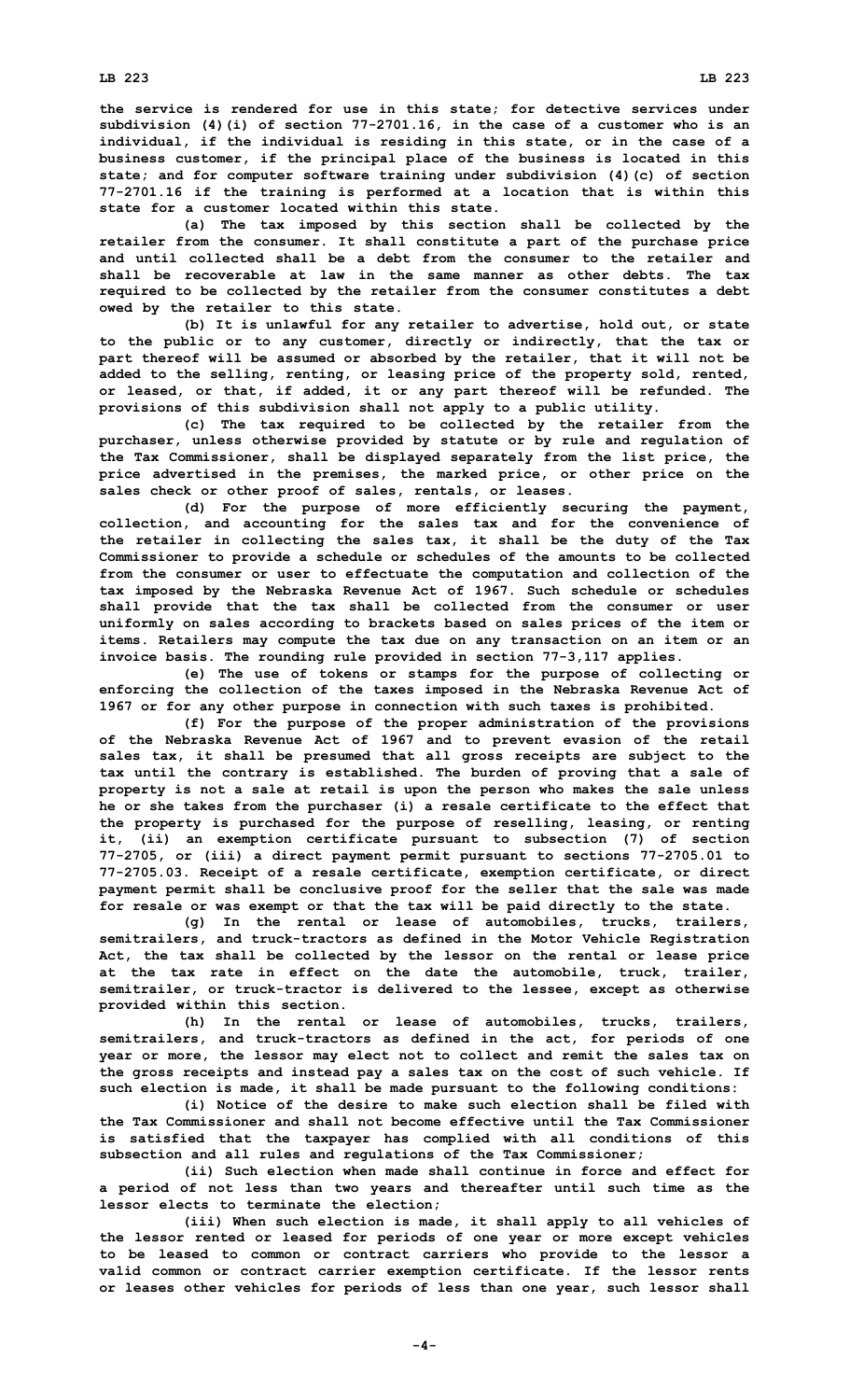**(iv) The Tax Commissioner by rule and regulation shall prescribe the contents and form of the notice of election, <sup>a</sup> procedure for the determination of the tax base of vehicles which are under an existing lease at the time such election becomes effective, the method and manner for terminating such election, and such other rules and regulations as may be necessary for the proper administration of this subdivision.**

**(i) The tax imposed by this section on the sales of motor vehicles, semitrailers, and trailers as defined in sections 60-339, 60-348, and 60-354 shall be the liability of the purchaser and, with the exception of motor vehicles, semitrailers, and trailers registered pursuant to section 60-3,198, the tax shall be collected by the county treasurer or designated county official as provided in the Motor Vehicle Registration Act at the time the purchaser makes application for the registration of the motor vehicle, semitrailer, or trailer for operation upon the highways of this state. The tax imposed by this section on motor vehicles, semitrailers, and trailers registered pursuant to section 60-3,198 shall be collected by the Department of Motor Vehicles at the time the purchaser makes application for the registration of the motor vehicle, semitrailer, or trailer for operation upon the highways of this state. At the time of the sale of any motor vehicle, semitrailer, or trailer, the seller shall (i) state on the sales invoice the dollar amount of the tax imposed under this section and (ii) furnish to the purchaser <sup>a</sup> certified statement of the transaction, in such form as the Tax Commissioner prescribes, setting forth as <sup>a</sup> minimum the total sales price, the allowance for any trade-in, and the difference between the two. The sales tax due shall be computed on the difference between the total sales price and the allowance for any trade-in as disclosed by such certified statement. Any seller who willfully understates the amount upon which the sales tax is due shall be subject to <sup>a</sup> penalty of one thousand dollars. A copy of such certified statement shall also be furnished to the Tax Commissioner. Any seller who fails or refuses to furnish such certified statement shall be guilty of <sup>a</sup> misdemeanor and shall, upon conviction thereof, be punished by <sup>a</sup> fine of not less than twenty-five dollars nor more than one hundred dollars. If the seller fails to state on the sales invoice the dollar amount of the tax due, the purchaser shall have the right and authority to rescind any agreement for purchase and to declare the purchase null and void. If the purchaser retains such motor vehicle, semitrailer, or trailer in this state and does not register it for operation on the highways of this state within thirty days of the purchase thereof, the tax imposed by this section shall immediately thereafter be paid by the purchaser to the county treasurer, the designated county official, or the Department of Motor Vehicles. If the tax is not paid on or before the thirtieth day after its purchase, the county treasurer, designated county official, or Department of Motor Vehicles shall also collect from the purchaser interest from the thirtieth day through the date of payment and sales tax penalties as provided in the Nebraska Revenue Act of 1967. The county treasurer, designated county official, or Department of Motor Vehicles shall report and remit the tax so collected to the Tax Commissioner by the fifteenth day of the following month. The county treasurer or designated county official shall deduct and withhold for the use of the county general fund, from all amounts required to be collected under this subsection, the collection fee permitted to be deducted by any retailer collecting the sales tax. The Department of Motor Vehicles shall deduct, withhold, and deposit in the Motor Carrier Division Cash Fund the collection fee permitted to be deducted by any retailer collecting the sales tax. The collection fee shall be forfeited if the county treasurer, designated county official, or Department of Motor Vehicles violates any rule or regulation pertaining to the collection of the use tax.**

**(j)(i) The tax imposed by this section on the sale of <sup>a</sup> motorboat as defined in section 37-1204 shall be the liability of the purchaser. The tax shall be collected by the county treasurer or designated county official at the time the purchaser makes application for the registration of the motorboat. At the time of the sale of <sup>a</sup> motorboat, the seller shall (A) state on the sales invoice the dollar amount of the tax imposed under this section and (B) furnish to the purchaser <sup>a</sup> certified statement of the transaction, in such form as the Tax Commissioner prescribes, setting forth as <sup>a</sup> minimum the total sales price, the allowance for any trade-in, and the difference between the two. The sales tax due shall be computed on the difference between the total sales price and the allowance for any trade-in as disclosed by such certified statement. Any seller who willfully understates the amount upon which the sales tax is due shall be subject to <sup>a</sup> penalty of one thousand dollars. A copy of such certified statement shall also be furnished to the**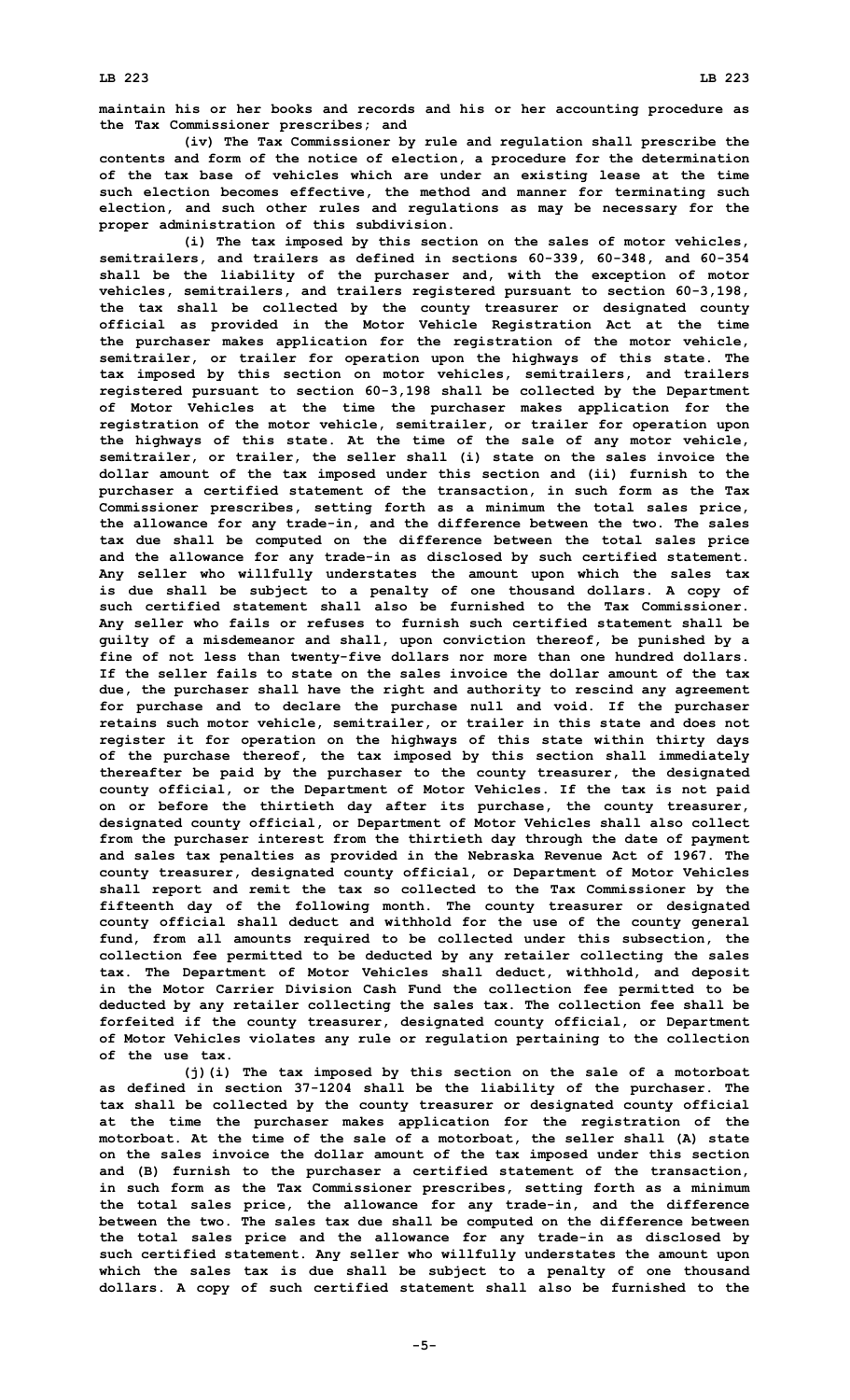**Tax Commissioner. Any seller who fails or refuses to furnish such certified statement shall be guilty of <sup>a</sup> misdemeanor and shall, upon conviction thereof, be punished by <sup>a</sup> fine of not less than twenty-five dollars nor more than one hundred dollars. If the seller fails to state on the sales invoice the dollar amount of the tax due, the purchaser shall have the right and authority to rescind any agreement for purchase and to declare the purchase null and void. If the purchaser retains such motorboat in this state and does not register it within thirty days of the purchase thereof, the tax imposed by this section shall immediately thereafter be paid by the purchaser to the county treasurer or designated county official. If the tax is not paid on or before the thirtieth day after its purchase, the county treasurer or designated county official shall also collect from the purchaser interest from the thirtieth day through the date of payment and sales tax penalties as provided in the Nebraska Revenue Act of 1967. The county treasurer or designated county official shall report and remit the tax so collected to the Tax Commissioner by the fifteenth day of the following month. The county treasurer or designated county official shall deduct and withhold for the use of the county general fund, from all amounts required to be collected under this subsection, the collection fee permitted to be deducted by any retailer collecting the sales tax. The collection fee shall be forfeited if the county treasurer or designated county official violates any rule or regulation pertaining to the collection of the use tax.**

**(ii) In the rental or lease of motorboats, the tax shall be collected by the lessor on the rental or lease price.**

**(k) The Tax Commissioner shall adopt and promulgate necessary rules and regulations for determining the amount subject to the taxes imposed by this section so as to insure that the full amount of any applicable tax is paid in cases in which <sup>a</sup> sale is made of which <sup>a</sup> part is subject to the taxes imposed by this section and <sup>a</sup> part of which is not so subject and <sup>a</sup> separate accounting is not practical or economical.**

**(2) <sup>A</sup> use tax is hereby imposed on the storage, use, or other consumption in this state of property purchased, leased, or rented from any retailer and on any transaction the gross receipts of which are subject to tax under subsection (1) of this section on or after June 1, 1967, for storage, use, or other consumption in this state at the rate set as provided in subsection (1) of this section on the sales price of the property or, in the case of leases or rentals, of the lease or rental prices.**

**(a) Every person storing, using, or otherwise consuming in this state property purchased from <sup>a</sup> retailer or leased or rented from another person for such purpose shall be liable for the use tax at the rate in effect when his or her liability for the use tax becomes certain under the accounting basis used to maintain his or her books and records. His or her liability shall not be extinguished until the use tax has been paid to this state, except that <sup>a</sup> receipt from <sup>a</sup> retailer engaged in business in this state or from <sup>a</sup> retailer who is authorized by the Tax Commissioner, under such rules and regulations as he or she may prescribe, to collect the sales tax and who is, for the purposes of the Nebraska Revenue Act of 1967 relating to the sales tax, regarded as <sup>a</sup> retailer engaged in business in this state, which receipt is given to the purchaser pursuant to subdivision (b) of this subsection, shall be sufficient to relieve the purchaser from further liability for the tax to which the receipt refers.**

**(b) Every retailer engaged in business in this state and selling, leasing, or renting property for storage, use, or other consumption in this state shall, at the time of making any sale, collect any tax which may be due from the purchaser and shall give to the purchaser, upon request, <sup>a</sup> receipt therefor in the manner and form prescribed by the Tax Commissioner.**

**(c) The Tax Commissioner, in order to facilitate the proper administration of the use tax, may designate such person or persons as he or she may deem necessary to be use tax collectors and delegate to such persons such authority as is necessary to collect any use tax which is due and payable to the State of Nebraska. The Tax Commissioner may require of all persons so designated <sup>a</sup> surety bond in favor of the State of Nebraska to insure against any misappropriation of state funds so collected. The Tax Commissioner may require any tax official, city, county, or state, to collect the use tax on behalf of the state. All persons designated to or required to collect the use tax shall account for such collections in the manner prescribed by the Tax Commissioner. Nothing in this subdivision shall be so construed as to prevent the Tax Commissioner or his or her employees from collecting any use taxes due and payable to the State of Nebraska.**

**(d) All persons designated to collect the use tax and all persons required to collect the use tax shall forward the total of such collections to the Tax Commissioner at such time and in such manner as the Tax Commissioner**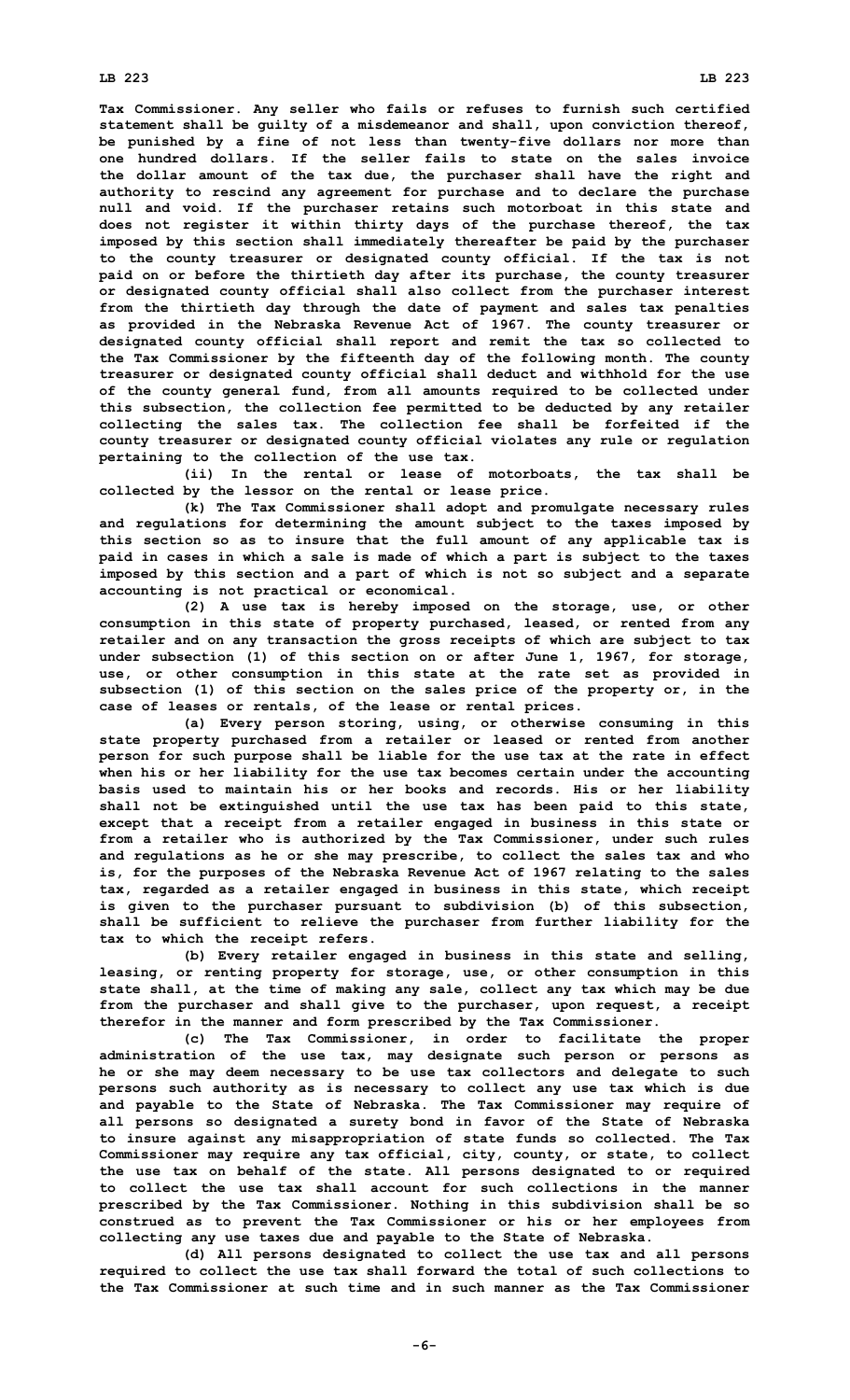**may prescribe. For all use taxes collected prior to October 1, 2002, such collectors of the use tax shall deduct and withhold from the amount of taxes collected two and one-half percent of the first three thousand dollars remitted each month and one-half of one percent of all amounts in excess of three thousand dollars remitted each month as reimbursement for the cost of collecting the tax. For use taxes collected on and after October 1, 2002, such collectors of the use tax shall deduct and withhold from the amount of taxes collected two and one-half percent of the first three thousand dollars remitted each month as reimbursement for the cost of collecting the tax. Any such deduction shall be forfeited to the State of Nebraska if such collector violates any rule, regulation, or directive of the Tax Commissioner.**

**(e) For the purpose of the proper administration of the Nebraska Revenue Act of 1967 and to prevent evasion of the use tax, it shall be presumed that property sold, leased, or rented by any person for delivery in this state is sold, leased, or rented for storage, use, or other consumption in this state until the contrary is established. The burden of proving the contrary is upon the person who purchases, leases, or rents the property.**

**(f) For the purpose of the proper administration of the Nebraska Revenue Act of 1967 and to prevent evasion of the use tax, for the sale of property to an advertising agency which purchases the property as an agent for <sup>a</sup> disclosed or undisclosed principal, the advertising agency is and remains liable for the sales and use tax on the purchase the same as if the principal had made the purchase directly.**

**Sec. 8. Section 77-2703.04, Reissue Revised Statutes of Nebraska, is amended to read:**

**77-2703.04 (1) Except for the telecommunications service defined in subsection (3) of this section, the sale of telecommunications service sold on <sup>a</sup> call-by-call basis shall be sourced to (a) each level of taxing jurisdiction where the call originates and terminates in that jurisdiction or (b) each level of taxing jurisdiction where the call either originates or terminates and in which the service address is also located.**

**(2) Except for the telecommunications service defined in subsection (3) of this section, <sup>a</sup> sale of telecommunications service sold on <sup>a</sup> basis other than <sup>a</sup> call-by-call basis is sourced to the customer's place of primary use.**

**(3)(a) For mobile telecommunications service provided and billed to <sup>a</sup> customer by <sup>a</sup> home service provider:**

**(i) Notwithstanding any other provision of law or any local ordinance or resolution, such mobile telecommunications service is deemed to be provided by the customer's home service provider;**

**(ii) All taxable charges for such mobile telecommunications service shall be subject to tax by the state or other taxing jurisdiction in this state whose territorial limits encompass the customer's place of primary use regardless of where the mobile telecommunications service originates, terminates, or passes through; and**

**(iii) No taxes, charges, or fees may be imposed on <sup>a</sup> customer with <sup>a</sup> place of primary use outside this state.**

**(b) In accordance with the federal Mobile Telecommunications Sourcing Act, as such act existed on July 20, 2002, the Tax Commissioner may, but is not required to:**

**(i) Provide or contract for <sup>a</sup> tax assignment data base based upon standards identified in 4 U.S.C. 119, as such section existed on July 20, 2002, with the following conditions:**

**(A) If such data base is provided, <sup>a</sup> home service provider shall be held harmless for any tax that otherwise would result from any errors or omissions attributable to reliance on such data base; or**

**(B) If such data base is not provided, <sup>a</sup> home service provider may rely on an enhanced zip code for identifying the proper taxing jurisdictions and shall be held harmless for any tax that otherwise would result from any errors or omissions attributable to reliance on such enhanced zip code if the home service provider identified the taxing jurisdiction through the exercise of due diligence and complied with any procedures that may be adopted by the Tax Commissioner. Any such procedure shall be in accordance with 4 U.S.C. 120, as such section existed on July 20, 2002; and**

**(ii) Adopt procedures for correcting errors in the assignment of primary use that are consistent with 4 U.S.C. 121, as such section existed on July 20, 2002.**

**(c) If charges for mobile telecommunications service that are not subject to tax are aggregated with and not separately stated on the bill from charges that are subject to tax, the total charge to the customer shall be subject to tax unless the home service provider can reasonably separate charges not subject to tax using the records of the home service provider that**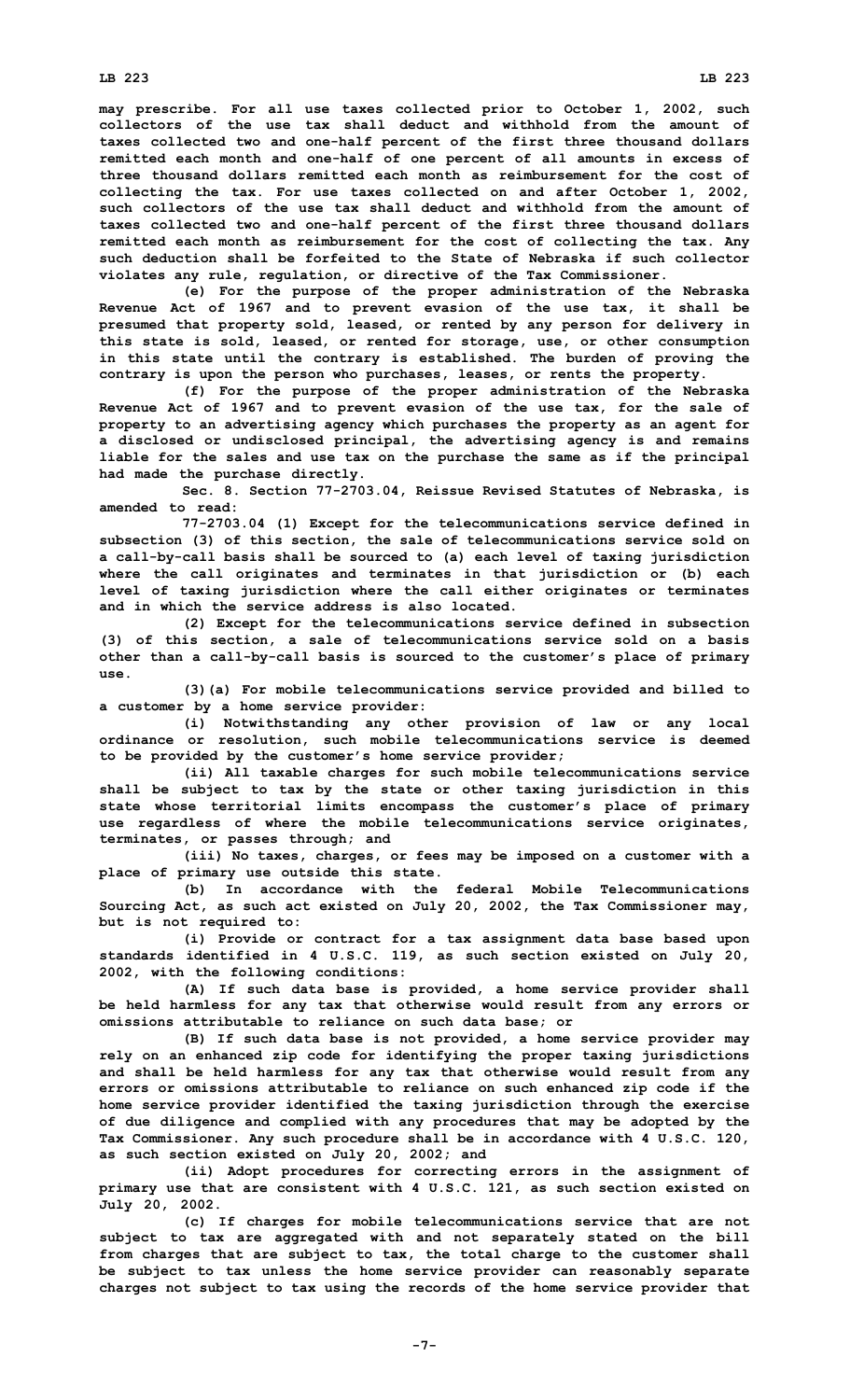**are kept in the regular course of business.**

**(d) For purposes of this subsection:**

**(i) Customer means an individual, business, organization, or other person contracting to receive mobile telecommunications service from <sup>a</sup> home service provider. Customer does not include <sup>a</sup> reseller of mobile telecommunications service or <sup>a</sup> serving carrier under an arrangement to serve the customer outside the home service provider's service area;**

**(ii) Home service provider means <sup>a</sup> telecommunications company as defined in section 86-322 that has contracted with <sup>a</sup> customer to provide mobile telecommunications service;**

**(iii) Mobile telecommunications service means <sup>a</sup> wireless communication service carried on between mobile stations or receivers and land stations, and by mobile stations communicating among themselves, and includes (A) both one-way and two-way wireless communication services, (B) <sup>a</sup> mobile service which provides <sup>a</sup> regularly interacting group of base, mobile, portable, and associated control and relay stations, whether on an individual, cooperative, or multiple basis for private one-way or two-way land mobile radio communications by eligible users over designated areas of operation, and (C) any personal communication service;**

**(iv) Place of primary use means the street address representative of where the customer's use of mobile telecommunications service primarily occurs. The place of primary use shall be the residential street address or the primary business street address of the customer and shall be within the service area of the home service provider; and**

**(v) Tax means the sales taxes levied under sections 13-319, 77-2703, and 77-27,142, the surcharges levied under the Enhanced Wireless 911 Services Act, the Nebraska Telecommunications Universal Service Fund Act, and the Telecommunications Relay System Act, and any other tax levied against the customer based on the amount charged to the customer. Tax does not mean an income tax, property tax, franchise tax, or any other tax levied on the home service provider that is not based on the amount charged to the customer.**

**(4) <sup>A</sup> sale of post-paid calling service is sourced to the origination point of the telecommunications signal as first identified by either (a) the seller's telecommunications system, or (b) information received by the seller from its service provider, where the system used to transport such signals is not that of the seller.**

**(5) <sup>A</sup> sale of prepaid calling service is sourced in accordance with section 77-2703.01, except that in the case of <sup>a</sup> sale of mobile telecommunications service that is <sup>a</sup> prepaid telecommunications service, the rule provided in section 77-2703.01 shall include as an option the location associated with the mobile telephone number.**

**(6) <sup>A</sup> sale of <sup>a</sup> private communication service is sourced as follows:**

**(a) Service for <sup>a</sup> separate charge related to <sup>a</sup> customer channel termination point is sourced to each level of jurisdiction in which such customer channel termination point is located;**

**(b) Service where all customer termination points are located entirely within one jurisdiction or levels of jurisdiction is sourced in such jurisdiction in which the customer channel termination points are located;**

**(c) Service for segments of <sup>a</sup> channel between two customer channel termination points located in different jurisdictions and which segments of channel are separately charged is sourced fifty percent in each level of jurisdiction in which the customer channel termination points are located; and**

**(d) Service for segments of <sup>a</sup> channel located in more than one jurisdiction or levels of jurisdiction and which segments are not separately billed is sourced in each jurisdiction based on the percentage determined by dividing the number of customer channel termination points in such jurisdiction by the total number of customer channel termination points.**

**(7) For purposes of this section:**

**(a) 800 service means <sup>a</sup> telecommunications service that allows <sup>a</sup> caller to dial <sup>a</sup> toll-free number without incurring <sup>a</sup> charge for the call. The service is typically marketed under the name 800, 855, 866, 877, and 888 toll-free calling, and any subsequent numbers designated by the Federal Communications Commission;**

**(b) 900 service means an inbound toll telecommunications service purchased by <sup>a</sup> subscriber that allows the subscriber's customers to call in to the subscriber's prerecorded announcement or live service. 900 service does not include the charge for collection services provided by the seller of the telecommunications services to the subscriber or service or product sold by the subscriber to the subscriber's customer. The service is typically marketed under the name 900 service, and any subsequent numbers designated by the Federal Communications Commission;**

**(a) (c) Air-to-ground radiotelephone service means <sup>a</sup> radio**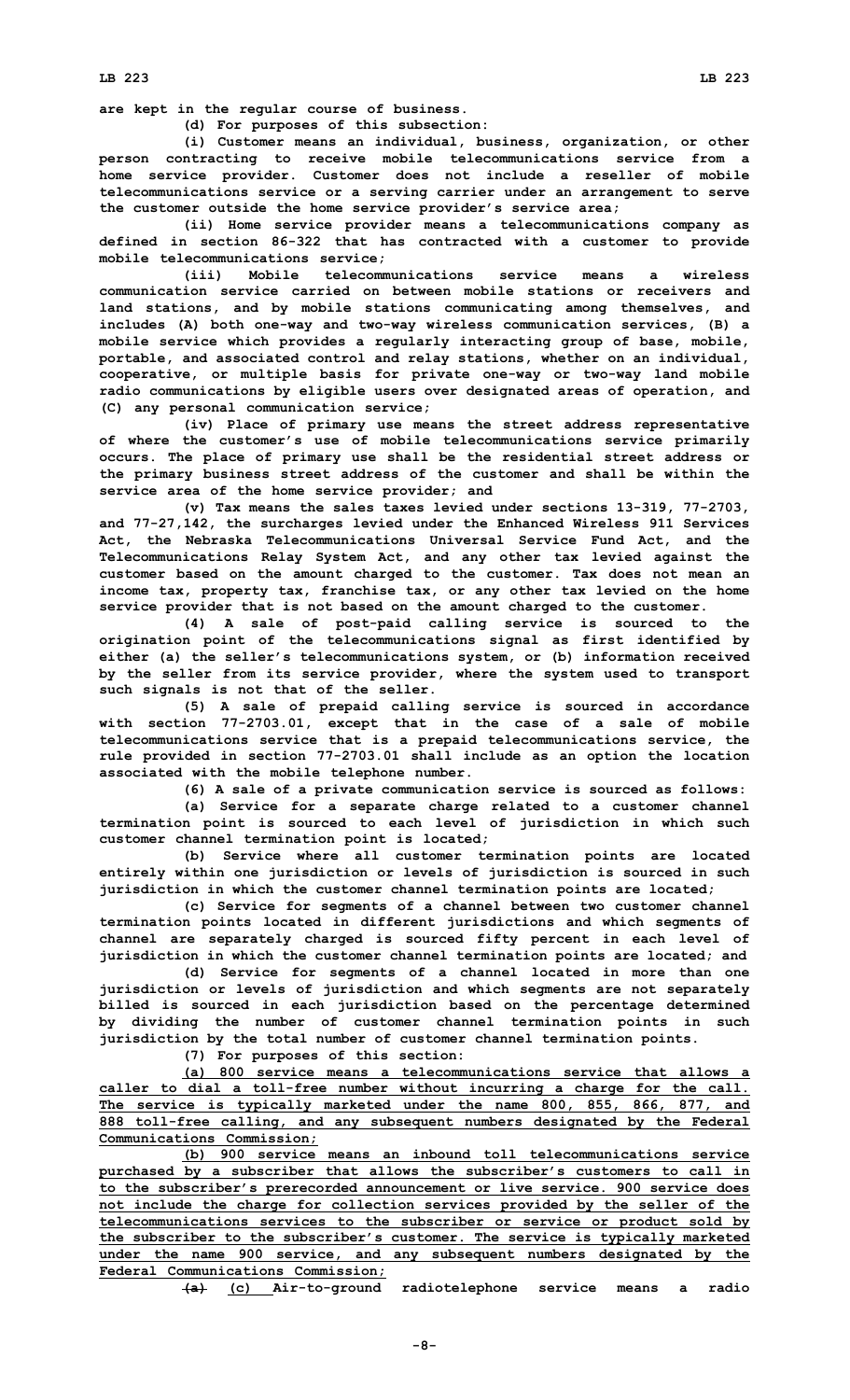**telecommunication service, as that term is defined in 47 C.F.R. 22.99, as such regulation existed on January 1, 2003, 2007, in which common carriers are authorized to offer and provide radio telecommunications service for hire to subscribers in aircraft;**

**(d) Ancillary services means services that are associated with or incidental to the provision of telecommunications services, including, but not limited to, detailed telecommunications billings, directory assistance, vertical service, and voice mail services;**

**(b) (e) Call-by-call basis means any method of charging for telecommunications service where the price is measured by individual calls;**

**(f) Coin-operated telephone service means <sup>a</sup> telecommunications service paid for by inserting money into <sup>a</sup> telephone accepting direct deposits of money to operate;**

**(c) (g) Communications channel means <sup>a</sup> physical or virtual path of communications over which signals are transmitted between or among customer channel termination points;**

**(h) Conference bridging service means an ancillary service that links two or more participants of an audio or video conference call and may include the provision of <sup>a</sup> telephone number. Conference bridging service does not include the telecommunications services used to reach the conference bridge;**

**(d) (i) Customer means the person or entity that contracts with the seller of telecommunications service. If the end user of telecommunications service is not the contracting party, the end user of the telecommunications service is the customer of the telecommunications service, but this sentence only applies for the purpose of sourcing sales of telecommunications service under this section. Customer does not include a reseller of telecommunications service or for mobile telecommunications service of <sup>a</sup> serving carrier under an agreement to serve the customer outside the home service provider's licensed service area;**

**(e) (j) Customer channel termination point means the location where the customer either inputs or receives the communications;**

**(k) Detailed telecommunications billing service means an ancillary service of separately stating information pertaining to individual calls on <sup>a</sup> customer's billing statement;**

**(l) Directory assistance means an ancillary service of providing telephone number information and address information;**

**(f) (m) End user means the person who utilizes the telecommunications service. In the case of an entity, end user means the individual who utilizes the service on behalf of the entity;**

**(n) Fixed wireless service means <sup>a</sup> telecommunications service that provides radio communication between fixed points;**

**(o) International means <sup>a</sup> telecommunications service that originates or terminates in the United States and terminates or originates outside the United States, respectively. United States includes the District of Columbia or <sup>a</sup> United States territory or possession;**

**(p) Interstate means <sup>a</sup> telecommunications service that originates in one state of the United States, or <sup>a</sup> territory or possession of the United States, and terminates in <sup>a</sup> different state, territory, or possession of the United States;**

**(q) Intrastate means <sup>a</sup> telecommunications service that originates in one state of the United States, or <sup>a</sup> territory or possession of the United States, and terminates in the same state, territory, or possession of the United States;**

**(r) Mobile wireless service means <sup>a</sup> telecommunications service that is transmitted, conveyed, or routed regardless of the technology used, whereby the origination and termination points of the transmission, conveyance, or routing are not fixed, including, by way of example only, telecommunications services that are provided by <sup>a</sup> commercial mobile radio service provider;**

**(s) Paging service means <sup>a</sup> telecommunications service that provides transmission of coded radio signals for the purpose of activating specific pagers. Such transmission may include messages and sounds;**

**(t) Pay telephone services means <sup>a</sup> telecommunications service provided through pay telephones;**

**(g) (u) Post-paid calling service means the telecommunications service obtained by making <sup>a</sup> payment on <sup>a</sup> call-by-call basis either through the use of <sup>a</sup> credit card or payment mechanism, such as <sup>a</sup> bank card, travel card, credit card, or debit card, or by <sup>a</sup> charge made to <sup>a</sup> telephone number which is not associated with the origination or termination of the telecommunications service. A post-paid calling service includes <sup>a</sup> telecommunications service, except <sup>a</sup> prepaid wireless calling service, that would be <sup>a</sup> prepaid calling service except it is not exclusively <sup>a</sup>**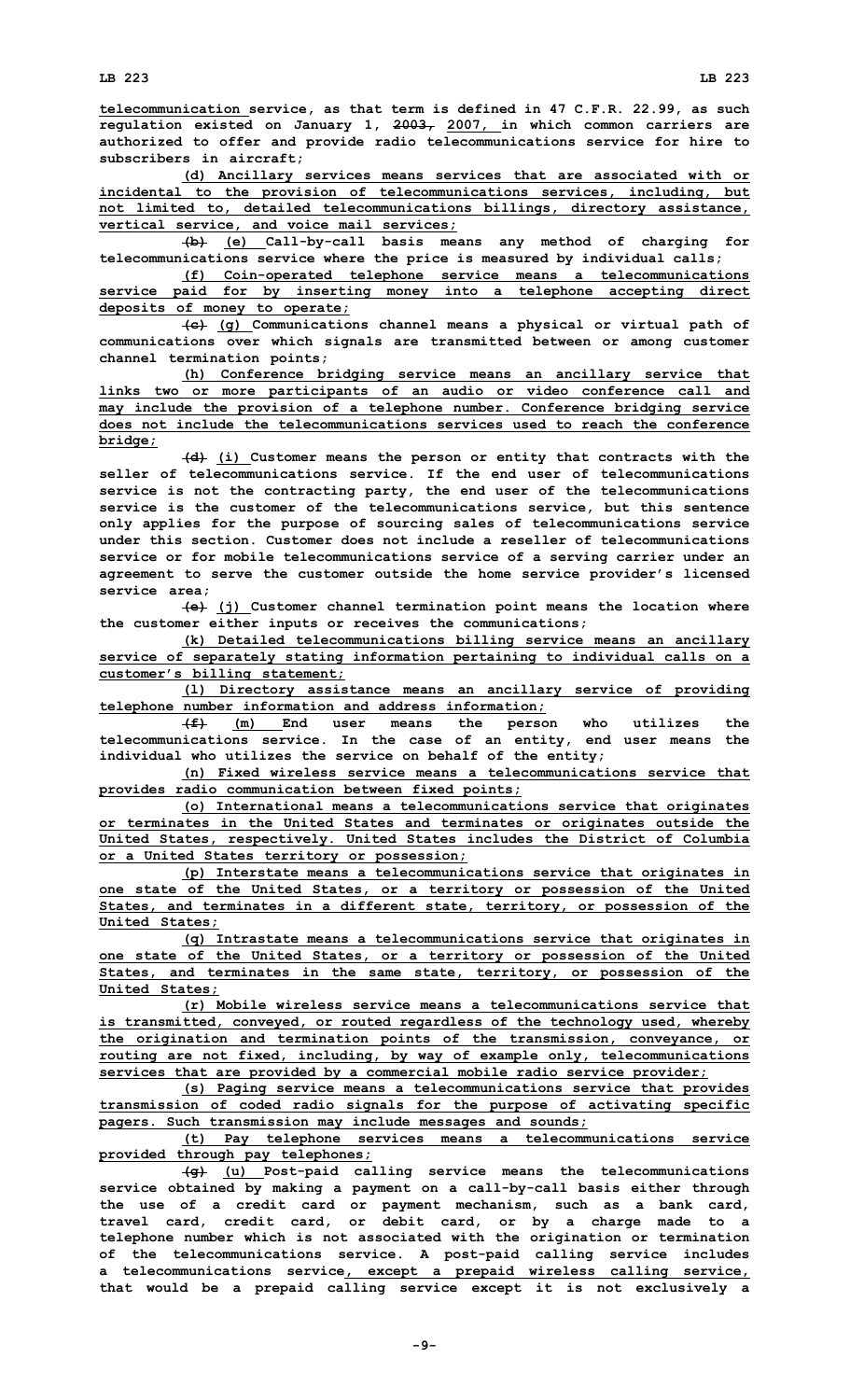## **telecommunications service;**

**(h) (v) Prepaid calling service means the right to access exclusively telecommunications service, which is paid for in advance and which enables the origination of calls using an access number or authorization code, whether manually or electronically dialed, and that is sold in predetermined units or dollars of which the number declines with use in <sup>a</sup> known amount;**

**(w) Prepaid wireless calling service means <sup>a</sup> telecommunications service that provides the right to utilize mobile wireless service as well as other nontelecommunications services, including the download of digital products delivered electronically, content, and ancillary services, which must be paid for in advance, that is sold in predetermined units of dollars or which the number declines with use in <sup>a</sup> known amount;**

**(i) (x) Private communication service means <sup>a</sup> telecommunications service that entitles the customer to exclusive or priority use of <sup>a</sup> communications channel or group of channels between or among termination points, regardless of the manner in which such channel or channels are connected, and includes switching capacity, extension lines, stations, and any other associated services that are provided in connection with the use of such channel or channels; and**

**(y) Residential telecommunications service means <sup>a</sup> telecommunications service or ancillary services provided to an individual for personal use at <sup>a</sup> residential address, including an individual dwelling unit such as an apartment. In the case of institutions where individuals reside, such as schools or nursing homes, telecommunications service is considered residential if it is provided to and paid for by an individual resident rather than the institution;**

**(j) (z) Service address means the location of the telecommunications equipment to which <sup>a</sup> customer's call is charged and from which the call originates or terminates, regardless of where the call is billed or paid. If this location is not known, service address means the origination point of the signal of the telecommunications service first identified either by the seller's telecommunications system, or in information received by the seller from its service provider, where the system used to transport such signals is not that of the seller. If both locations are not known, the service address means the location of the customer's place of primary use; .**

**(aa) Telecommunications service means the electronic transmission, conveyance, or routing of voice, data, audio, video, or any other information or signals to <sup>a</sup> point, or between or among points. Telecommunications service includes such transmission, conveyance, or routing in which computer processing applications are used to act on the form, code, or protocol of the content for purposes of transmission, conveyance, or routing without regard to whether such service is referred to as voice over Internet protocol services or is classified by the Federal Communications Commission as enhanced or value-added. Telecommunications service does not include:**

**(i) Data processing and information services that allow data to be generated, acquired, stored, processed, or retrieved and delivered by an electronic transmission to <sup>a</sup> purchaser when such purchaser's primary purpose for the underlying transaction is the processed data or information;**

**(ii) Installation or maintenance of wiring or equipment on <sup>a</sup> customer's premises;**

**(iii) Tangible personal property;**

**(iv) Advertising, including, but not limited to, directory advertising;**

**(v) Billing and collection services provided to third parties;**

**(vi) Internet access service;**

**(vii) Radio and television audio and video programming services, regardless of the medium, including the furnishing of transmission, conveyance, and routing of such services by the programming service provider. Radio and television audio and video programming services shall include, but not be limited to, cable service as defined in 47 U.S.C. 522, as such section existed on January 1, 2007, and audio and video programming services delivered by providers of commercial mobile radio service as defined in 47 C.F.R. 20.3, as such regulation existed on January 1, 2007;**

**(viii) Ancillary services; or**

**(ix) Digital products delivered electronically, including, but not limited to, software, music, video, reading materials, or ring tones;**

**(bb) Value-added, non-voice data service means <sup>a</sup> service that otherwise meets the definition of telecommunications services in which computer processing applications are used to act on the form, content, code, or protocol of the information or data primarily for <sup>a</sup> purpose other than transmission, conveyance, or routing;**

**(cc) Vertical service means an ancillary service that is offered in**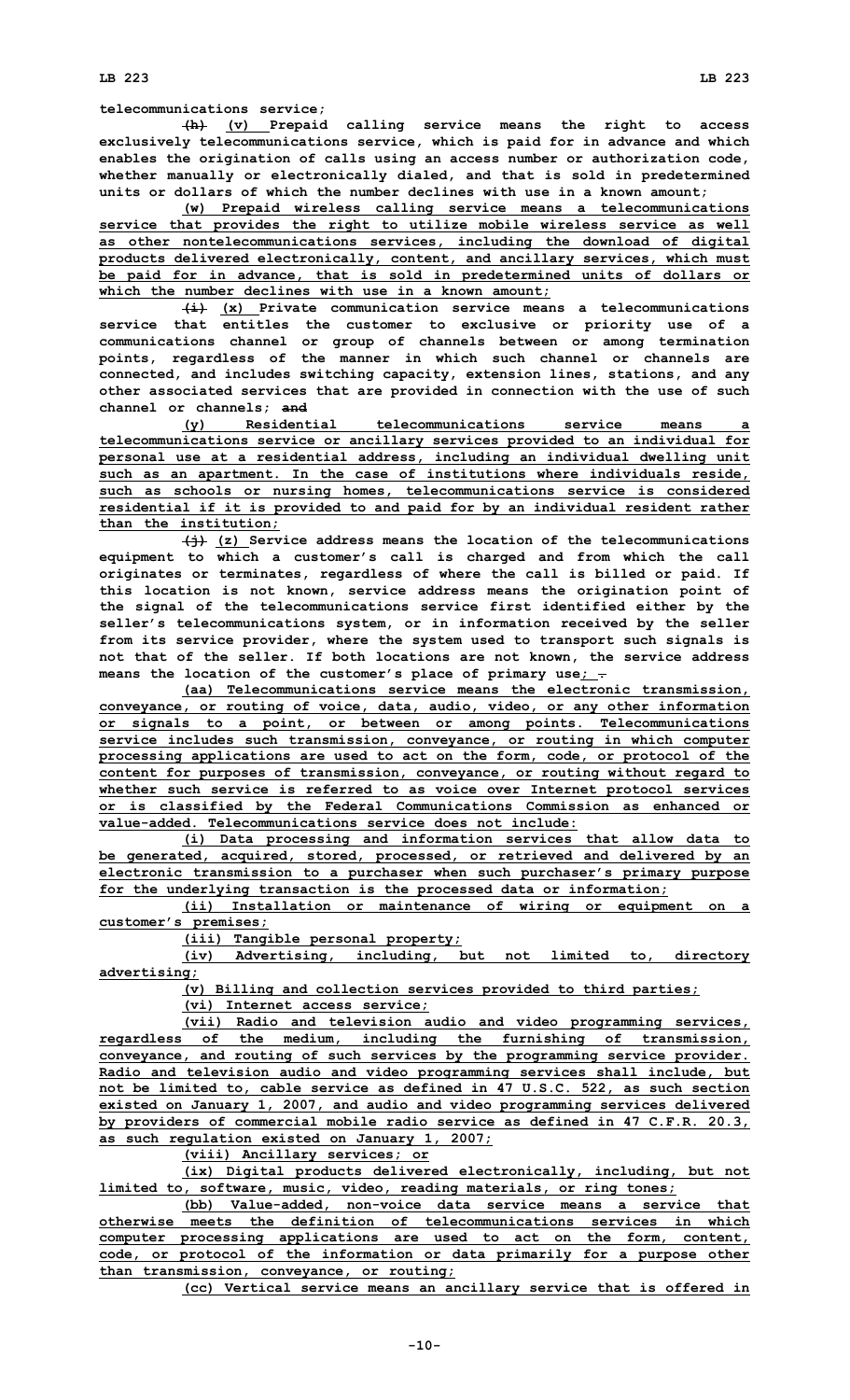**connection with one or more telecommunications services, which offers advanced calling features that allow customers to identify callers and to manage multiple calls and call connections, including conference bridging services; and**

**(dd) Voice mail service means an ancillary service that enables the customer to store, send, or receive recorded messages. Voice mail service does not include any vertical services that the customer may be required to have in order to utilize the voice mail service.**

**Sec. 9. Section 77-2711, Revised Statutes Cumulative Supplement, 2006, is amended to read:**

**77-2711 (1)(a) The Tax Commissioner shall enforce sections 77-2701.04 to 77-2713 and may prescribe, adopt, and enforce rules and regulations relating to the administration and enforcement of such sections.**

**(b) The Tax Commissioner may prescribe the extent to which any ruling or regulation shall be applied without retroactive effect.**

**(2) The Tax Commissioner may employ accountants, auditors, investigators, assistants, and clerks necessary for the efficient administration of the Nebraska Revenue Act of 1967 and may delegate authority to his or her representatives to conduct hearings, prescribe regulations, or perform any other duties imposed by such act.**

**(3)(a) Every seller, every retailer, and every person storing, using, or otherwise consuming in this state property purchased from <sup>a</sup> retailer shall keep such records, receipts, invoices, and other pertinent papers in such form as the Tax Commissioner may reasonably require.**

**(b) Every such seller, retailer, or person shall keep such records for not less than three years from the making of such records unless the Tax Commissioner in writing sooner authorized their destruction.**

**(4) The Tax Commissioner or any person authorized in writing by him or her may examine the books, papers, records, and equipment of any person selling property and any person liable for the use tax and may investigate the character of the business of the person in order to verify the accuracy of any return made or, if no return is made by the person, to ascertain and determine the amount required to be paid. In the examination of any person selling property or of any person liable for the use tax, an inquiry shall be made as to the accuracy of the reporting of city sales and use taxes for which the person is liable under the Local Option Revenue Act or sections 13-319, 13-324, and 13-2813 and the accuracy of the allocation made between the various counties, cities, villages, and municipal counties of the tax due. The Tax Commissioner may make or cause to be made copies of resale or exemption certificates and may pay <sup>a</sup> reasonable amount to the person having custody of the records for providing such copies.**

**(5) The taxpayer shall have the right to keep or store his or her records at <sup>a</sup> point outside this state and shall make his or her records available to the Tax Commissioner at all times.**

**(6) In administration of the use tax, the Tax Commissioner may require the filing of reports by any person or class of persons having in his, her, or their possession or custody information relating to sales of property, the storage, use, or other consumption of which is subject to the tax. The report shall be filed when the Tax Commissioner requires and shall set forth the names and addresses of purchasers of the property, the sales price of the property, the date of sale, and such other information as the Tax Commissioner may require.**

**(7) It shall be <sup>a</sup> Class I misdemeanor for the Tax Commissioner or any official or employee of the Tax Commissioner, the State Treasurer, or the Department of Administrative Services to make known in any manner whatever the business affairs, operations, or information obtained by an investigation of records and activities of any retailer or any other person visited or examined in the discharge of official duty or the amount or source of income, profits, losses, expenditures, or any particular thereof, set forth or disclosed in any return, or to permit any return or copy thereof, or any book containing any abstract or particulars thereof to be seen or examined by any person not connected with the Tax Commissioner. Nothing in this section shall be construed to prohibit (a) the delivery to <sup>a</sup> taxpayer, his or her duly authorized representative, or his or her successors, receivers, trustees, executors, administrators, assignees, or guarantors, if directly interested, of <sup>a</sup> certified copy of any return or report in connection with his or her tax, (b) the publication of statistics so classified as to prevent the identification of particular reports or returns and the items thereof, (c) the inspection by the Attorney General, other legal representative of the state, or county attorney of the reports or returns of any taxpayer when either (i) information on the reports or returns is considered by the Attorney General to be relevant to any action or proceeding instituted by the taxpayer or against**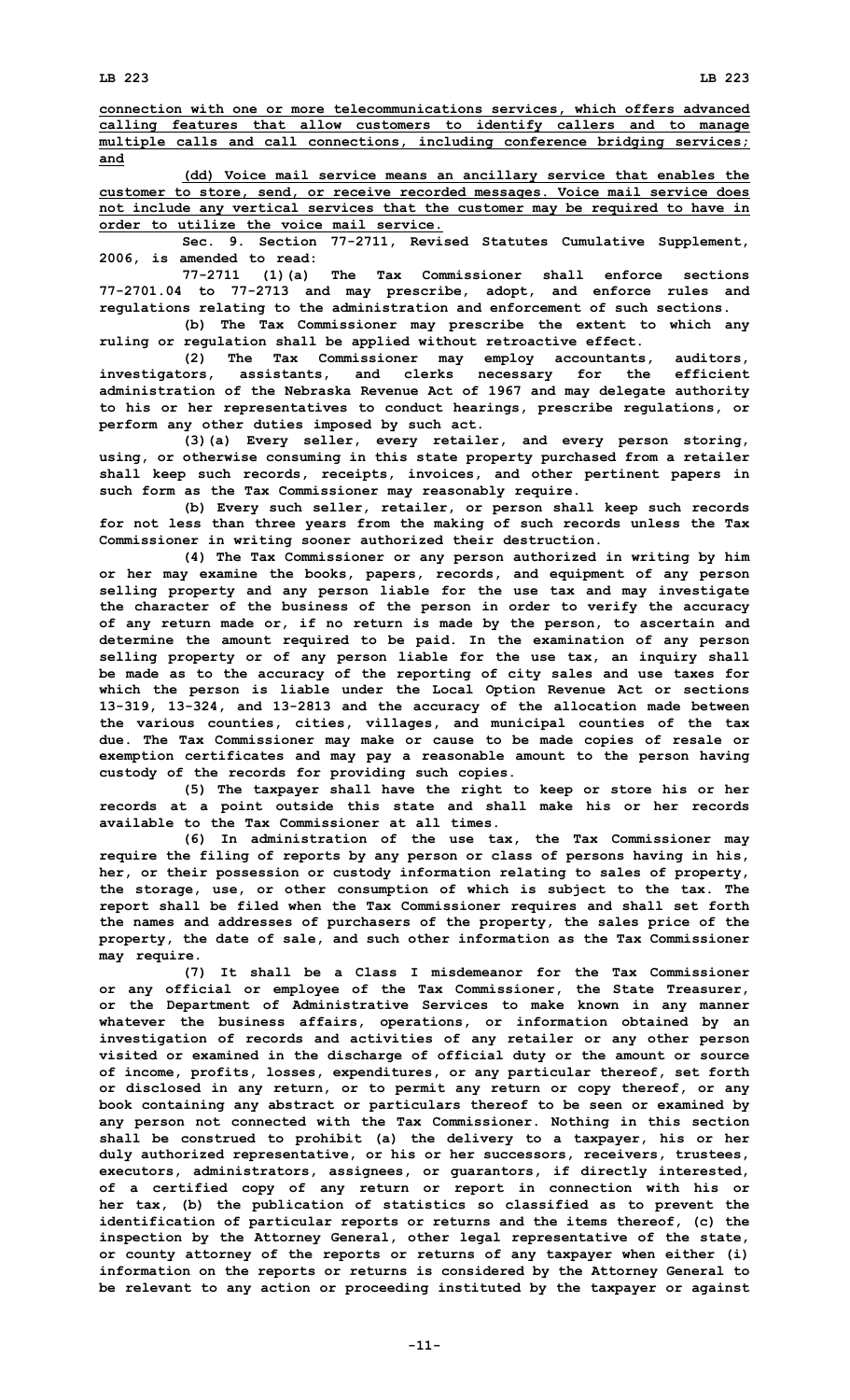## **LB 223 LB 223**

**whom an action or proceeding is being considered or has been commenced by any state agency or the county or (ii) the taxpayer has instituted an action to review the tax based thereon or an action or proceeding against the taxpayer for collection of tax or failure to comply with the Nebraska Revenue Act of 1967 is being considered or has been commenced, (d) the furnishing of any information to the United States Government or to states allowing similar privileges to the Tax Commissioner, (e) the disclosure of information and records to <sup>a</sup> collection agency contracting with the Tax Commissioner pursuant to sections 77-377.01 to 77-377.04, (f) the disclosure to another party to <sup>a</sup> transaction of information and records concerning the transaction between the taxpayer and the other party, or (g) the disclosure of information pursuant to section 77-27,195 or section 77-5731.**

**(8) Notwithstanding the provisions of subsection (7) of this section, the Tax Commissioner may permit the Postal Inspector of the United States Postal Service or his or her delegates to inspect the reports or returns of any person filed pursuant to the Nebraska Revenue Act of 1967 when information on the reports or returns is relevant to any action or proceeding instituted or being considered by the United States Postal Service against such person for the fraudulent use of the mails to carry and deliver false and fraudulent tax returns to the Tax Commissioner with the intent to defraud the State of Nebraska or to evade the payment of Nebraska state taxes.**

**(9) Notwithstanding the provisions of subsection (7) of this section, the Tax Commissioner may permit other tax officials of this state to inspect the tax returns, reports, and applications filed under sections 77-2701.04 to 77-2713, but such inspection shall be permitted only for purposes of enforcing <sup>a</sup> tax law and only to the extent and under the conditions prescribed by the rules and regulations of the Tax Commissioner.**

**(10) Notwithstanding the provisions of subsection (7) of this section, the Tax Commissioner may, upon request, provide the county board of any county which has exercised the authority granted by section 81-1254 with <sup>a</sup> list of the names and addresses of the hotels located within the county for which lodging sales tax returns have been filed or for which lodging sales taxes have been remitted for the county's County Visitors Promotion Fund under the Nebraska Visitors Development Act.**

**The information provided by the Tax Commissioner shall indicate only the names and addresses of the hotels located within the requesting county for which lodging sales tax returns have been filed for <sup>a</sup> specified period and the fact that lodging sales taxes remitted by or on behalf of the hotel have constituted <sup>a</sup> portion of the total sum remitted by the state to the county for <sup>a</sup> specified period under the provisions of the Nebraska Visitors Development Act. No additional information shall be revealed.**

**(11)(a) Notwithstanding the provisions of subsection (7) of this section, the Tax Commissioner shall, upon written request by the Auditor of Public Accounts or the Legislative Performance Audit Committee, make tax returns and tax return information open to inspection by or disclosure to Auditor of Public Accounts or Legislative Performance Audit Section employees for the purpose of and to the extent necessary in making an audit of the Department of Revenue pursuant to section 50-1205 or 84-304. Confidential tax returns and tax return information shall be audited only upon the premises of the Department of Revenue. All audit workpapers pertaining to the audit of the Department of Revenue shall be stored in <sup>a</sup> secure place in the Department of Revenue.**

**(b) No employee of the Auditor of Public Accounts or Legislative Performance Audit Section shall disclose to any person, other than another Auditor of Public Accounts or Legislative Performance Audit Section employee whose official duties require such disclosure or as provided in subsections (2) and (3) of section 50-1213, any return or return information described in the Nebraska Revenue Act of 1967 in a form which can be associated with or otherwise identify, directly or indirectly, <sup>a</sup> particular taxpayer.**

**(c) Any person who violates the provisions of this subsection shall be guilty of <sup>a</sup> Class I misdemeanor. For purposes of this subsection, employee includes <sup>a</sup> former Auditor of Public Accounts or Legislative Performance Audit Section employee.**

**(12) For purposes of subsections (11) and (12) of this section:**

**(a) Disclosure means the making known to any person in any manner <sup>a</sup> tax return or return information;**

**(b) Return information means:**

**(i) <sup>A</sup> taxpayer's identification number and (A) the nature, source, or amount of his or her income, payments, receipts, deductions, exemptions, credits, assets, liabilities, net worth, tax liability, tax withheld, deficiencies, overassessments, or tax payments, whether the taxpayer's return was, is being, or will be examined or subject to other investigation or**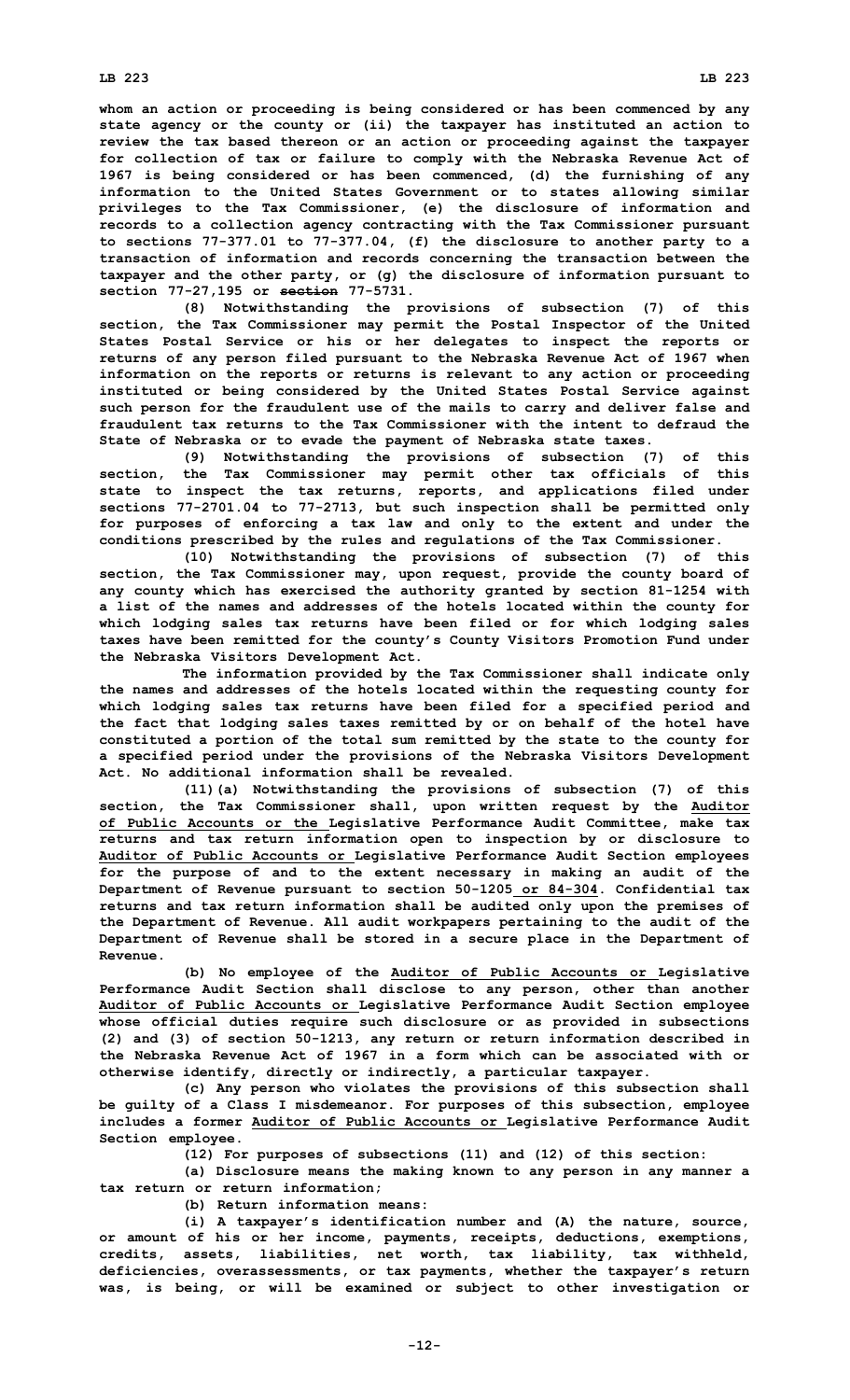**processing or (B) any other data received by, recorded by, prepared by, furnished to, or collected by the Tax Commissioner with respect to <sup>a</sup> return or the determination of the existence or possible existence of liability or the amount of liability of any person for any tax, penalty, interest, fine, forfeiture, or other imposition or offense; and**

**(ii) Any part of any written determination or any background file document relating to such written determination; and**

**(c) Tax return or return means any tax or information return or claim for refund required by, provided for, or permitted under sections 77-2701 to 77-2713 which is filed with the Tax Commissioner by, on behalf of, or with respect to any person and any amendment or supplement thereto, including supporting schedules, attachments, or lists which are supplemental to or part of the filed return.**

**(13) In all proceedings under the Nebraska Revenue Act of 1967, the Tax Commissioner may act for and on behalf of the people of the State of Nebraska. The Tax Commissioner in his or her discretion may waive all or part of any penalties provided by the provisions of such act, but may not waive the minimum interest on delinquent taxes specified in section 45-104.02, as such rate may from time to time be adjusted, except interest on use taxes voluntarily reported by an individual.**

**(14)(a) The purpose of this subsection is to set forth the state's policy for the protection of the confidentiality rights of all participants in the system operated pursuant to the streamlined sales and use tax agreement and of the privacy interests of consumers who deal with model 1 sellers.**

**(b) For purposes of this subsection:**

**(i) Anonymous data means information that does not identify <sup>a</sup> person;**

**(ii) Confidential taxpayer information means all information that is protected under <sup>a</sup> member state's laws, regulations, and privileges; and**

**(iii) Personally identifiable information means information that identifies <sup>a</sup> person.**

**(c) The state agrees that <sup>a</sup> fundamental precept for model 1 sellers is to preserve the privacy of consumers by protecting their anonymity. With very limited exceptions, <sup>a</sup> certified service provider shall perform its tax calculation, remittance, and reporting functions without retaining the personally identifiable information of consumers.**

**(d) The governing board of the member states in the streamlined sales and use tax agreement may certify <sup>a</sup> certified service provider only if that certified service provider certifies that:**

**(i) Its system has been designed and tested to ensure that the fundamental precept of anonymity is respected;**

**(ii) Personally identifiable information is only used and retained to the extent necessary for the administration of model 1 with respect to exempt purchasers;**

**(iii) It provides consumers clear and conspicuous notice of its information practices, including what information it collects, how it collects the information, how it uses the information, how long, if at all, it retains the information, and whether it discloses the information to member states. Such notice shall be satisfied by <sup>a</sup> written privacy policy statement accessible by the public on the web site of the certified service provider;**

**(iv) Its collection, use, and retention of personally identifiable information is limited to that required by the member states to ensure the validity of exemptions from taxation that are claimed by reason of <sup>a</sup> consumer's status or the intended use of the goods or services purchased; and**

**(v) It provides adequate technical, physical, and administrative safeguards so as to protect personally identifiable information from unauthorized access and disclosure.**

**(e) The state shall provide public notification to consumers, including exempt purchasers, of the state's practices relating to the collection, use, and retention of personally identifiable information.**

**(f) When any personally identifiable information that has been collected and retained is no longer required for the purposes set forth in subdivision (14)(d)(iv) of this section, such information shall no longer be retained by the member states.**

**(g) When personally identifiable information regarding an individual is retained by or on behalf of the state, it shall provide reasonable access by such individual to his or her own information in the state's possession and <sup>a</sup> right to correct any inaccurately recorded information.**

**(h) If anyone other than <sup>a</sup> member state, or <sup>a</sup> person authorized by that state's law or the agreement, seeks to discover personally identifiable information, the state from whom the information is sought should make <sup>a</sup> reasonable and timely effort to notify the individual of such request.**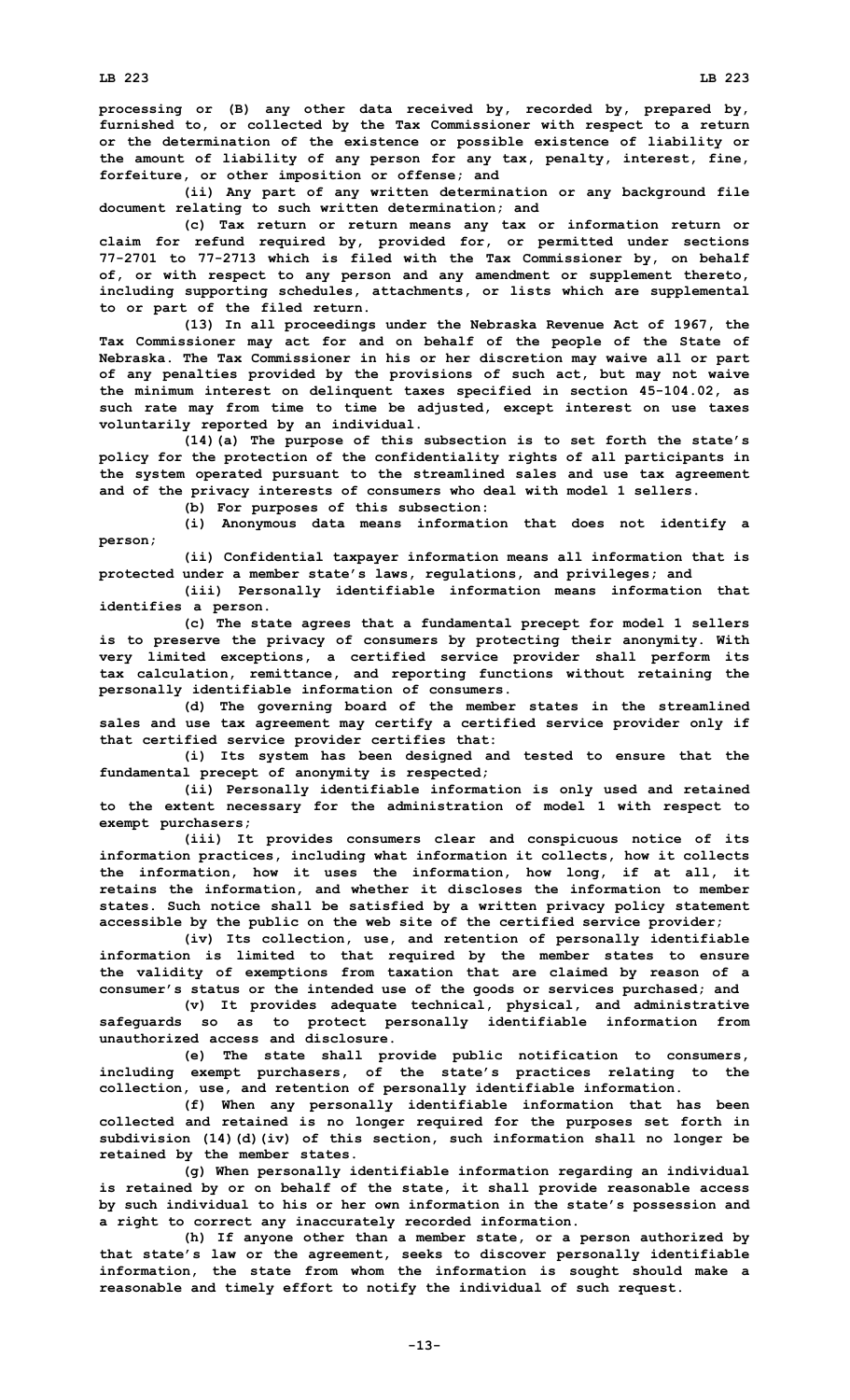**(i) This privacy policy is subject to enforcement by the Attorney General.**

**(j) All other laws and regulations regarding the collection, use, and maintenance of confidential taxpayer information remain fully applicable and binding. Without limitation, this subsection does not enlarge or limit the state's authority to:**

**(i) Conduct audits or other reviews as provided under the agreement and state law;**

**(ii) Provide records pursuant to the federal Freedom of Information Act, disclosure laws with governmental agencies, or other regulations;**

**(iii) Prevent, consistent with state law, disclosure of confidential taxpayer information;**

**(iv) Prevent, consistent with federal law, disclosure or misuse of federal return information obtained under <sup>a</sup> disclosure agreement with the Internal Revenue Service; and**

**(v) Collect, disclose, disseminate, or otherwise use anonymous data for governmental purposes.**

**Sec. 10. Section 77-2712.03, Reissue Revised Statutes of Nebraska, is amended to read:**

**77-2712.03 (1) The streamlined sales and use tax agreement, as adopted by the streamlined sales tax implementing states on November 12, 2002, including amendments through December 14, 2006, is hereby ratified by the Legislature. The Governor shall enter into the agreement with one or more states to simplify and modernize sales and use tax administration in order to substantially reduce the burden of tax compliance for all sellers and for all types of commerce. In furtherance of the agreement, the Department of Revenue is authorized to act jointly with other states that are members under Articles VII or VIII of the agreement to establish standards for certification of <sup>a</sup> certified service provider and certified automated system and establish performance standards for multistate sellers. The department is further authorized to take other actions permissible under law reasonably required to implement the provisions set forth in the agreement. Other actions authorized by this section include, but are not limited to, the adoption and promulgation of rules and regulations and the joint procurement, with other member states, of goods and services in furtherance of the agreement.**

**(2) The Tax Commissioner or his or her designee and two representatives of the Legislature appointed by the Executive Board of the Legislative Council are authorized to represent Nebraska before the other member states under the agreement. The state also agrees to participate in and comply with the procedures of and decisions made by the governing board of the member states. These provisions of the agreement include the creation of the organization as provided in Article VII of the agreement, the requirements for state entry and withdrawal as provided in Article VIII of the agreement, amendments to the agreement as provided in Article IX of the agreement, and <sup>a</sup> dispute resolution process as provided in Article X of the agreement.**

**Sec. 11. Section 77-2712.05, Revised Statutes Cumulative Supplement, 2006, is amended to read:**

**77-2712.05 By agreeing to the terms of the streamlined sales and use tax agreement, this state agrees to abide by the following requirements:**

**(1) Uniform state rate. The state shall comply with restrictions to achieve over time more uniform state rates through the following:**

**(a) Limiting the number of state rates;**

**(b) Limiting the application of maximums on the amount of state tax that is due on <sup>a</sup> transaction; and**

**(c) Limiting the application of thresholds on the application of state tax;**

**(2) Uniform standards. The state hereby establishes uniform standards for the following:**

**(a) Sourcing of transactions to taxing jurisdictions as provided in sections 77-2703.01 to 77-2703.04;**

**(b) Administration of exempt sales as set out by the agreement and using procedures as determined by the governing board;**

**(c) Allowances <sup>a</sup> seller can take for bad debts as provided in section 77-2708; and**

**(d) Sales and use tax returns and remittances. To comply with the agreement, the Tax Commissioner shall:**

**(i) Require only one remittance for each return except as provided in this subdivision. If any additional remittance is required, it may only be required from retailers that collect more than thirty thousand dollars in sales and use taxes in the state during the preceding calendar year as provided in this subdivision. The amount of any additional remittance may be determined through <sup>a</sup> calculation method rather than actual collections. Any**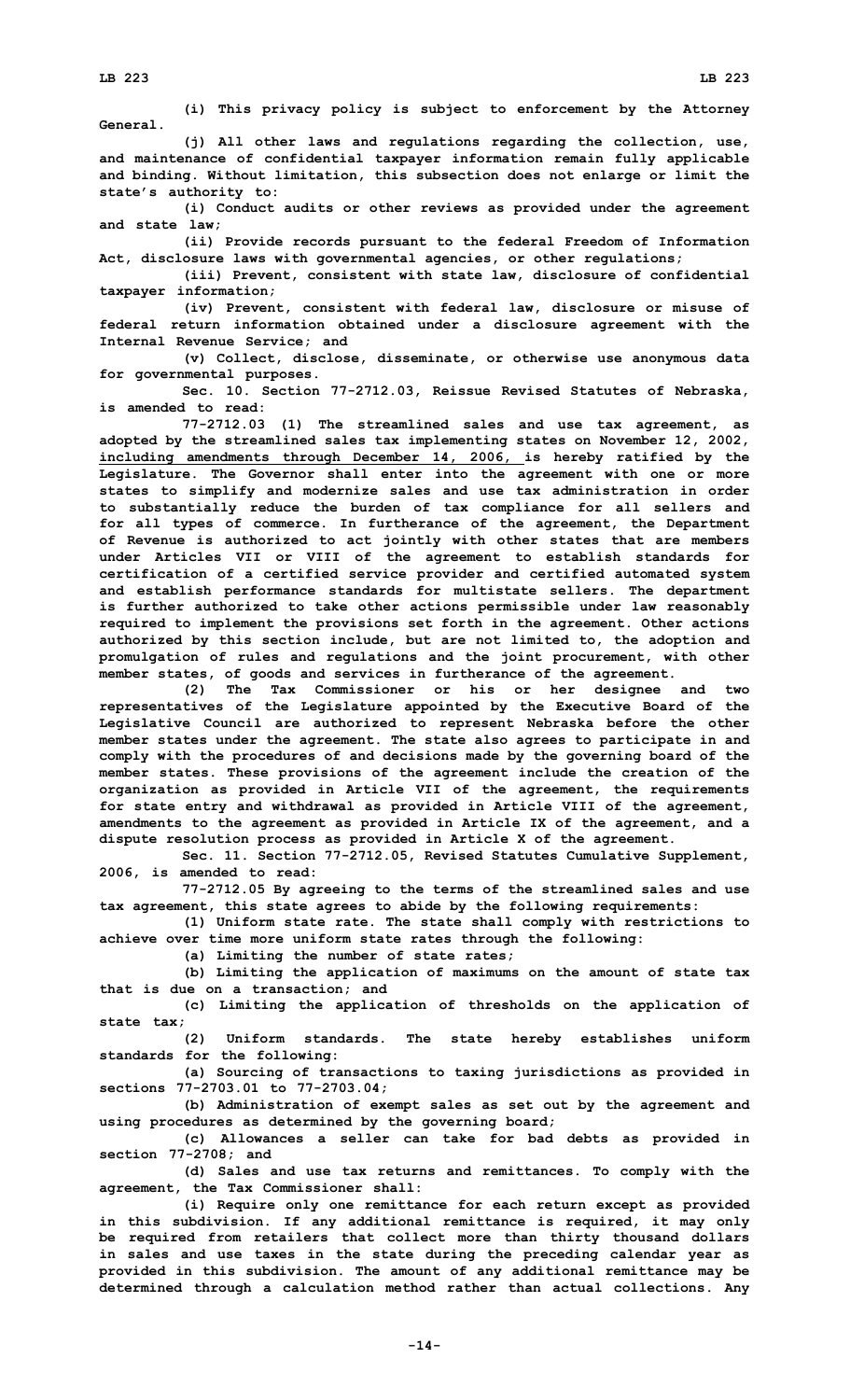**additional remittance shall not require the filing of an additional return;**

**(ii) Require, at his or her discretion, all remittances from sellers under models 1, 2, and 3 to be remitted electronically;**

**(iii) Allow for electronic payments by both automated clearinghouse credit and debit;**

**(iv) Provide an alternative method for making same day payments if an electronic funds transfer fails;**

**(v) Provide that if <sup>a</sup> due date falls on <sup>a</sup> legal banking holiday, the taxes are due to that state on the next succeeding business day; and**

**(vi) Require that any data that accompanies <sup>a</sup> remittance be formatted using uniform tax type and payment type codes approved by the governing board of the member states to the streamlined sales and use tax agreement;**

**(3) Uniform definitions. (a) The state shall utilize the uniform definitions of sales and use tax terms as provided in the agreement. The definitions enable Nebraska to preserve its ability to make taxability and exemption choices not inconsistent with the uniform definitions.**

**(b) The state may enact <sup>a</sup> product-based exemption without restriction if the agreement does not have <sup>a</sup> definition for the product or for <sup>a</sup> term that includes the product. If the agreement has <sup>a</sup> definition for the product or for <sup>a</sup> term that includes the product, the state may exempt all items included within the definition but shall not exempt only part of the items included within the definition unless the agreement sets out the exemption for part of the items as an acceptable variation.**

**(c) The state may enact an entity-based or <sup>a</sup> use-based exemption without restriction if the agreement does not have <sup>a</sup> definition for the product whose use or purchase by <sup>a</sup> specific entity is exempt or for <sup>a</sup> term that includes the product. If the agreement has <sup>a</sup> definition for the product whose use or specific purchase is exempt, states may enact an entity-based or <sup>a</sup> use-based exemption that applies to that product as long as the exemption utilizes the agreement definition of the product. If the agreement does not have <sup>a</sup> definition for the product whose use or specific purchase is exempt but has <sup>a</sup> definition for <sup>a</sup> term that includes the product, states may enact an entity-based or <sup>a</sup> use-based exemption for the product without restriction.**

**(d) For purposes of complying with the requirements in this section, the inclusion of <sup>a</sup> product within the definition of tangible personal property is disregarded;**

**(4) Central registration. The state shall participate in an electronic central registration system that allows <sup>a</sup> seller to register to collect and remit sales and use taxes for all member states. Under the system:**

**(a) <sup>A</sup> retailer registering under the agreement is registered in this state;**

**(b) The state agrees not to require the payment of any registration fees or other charges for <sup>a</sup> retailer to register in the state if the retailer has no legal requirement to register;**

**(c) <sup>A</sup> written signature from the retailer is not required;**

**(d) An agent may register <sup>a</sup> retailer under uniform procedures adopted by the member states pursuant to the agreement;**

**(e) <sup>A</sup> retailer may cancel its registration under the system at any time under uniform procedures adopted by the governing board. Cancellation does not relieve the retailer of its liability for remitting to the proper states any taxes collected;**

**(f) When registering, the retailer that is registered under the agreement may select one of the following methods of remittances or other method allowed by state law to remit the taxes collected:**

**(i) Model 1, wherein <sup>a</sup> seller selects <sup>a</sup> certified service provider as an agent to perform all the seller's sales or use tax functions, other than the seller's obligation to remit tax on its own purchases;**

**(ii) Model 2, wherein <sup>a</sup> seller selects <sup>a</sup> certified automated system to use which calculates the amount of tax due on <sup>a</sup> transaction; and**

**(iii) Model 3, wherein <sup>a</sup> seller utilizes its own proprietary automated sales tax system that has been certified as <sup>a</sup> certified automated system; and**

**(g) Sellers who register within twelve months after this state's first approval of <sup>a</sup> certified service provider are relieved from liability, including the local option tax, for tax not collected or paid if the seller was not registered between October 1, 2004, and September 30, 2005. Such relief from liability shall be in accordance with the terms of the agreement;**

**(5) No nexus attribution. The state agrees that registration with the central registration system and the collection of sales and use taxes in the state will not be used as <sup>a</sup> factor in determining whether the seller has nexus with the state for any tax at any time;**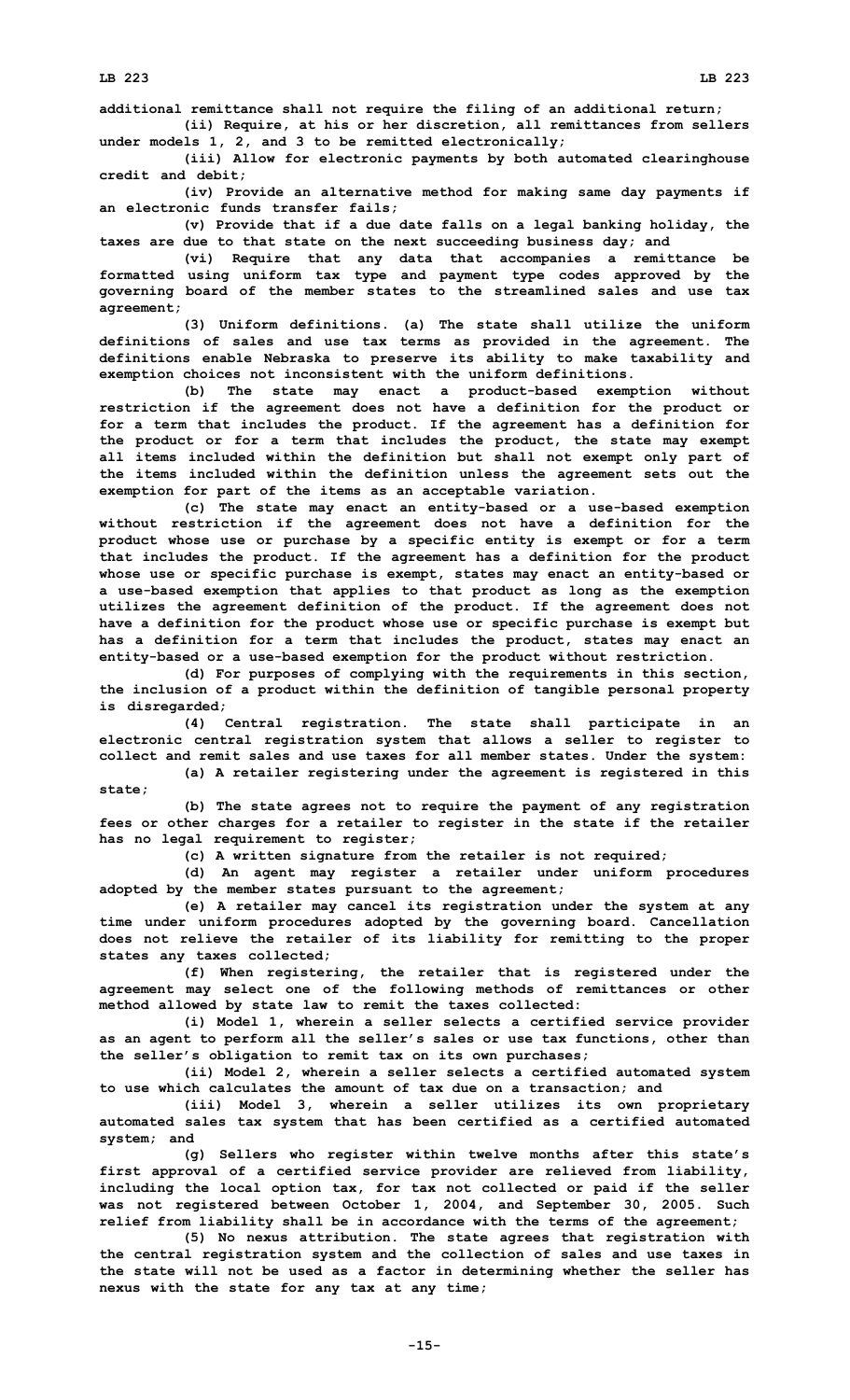**(6) Local sales and use taxes. The agreement requires the reduction of the burdens of complying with local sales and use taxes as provided in sections 13-319, 13-324, 13-326, 77-2701.03, 77-27,142, 77-27,143, and 77-27,144 that require the following:**

**(a) No variation between the state and local tax bases;**

**(b) Statewide administration of all sales and use taxes levied by local jurisdictions within the state so that sellers collecting and remitting these taxes will not have to register or file returns with, remit funds to, or be subject to independent audits from local taxing jurisdictions;**

**(c) Limitations on the frequency of changes in the local sales and use tax rates and setting effective dates for the application of local jurisdictional boundary changes to local sales and use taxes; and**

**(d) Uniform notice of changes in local sales and use tax rates and of changes in the boundaries of local taxing jurisdictions;**

**(7) Complete <sup>a</sup> taxability matrix approved by the governing board. (a) Notice of changes in the taxability of the products or services listed will be provided as required by the governing board.**

**(b) The entries in the matrix shall be provided and maintained in <sup>a</sup> data base that is in <sup>a</sup> downloadable format approved by the governing board.**

**(c) Sellers, model 2 sellers, and certified service providers are relieved from liability, including the local option tax, for having charged and collected the incorrect amount of sales or use tax resulting from the seller or certified service provider relying on erroneous data provided by the member state in the taxability matrix or for relying on product-based classifications that have been reviewed and approved by the state. The state shall notify the certified service provider or model 2 seller if an item or transaction is incorrectly classified as to its taxability;**

**(8) Monetary allowances. The state agrees to allow any monetary allowances that are to be provided by the states to sellers or certified service providers in exchange for collecting sales and use taxes as provided in Article VI of the agreement;**

**(9) State compliance. The agreement requires the state to certify compliance with the terms of the agreement prior to joining and to maintain compliance, under the laws of the member state, with all provisions of the agreement while <sup>a</sup> member;**

**(10) Consumer privacy. The state hereby adopts <sup>a</sup> uniform policy for certified service providers that protects the privacy of consumers and maintains the confidentiality of tax information as provided in section 77-2711; and**

**(11) Advisory councils. The state agrees to the appointment recognition of an advisory council of private-sector representatives and an advisory council of member and nonmember state representatives to consult with in the administration of the agreement.**

**Sec. 12. Section 77-2753, Revised Statutes Cumulative Supplement, 2006, is amended to read:**

**77-2753 (1) (1)(a) Every employer and payor maintaining an office or transacting business within this state and making payment of any wages or other payments as defined in subsection (5) of this section which are taxable under the Nebraska Revenue Act of 1967 to any individual shall deduct and withhold from such wages for each payroll period and from such payments <sup>a</sup> tax computed in such manner as to result, so far as practicable, in withholding from the employee's wages and payments to the payee during each calendar year an amount substantially equivalent to the tax reasonably estimated to be due from the employee or payee under such act with respect to the amount of such wages and payments included in his or her taxable income during the calendar year. The method of determining the amount to be withheld shall be prescribed by rules and regulations of the Tax Commissioner. Such rules and regulations may allow withholding to be computed at <sup>a</sup> percentage of the federal withholding for gambling winnings or supplemental payments, including bonuses, commissions, overtime pay, and sales awards which are not paid at the same time as other wages. Any withholding tables prescribed by the Tax Commissioner shall be provided to the budget division of the Department of Administrative Services and the Legislative Fiscal Analyst for review at least sixty days before the tables become effective.**

**(b) Notwithstanding the amount of federal withholding or the rules and regulations of the Department of Revenue determining the amount of withholding, every employer and payor employing twenty-five or more employees shall withhold at least three percent of the gross wages minus tax qualified deductions of each employee unless the employee provides satisfactory evidence that <sup>a</sup> lesser amount of withholding is justified in the employee's particular circumstances. Such satisfactory evidence may include birth certificates or social security information for dependents or other evidence that reasonably**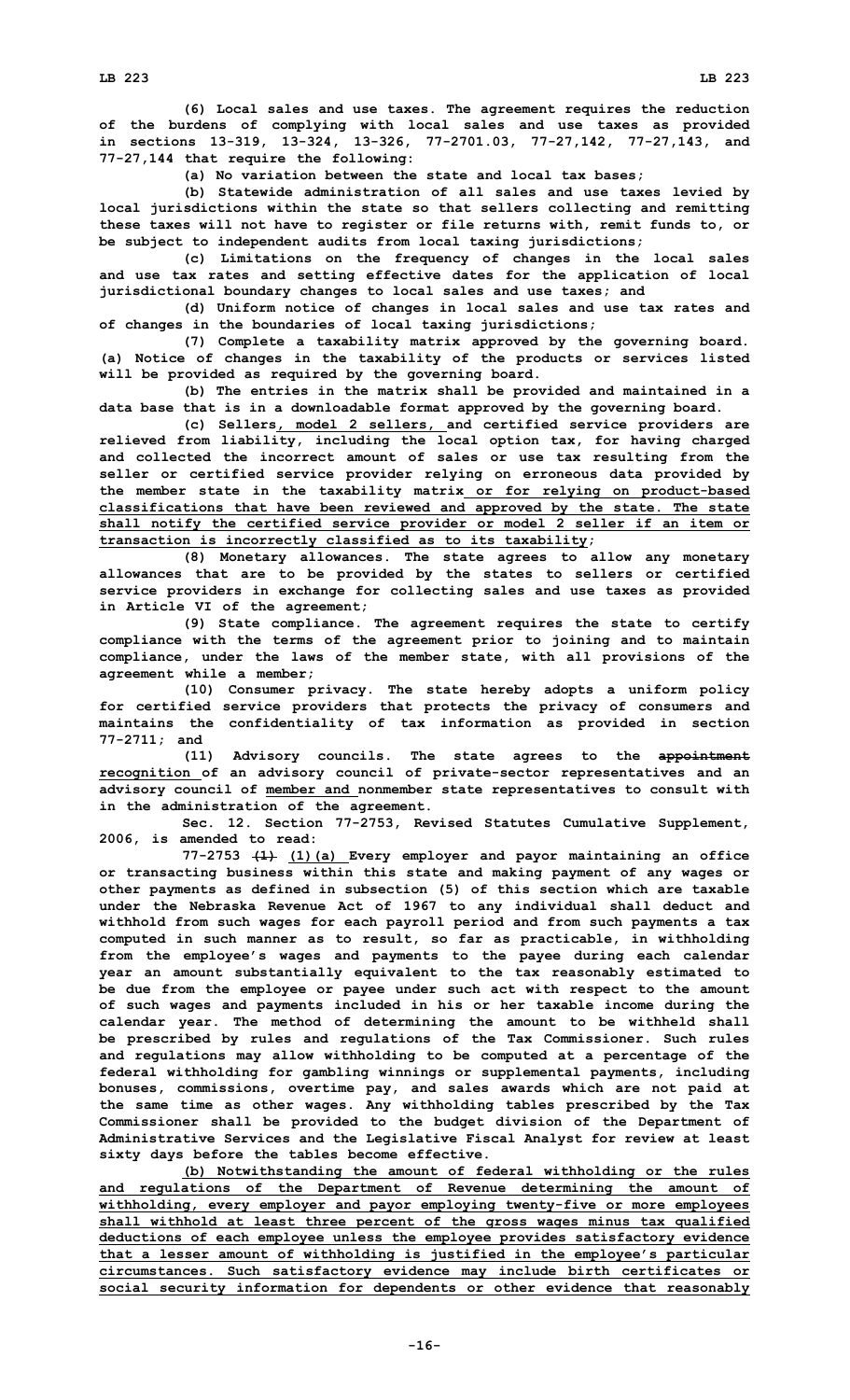**LB 223 LB 223**

**assures the employer that the employee is not improperly or fraudulently evading or defeating the income tax by reducing or eliminating withholding.**

**(2)(a) Every payor who is either (i) making <sup>a</sup> payment or payments in excess of five thousand dollars or (ii) maintaining an office or transacting business within this state and making <sup>a</sup> payment or payments related to such business in excess of six hundred dollars, and such payment or payments are for personal services performed or to be performed substantially within this state, to <sup>a</sup> nonresident individual, other than an employee, who is not subject to withholding on such payment under the Internal Revenue Code or <sup>a</sup> corporation, partnership, or limited liability company described in subdivision (c) of this subsection, shall be deemed an employer, and the individual performing the personal services shall be deemed an employee for the purposes of this section. The payor shall deduct and withhold from such payments the percentage of such payments prescribed in subdivision (b) of this subsection. If the individual performing the personal services provides the payor with <sup>a</sup> statement of the expenses reasonably related to the personal services, the total payment or payments may be reduced by the total expenses before computing the amount to deduct and withhold, except that such reduction shall not be more than fifty percent of such payment or payments.**

**(b) For any payment or payments for the same service, award, or purse that totals less than twenty-eight thousand dollars, the percentage deducted from such payment or payments pursuant to this subsection shall be four percent, and for all other payments, the percentage shall be six percent.**

**(c) For any corporation, partnership, or limited liability company that receives compensation for personal services in this state and of which all or substantially all of the shareholders, partners, or members are the individuals performing the personal services, including, but not limited to, individual athletes, entertainers, performers, or public speakers performing such personal services, such compensation shall be deemed wages of the individuals performing the personal services and subject to the income tax imposed on individuals by the Nebraska Revenue Act of 1967.**

**(d) The withholding required by this subsection shall not apply to any payment to <sup>a</sup> nonresident alien, corporation, partnership, or limited liability company if such individual, shareholder, partner, or member provides the payor with <sup>a</sup> statement that the income earned is not subject to tax because of <sup>a</sup> treaty obligation of the United States.**

**(3) The Tax Commissioner may enter into agreements with the tax departments of other states, which require income tax to be withheld from the payment of wages, salaries, and such other payments, so as to govern the amounts to be withheld from the wages and salaries of and other payments to residents of such states. Such agreements may provide for recognition of anticipated tax credits in determining the amounts to be withheld and, under rules and regulations adopted and promulgated by the Tax Commissioner, may relieve employers and payors in this state from withholding income tax on wages, salaries, and such other payments paid to nonresident employees and payees. The agreements authorized by this subsection shall be subject to the condition that the tax department of such other states grant similar treatment to residents of this state.**

**(4) The Tax Commissioner shall enter into an agreement with the United States Office of Personnel Management for the withholding of income tax imposed on individuals by the Nebraska Revenue Act of 1967 on civil service annuity payments for those recipients who voluntarily request withholding. The agreement shall be pursuant to 5 U.S.C. 8345 and the rules and regulations adopted and promulgated by the Tax Commissioner.**

**(5) Wages and other payments subject to withholding shall mean payments that are subject to withholding under the Internal Revenue Code of 1986 and are (a) payments made by employers to employees, except such payments subject to 26 U.S.C. 3406, (b) payments of gambling winnings, or (c) pension or annuity payments when the recipient has requested the payor to withhold from such payments.**

**Sec. 13. Section 77-2756, Revised Statutes Cumulative Supplement, 2006, is amended to read:**

**77-2756 (1) Except as provided in subsection (2) of this section, every employer or payor required to deduct and withhold income tax under the Nebraska Revenue Act of 1967 shall, for each calendar quarter, on or before the last day of the month following the close of such calendar quarter, file <sup>a</sup> withholding return as prescribed by the Tax Commissioner and pay over to the Tax Commissioner or to <sup>a</sup> depositary designated by the Tax Commissioner the taxes so required to be deducted and withheld. , except that for the fourth quarter of the calendar year, the employer or payor shall also file on or before March 15 of the succeeding year <sup>a</sup> copy of each statement furnished by such employer or payor to each employee or payee with respect**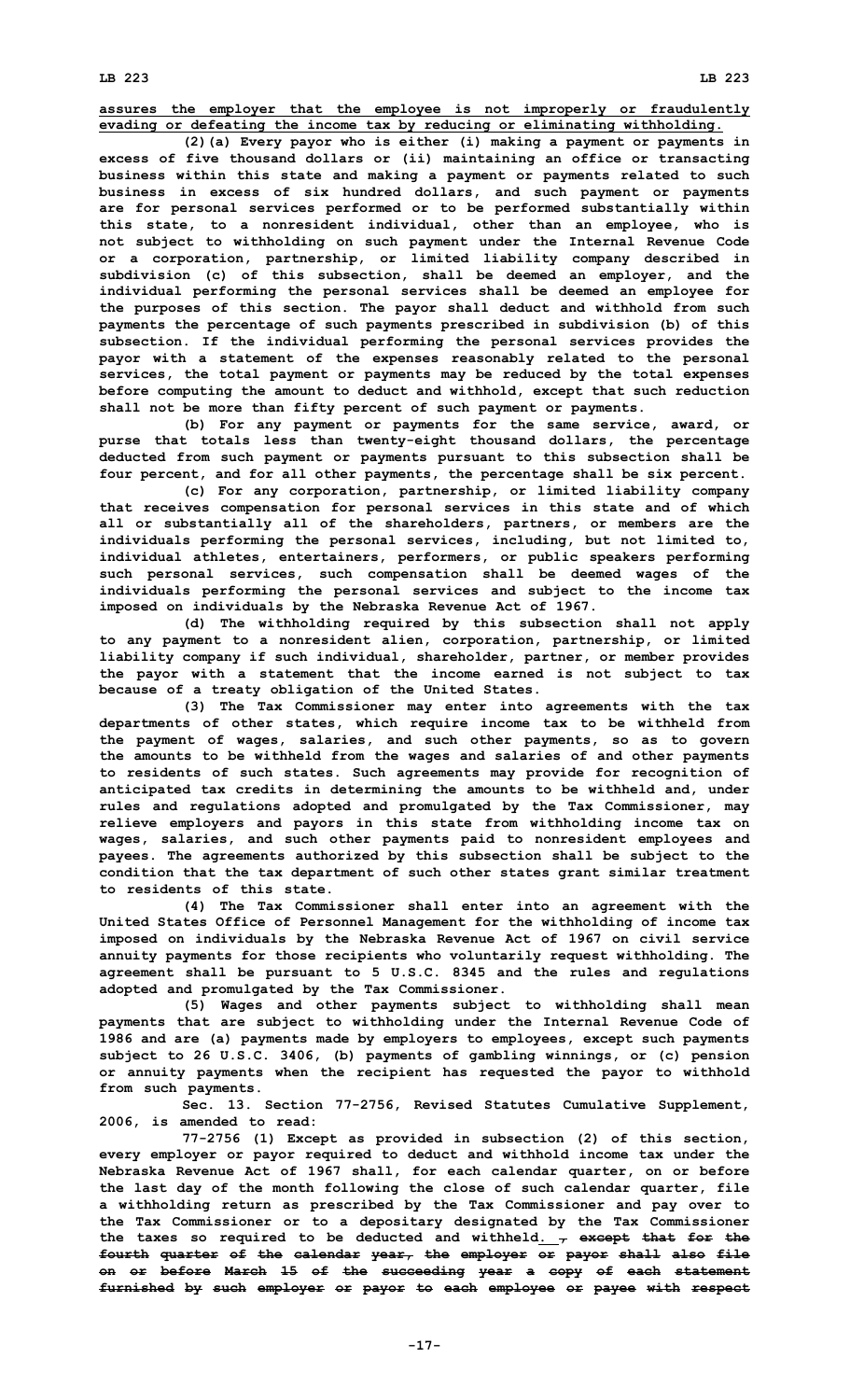**to taxes withheld on wages or payments subject to withholding. When the aggregate amount required to be deducted and withheld by any employer or payor for either the first or second month of <sup>a</sup> calendar quarter exceeds five hundred dollars, the employer or payor shall, by the fifteenth day of the succeeding month, pay over such aggregate amount to the Tax Commissioner or to <sup>a</sup> depositary designated by the Tax Commissioner. The amount so paid shall be allowed as <sup>a</sup> credit against the liability shown on the employer's or payor's quarterly withholding return required by this section. The Tax Commissioner may, by rule and regulation, provide for the filing of returns and the payment of the tax deducted and withheld on other than <sup>a</sup> quarterly basis.**

**(2) When the aggregate amount required to be deducted and withheld by any employer or payor for the entire calendar year is less than five hundred dollars or the employer or payor is allowed to file federal withholding returns annually, the employer or payor shall, for each calendar year, on or before the last day of the month following the close of such calendar year, file <sup>a</sup> withholding return as prescribed by the Tax Commissioner and pay over to the Tax Commissioner or to <sup>a</sup> depositary designated by the Tax Commissioner the taxes so required to be deducted and withheld. , and the employer or payor shall also file on or before March 15 of the succeeding year <sup>a</sup> copy of each statement furnished by such employer or payor to each employee or payee with respect to taxes withheld on wages or payments subject to withholding. The employer or payor may elect or the Tax Commissioner may require the filing of returns and the payment of taxes on <sup>a</sup> quarterly basis.**

**(3) Whenever any employer or payor fails to collect, truthfully account for, pay over, or make returns of the income tax as required by this section, the Tax Commissioner may serve <sup>a</sup> notice requiring such employer or payor to collect the taxes which become collectible after service of such notice, to deposit such taxes in <sup>a</sup> bank approved by the Tax Commissioner in <sup>a</sup> separate account in trust for and payable to the Tax Commissioner, and to keep the amount of such tax in such account until paid over to the Tax Commissioner. Such notice shall remain in effect until a notice of cancellation is served by the Tax Commissioner.**

**(4) Any employer or payor may appoint an agent in accordance with section 3504 of the Internal Revenue Code of 1986, as amended, for the purpose of withholding, reporting, or making payment of amounts withheld on behalf of the employer or payor. The agent shall be considered an employer or payor for purposes of the Nebraska Revenue Act of 1967 and, with the actual employer or payor, shall be jointly and severally liable for any amount required to be withheld and paid over to the Tax Commissioner and any additions to tax, penalties, and interest with respect thereto.**

**(5) The employer or payor shall also file on or before March 15 of the succeeding year <sup>a</sup> copy of each statement furnished by such employer or payor to each employee or payee with respect to taxes withheld on wages or payments subject to withholding. Any employer, payor, or agent who furnished more than two hundred fifty statements for <sup>a</sup> year shall file the required copies electronically in <sup>a</sup> manner approved by the Tax Commissioner that is compatible with federal electronic filing requirements or methods.**

**Sec. 14. Section 77-2790, Reissue Revised Statutes of Nebraska, is amended to read:**

**77-2790 (1) (1)(a) If any part of <sup>a</sup> deficiency is the result of negligence or intentional disregard of rules and regulations but without intent to defraud, the Tax Commissioner may add to the tax an amount equal to five percent of the deficiency.**

**(b) If any part of <sup>a</sup> requested refund is overstated as <sup>a</sup> result of negligence, material misstatement, or intentional disregard of rules and regulations but without intent to defraud, the Tax Commissioner may add to the tax an amount equal to five percent of the overstatement of the refund.**

**(2) (2)(a) If any part of <sup>a</sup> deficiency is the result of fraud, the Tax Commissioner may add to the tax an amount equal to fifty percent of the deficiency. This amount shall be in lieu of any amount determined under subsection (1) of this section.**

**(b) If any part of <sup>a</sup> requested refund is overstated as <sup>a</sup> result of fraud, the Tax Commissioner may add to the tax an amount equal to fifty percent of the overstatement of the refund. This amount shall be in lieu of any amount determined under subsection (1) of this section.**

**(3) If any taxpayer fails to pay all or any part of an installment of any tax due, he or she shall be deemed to have made an underpayment of estimated tax. The Tax Commissioner shall determine the amount of underpayment of estimated tax in accordance with the laws of the United States.**

**(4) If any taxpayer, with intent to evade or defeat any income tax imposed by the Nebraska Revenue Act of 1967 or the payment thereof, claims an excessive number of exemptions or in any other manner overstates the amount**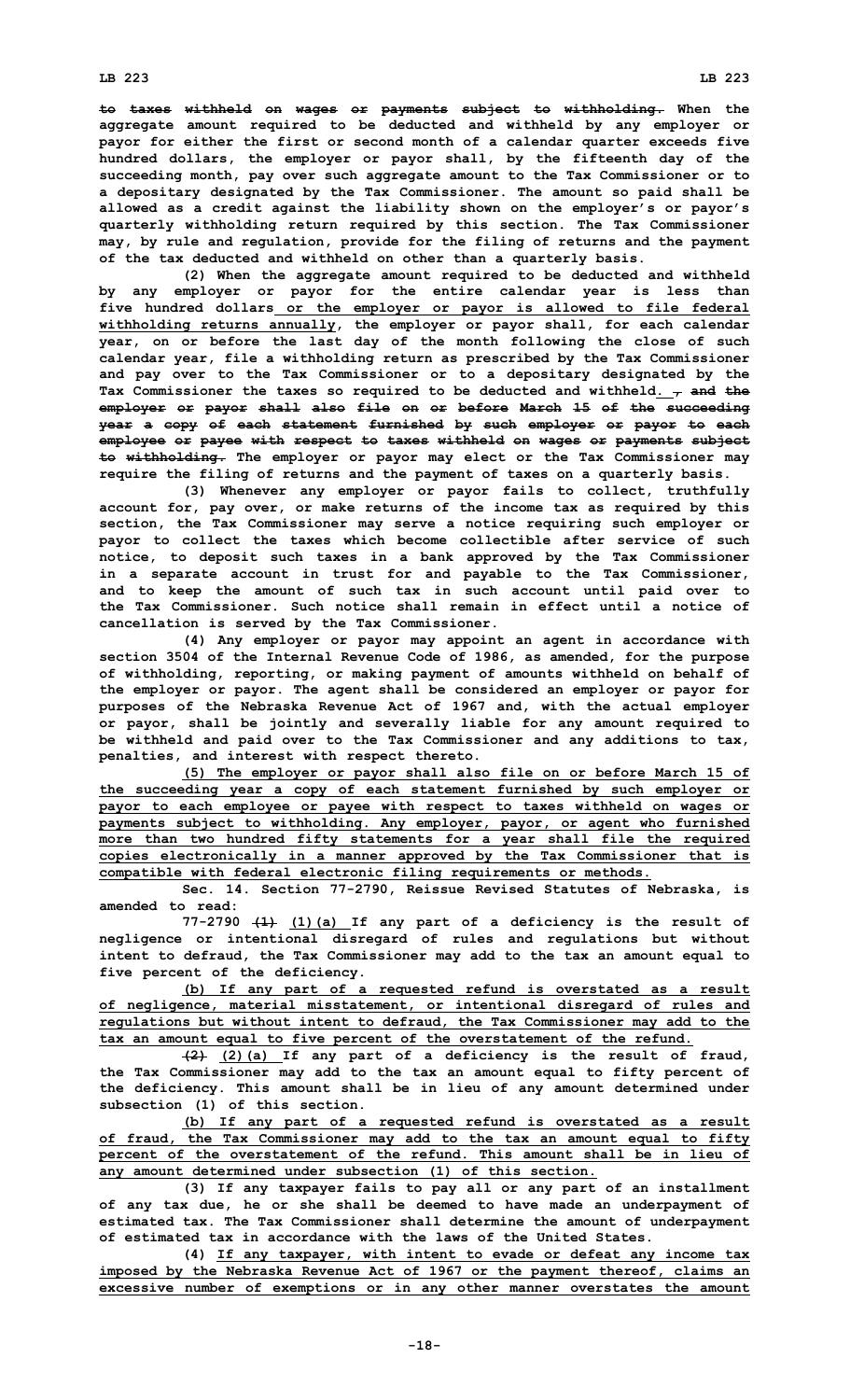**of withholding, he or she shall be guilty of <sup>a</sup> Class II misdemeanor. If any employer or payor, without intent to evade or defeat any income tax imposed by the Nebraska Revenue Act of 1967 or the payment thereof, fails to make <sup>a</sup> return and pay <sup>a</sup> tax withheld by him or her at the time required by or under the act, such employer or payor shall be liable for such taxes and shall pay the same together with interest thereon and any addition to tax assessed pursuant to subsection (1) of this section. Such interest and addition to tax shall not be charged to or collected from the employee or payee by the employer or payor. The Tax Commissioner shall have the same rights and powers for the collection of such tax, interest, and addition to tax against such employer or payor as are now prescribed by the act for the collection of income tax against <sup>a</sup> taxpayer.**

**(5) If any person required to collect, withhold, truthfully account for, and pay over the income tax imposed by the Nebraska Revenue Act of 1967 willfully fails to collect or withhold such tax or truthfully account for and pay over such tax or willfully attempts in any manner to evade or defeat the tax or the payment thereof, the Tax Commissioner may, in addition to other penalties provided by law, impose, assess, and collect <sup>a</sup> penalty equal to the total amount of the tax evaded, not collected, not withheld, or not accounted for and paid over. No addition to tax under subsection (1) or (2) of this section shall be imposed for any offense to which this subsection applies.**

**(6) If any person with fraudulent intent fails to pay, or to deduct or withhold and pay, any income tax, to make, render, sign, or certify any return of estimated tax, or to supply any information within the time required, the Tax Commissioner may impose, assess, and collect <sup>a</sup> penalty of not more than one thousand dollars, in addition to any other amounts required under the income tax provisions of the Nebraska Revenue Act of 1967.**

**(7) If any person for frivolous or groundless reasons or with the intent to delay or impede the administration of the Nebraska Revenue Act of 1967 (a) fails to pay over any tax due and owing under such act, (b) fails to file any return required under such act, or (c) files what purports to be a return but which does not contain sufficient information from which to determine the correctness of the self-assessment of tax or which contains information that indicates that the self-assessment of tax is substantially incorrect, such person shall pay <sup>a</sup> penalty of five hundred dollars for each occurrence. The penalty provided by the this subsection shall be in addition to any other penalties provided by law.**

**(8) Any person who aids, procures, advises, or assists in the preparation of any return, affidavit, refund claim, or other document with the knowledge that its use will result in the material understatement of the tax liability of another person or the material overstatement of the amount of <sup>a</sup> refund of another person shall, in addition to other penalties provided by law, pay <sup>a</sup> penalty of one thousand dollars with respect to each separate return or other document.**

**(a) For the purposes of this subsection, <sup>a</sup> person furnishing typing, reproducing, or other mechanical assistance shall not be treated as having aided or assisted in the preparation of such document.**

**(b) <sup>A</sup> determination of <sup>a</sup> material deficiency shall not be sufficient to show that <sup>a</sup> person has aided or assisted in <sup>a</sup> material understatement of the tax liability of another person.**

**(c) The penalty in this subsection shall not be imposed more than once on any person for having aided or assisted in the preparation of documents for the same taxpayer, the same tax, and the same tax period regardless of the number of documents involved.**

**(d) Such penalty shall apply whether or not the understatement is with the consent of the person authorized to present the return, affidavit, refund claim, or other document.**

**(9) The additions to the income tax and penalties relating thereto provided by the Nebraska Revenue Act of 1967 shall be paid upon notice and demand and shall be assessed, collected, and paid in the same manner as taxes, and any reference in such act to income tax or the tax imposed by the act shall be deemed also to refer to additions to the tax and penalties provided by this section. For purposes of the deficiency procedures provided in section 77-2776, this subsection shall not apply to:**

**(a) Any addition to tax under subsection (1) of section 77-2789 except as to that portion attributable to <sup>a</sup> deficiency;**

**(b) Any addition to tax for underpayment of estimated tax as provided in subsection (3) of this section; or**

**(c) Any additional penalty under subsection (6), (7), or (8) of this section.**

**(10) For purposes of subsections (1) and (2) of this section relating to deficiencies resulting from negligence or fraud, the amount shown**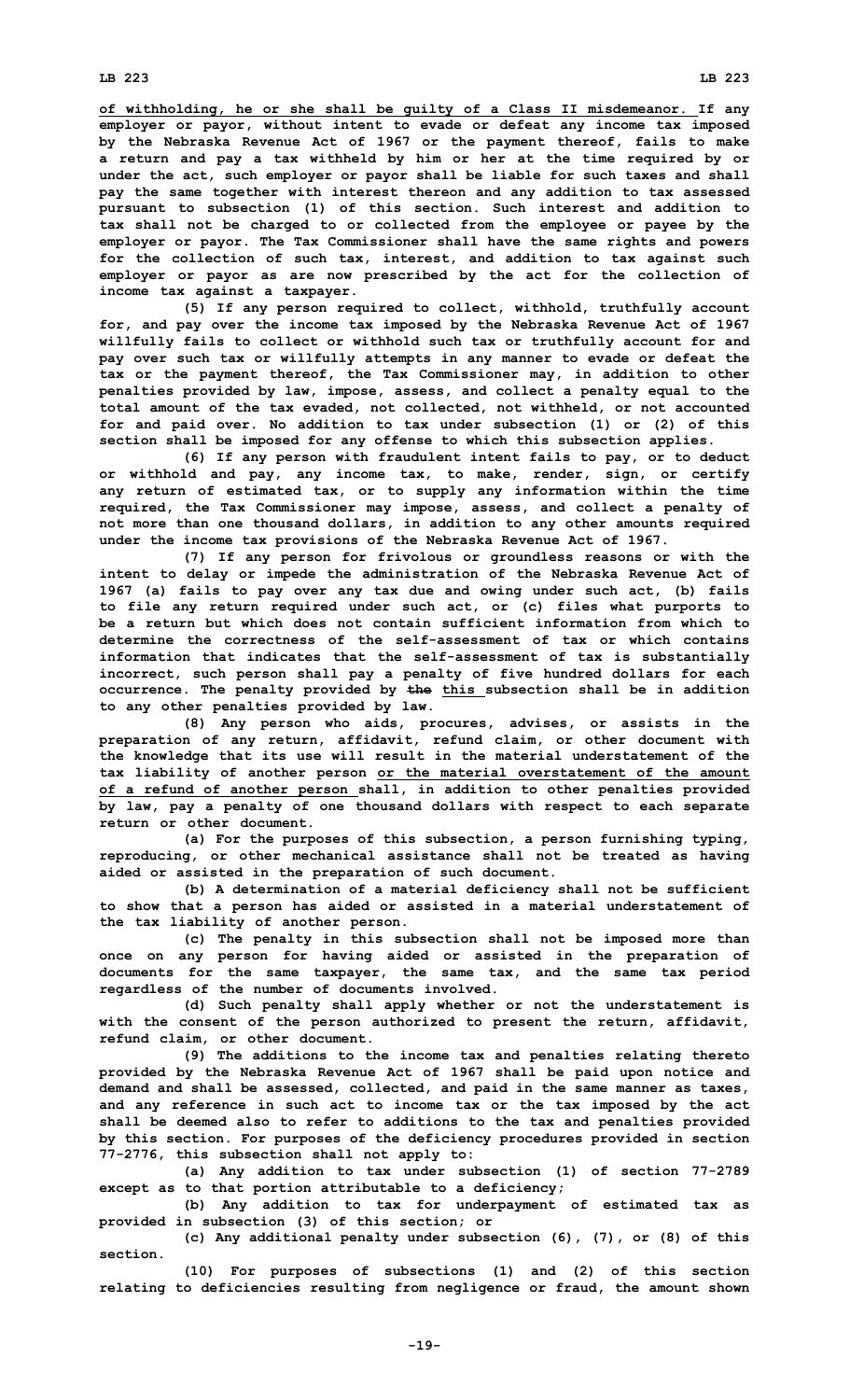**(11) For purposes of subsections (5) and (6) of this section, the term person shall include an individual, corporation, partnership, or limited liability company, or an officer or employee of any corporation, including <sup>a</sup> dissolved corporation, or <sup>a</sup> member or employee of any partnership or limited liability company, who as such officer, employee, or member is under <sup>a</sup> duty to perform the act in respect of which the violation occurs.**

**(12) If any person fails to comply with the reporting or filing requirements of sections 77-2772, 77-2775, and 77-2786 or the rules and regulations adopted and promulgated thereunder, the Tax Commissioner may impose, assess, and collect <sup>a</sup> penalty against such person for each instance of noncompliance of twenty-five percent of the tax due. Such amount shall be in addition to any other penalty, tax, or interest otherwise imposed by law for such noncompliance.**

**(13) If any nonresident individual provides false information or statements to an employer or payor regarding the portion of his or her wages or payments that are subject to withholding for this state which if used would result in the amount withheld being less than seventy-five percent of his or her income tax liability on such wages or payments or if any employer or payor uses such information when the employer or payor knows such information is false or maintains records which show such information is false, the Tax Commissioner may, in addition to other penalties provided by law, impose, assess, and collect from such individual, payor, or employer the penalties provided in subsections (5) and (6) of this section.**

**(14) If any employer or payor employing twenty-five or more employees who is required to withhold and pay over income tax imposed by the Nebraska Revenue Act of 1967 fails to either (a) withhold at least three percent of the wages of any employee or (b) obtain satisfactory evidence from the employee justifying <sup>a</sup> lower withholding amount as required by subdivision (1)(b) of section 77-2753, the Tax Commissioner may impose, assess, and collect <sup>a</sup> penalty of not more than one thousand dollars per violation.**

**Sec. 15. Section 77-27,131, Reissue Revised Statutes of Nebraska, is amended to read:**

**77-27,131 (1) Unless otherwise specifically provided, the Tax Commissioner, whenever he or she deems it necessary to insure compliance with the provisions of the Nebraska Revenue Act of 1967, may require any person subject to the act to place with him or her such security as he or she may determine. The amount of the necessary security shall be fixed by the Tax Commissioner but, except as provided in this section, shall not be greater than three times the estimated average amount payable for the reporting period by such persons pursuant to the act. or ten thousand dollars, whichever amount is the lesser. In the case of persons habitually delinquent in their obligations under the act, the amount of the security shall not be greater than five times the estimated average amount payable for the reporting period by such persons pursuant to the act. or fifteen thousand dollars, whichever is the lesser. The amount of the security may be increased or decreased by the Tax Commissioner at any time, subject to the limitations set forth in this subsection.**

**(2) The Tax Commissioner may sell the security at public auction or, in the case of security in the form of bearer bonds issued by the United States or this state which have <sup>a</sup> prevailing market price, at <sup>a</sup> private sale at <sup>a</sup> price not lower than the prevailing market price if it becomes necessary to make such sale in order to recover any tax, interest, or penalties due on any amount required to be collected. Notice of the sale shall be given to the person who deposited the security at least ten days before the sale. The notice may be given personally or by mail addressed to the person at the address furnished to the Tax Commissioner and as it appears in the records of the Tax Commissioner. Upon such sale, any surplus above the amounts due shall be returned to the person who placed the security.**

**Sec. 16. Section 77-27,187.01, Revised Statutes Cumulative Supplement, 2006, is amended to read:**

**77-27,187.01 For purposes of the Nebraska Advantage Rural Development Act, unless the context otherwise requires:**

**(1) Any term has the same meaning as used in the Nebraska Revenue Act of 1967;**

**(2) Equivalent Nebraska employees means the number of Nebraska employees computed by dividing the total hours paid in <sup>a</sup> year to Nebraska employees by the product of forty times the number of weeks in <sup>a</sup> year;**

**(3) Livestock means all animals, including cattle, horses, sheep,**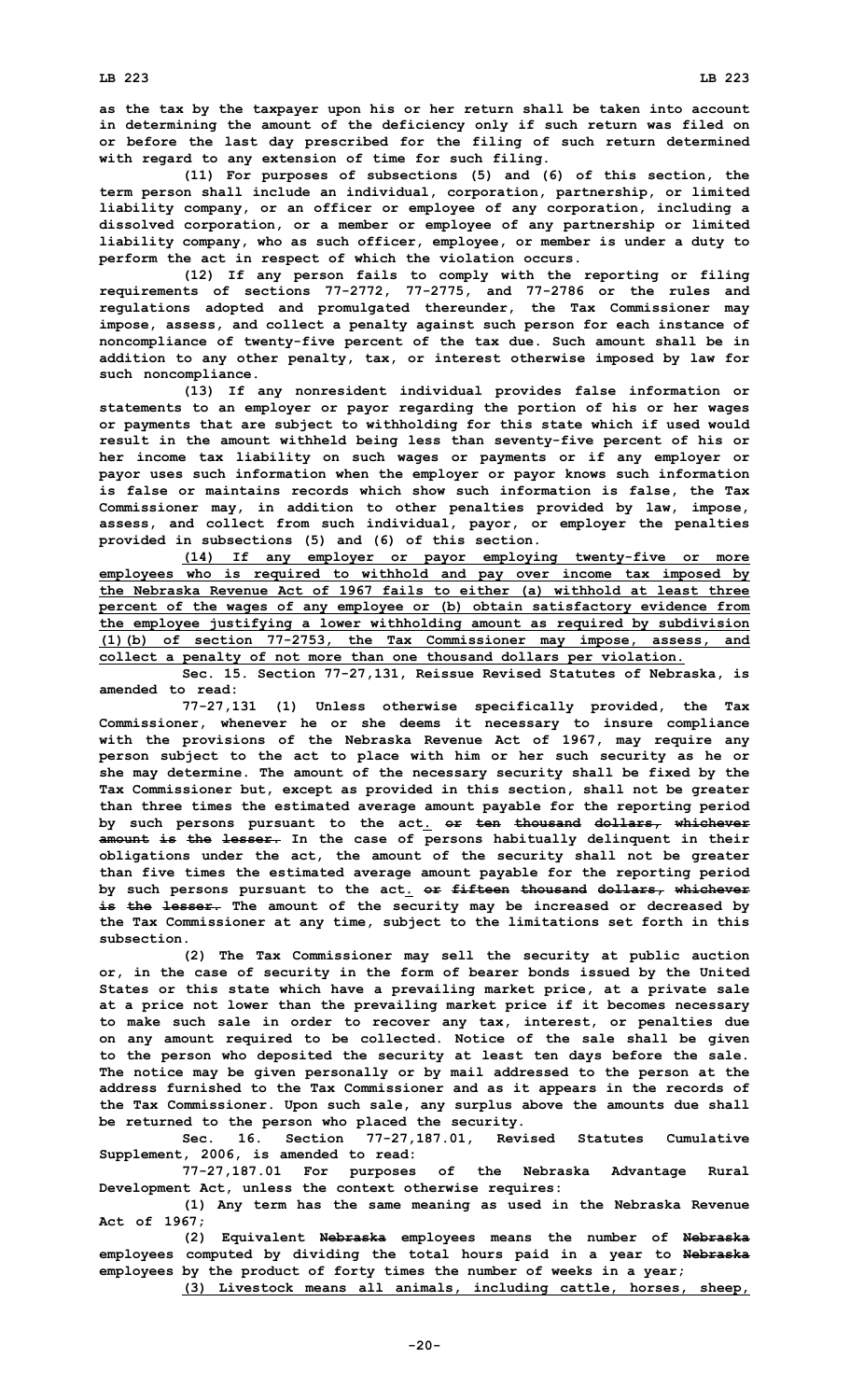**(3) (4) Livestock modernization or expansion means the construction, improvement, or acquisition of buildings, facilities, or equipment for livestock housing, confinement, feeding, production, and waste management;**

**(4) Livestock production has the same meaning as in section 77-5203; (5) Nebraska employee means an individual who is either <sup>a</sup> resident or partial-year resident of Nebraska;**

**(5) Livestock production means the active use, management, and operation of real and personal property for the commercial production of livestock, for the commercial breeding, training, showing, or racing of horses, or for the use of horses in <sup>a</sup> recreational or tourism enterprise. The activity will be considered commercial if the gross income derived from an activity for two or more of the taxable years in the period of seven consecutive taxable years which ends with the taxable year exceeds the deductions attributable to such activity or, if the operation has been in existence for less than seven years, if the activity is engaged in for the purpose of generating <sup>a</sup> profit;**

**(6) Qualified employee leasing company means <sup>a</sup> company which places all employees of <sup>a</sup> client-lessee on its payroll and leases such employees to the client-lessee on an ongoing basis for <sup>a</sup> fee and, by written agreement between the employee leasing company and <sup>a</sup> client-lessee, grants to the client-lessee input into the hiring and firing of the employees leased to the client-lessee;**

**(7) Related taxpayers includes any corporations that are part of <sup>a</sup> unitary business under the Nebraska Revenue Act of 1967 but are not part of the same corporate taxpayer, any business entities that are not corporations but which would be <sup>a</sup> part of the unitary business if they were corporations, and any business entities if at least fifty percent of such entities are owned by the same persons or related taxpayers and family members as defined in the ownership attribution rules of the Internal Revenue Code of 1986, as amended;**

**(8) Taxpayer means <sup>a</sup> corporate taxpayer or other person subject to either an income tax imposed by the Nebraska Revenue Act of 1967 or <sup>a</sup> franchise tax under Chapter 77, article 38, or <sup>a</sup> partnership, limited liability company, subchapter S corporation, cooperative, including <sup>a</sup> cooperative exempt under section 521 of the Internal Revenue Code of 1986, as amended, or joint venture that is or would otherwise be <sup>a</sup> member of the same unitary group if incorporated, which is, or whose partners, members, or owners representing an ownership interest of at least ninety percent of the control of such entity are, subject to or exempt from such taxes, and any other partnership, limited liability company, subchapter S corporation, cooperative, including <sup>a</sup> cooperative exempt under section 521 of the Internal Revenue Code of 1986, as amended, or joint venture when the partners, members, or owners representing an ownership interest of at least ninety percent of the control of such entity are subject to or exempt from such taxes; and**

**(9) Year means the taxable year of the taxpayer.**

**Sec. 17. Section 77-27,187.02, Revised Statutes Cumulative Supplement, 2006, is amended to read:**

**77-27,187.02 (1) To earn the incentives set forth in the Nebraska Advantage Rural Development Act, the taxpayer shall file an application for an agreement with the Tax Commissioner.**

**(2) The application shall contain:**

**(a) <sup>A</sup> written statement describing the full expected employment or type of livestock production and the investment amount for <sup>a</sup> qualified business, as described in section 77-27,189, in this state;**

**(b) Sufficient documents, plans, and specifications as required by the Tax Commissioner to support the plan and to define <sup>a</sup> project; and**

**(c) An application fee of five hundred dollars. The fee shall be remitted to the State Treasurer for credit to the Nebraska Advantage Rural Development Fund, which fund is hereby created. Any money in the fund available for investment shall be invested by the state investment officer pursuant to the Nebraska Capital Expansion Act and the Nebraska State Funds Investment Act. The application and all supporting information shall be confidential except for the name of the taxpayer, the location of the project, and the amounts of increased employment or investment.**

**(3)(a) The Tax Commissioner shall approve the application and authorize the total amount of credits expected to be earned as <sup>a</sup> result of the project if he or she is satisfied that the plan in the application defines <sup>a</sup> project that (i) meets the requirements established in section 77-27,188 and such requirements will be reached within the required time period and (ii) for projects other than livestock modernization or expansion projects, is located**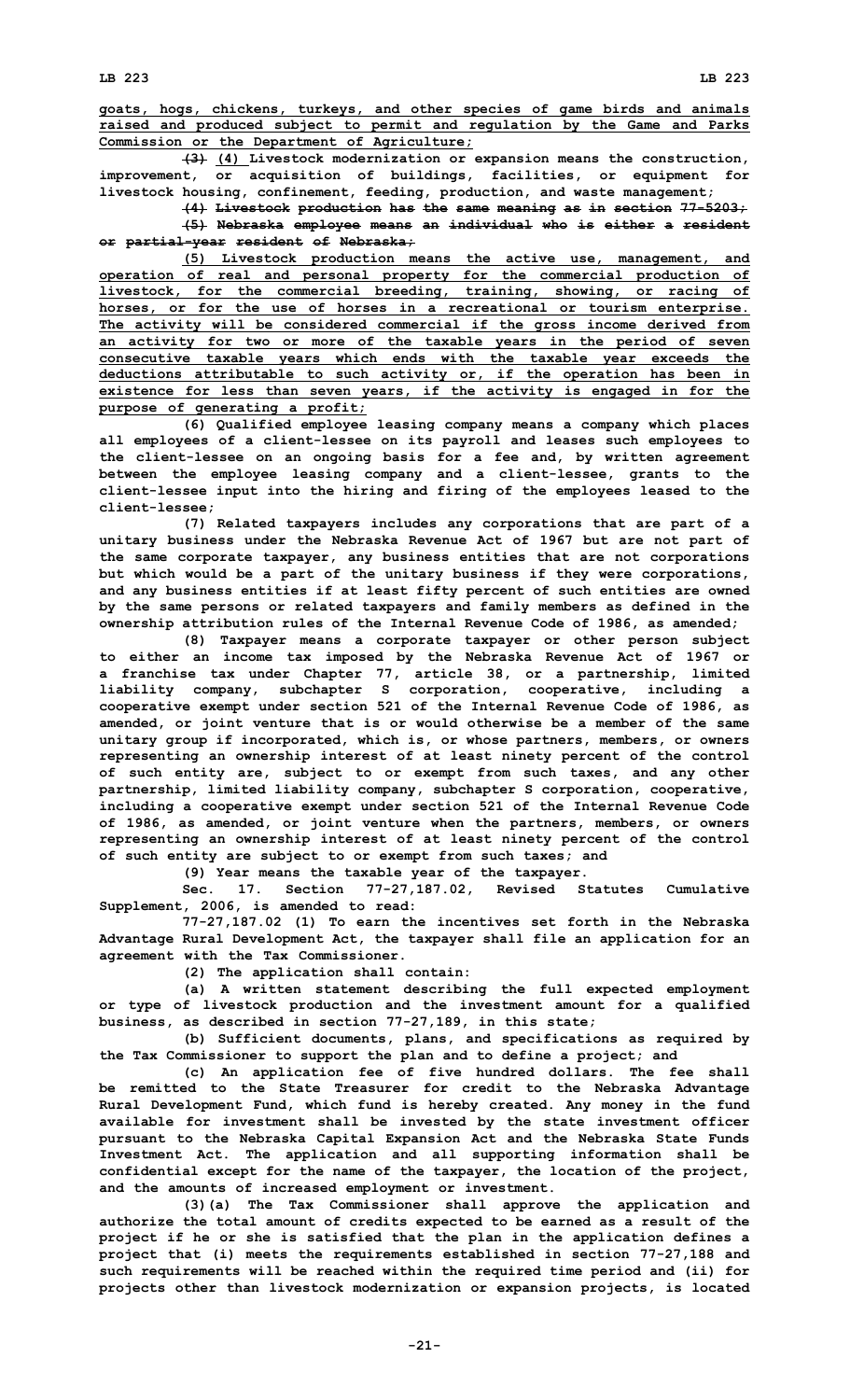**(b) The Tax Commissioner shall not approve further applications once the expected credits from the approved projects total two million five hundred thousand dollars in each of fiscal years 2004-05 and 2005-06 and three million dollars in fiscal year 2006-07 and each fiscal year thereafter. Four hundred dollars of the application fee shall be refunded to the applicant if the application is not approved because the expected credits from approved projects exceed such amounts.**

**(c) Applications for benefits shall be considered in the order in which they are received.**

**(d) Applications shall be filed by November 1 and shall be complete by December 1 of each calendar year. Any application that is filed after November 1 or that is not complete on December 1 shall be considered to be filed during the following calendar year.**

**(4) After approval, the taxpayer and the Tax Commissioner shall enter into <sup>a</sup> written agreement. The taxpayer shall agree to complete the project, and the Tax Commissioner, on behalf of the State of Nebraska, shall designate the approved plans of the taxpayer as <sup>a</sup> project and, in consideration of the taxpayer's agreement, agree to allow the taxpayer to use the incentives contained in the Nebraska Advantage Rural Development Act up to the total amount that were authorized by the Tax Commissioner at the time of approval. The application, and all supporting documentation, to the extent approved, shall be considered <sup>a</sup> part of the agreement. The agreement shall state:**

**(a) The levels of employment and investment required by the act for the project;**

**(b) The time period under the act in which the required level must be met;**

**(c) The documentation the taxpayer will need to supply when claiming an incentive under the act;**

**(d) The date the application was filed; and**

**(e) The maximum amount of credits authorized.**

**Sec. 18. Section 77-27,188, Revised Statutes Cumulative Supplement, 2006, is amended to read:**

**77-27,188 (1) <sup>A</sup> refundable credit against the taxes imposed by the Nebraska Revenue Act of 1967 shall be allowed to any taxpayer who has an approved application pursuant to the Nebraska Advantage Rural Development Act, who is engaged in <sup>a</sup> qualifying business as described in section 77-27,189, and who after January 1, 2006:**

**(a)(i) Increases employment by two new equivalent Nebraska employees and makes an increased investment of at least one hundred twenty-five thousand dollars prior to the end of the first taxable year after the year in which the application was submitted in any county in this state with <sup>a</sup> population of fewer than fifteen thousand inhabitants, according to the most recent federal decennial census, or in any designated enterprise zone pursuant to 42 U.S.C. 11501 or the Enterprise Zone Act; or**

**(ii) Increases employment by five new equivalent Nebraska employees and makes an increased investment of at least two hundred fifty thousand dollars prior to the end of the first taxable year after the year in which the application was submitted in any county in this state with <sup>a</sup> population of less than twenty-five thousand inhabitants, according to the most recent federal decennial census; and**

**(b) Pays <sup>a</sup> minimum qualifying wage of eight dollars and twenty-five cents per hour to the new equivalent Nebraska employees for which tax credits are sought under the Nebraska Advantage Rural Development Act. The Department of Revenue shall adjust the minimum qualifying wages required for applications filed after January 1, 2004, and each January 1 thereafter, as follows: The current rural Nebraska average weekly wage shall be divided by the rural Nebraska average weekly wage for 2003; and the result shall be multiplied by the eight dollars and twenty-five cents minimum qualifying wage for 2003 and rounded to the nearest one cent. The amount of increase or decrease in the minimum qualifying wages for any year shall be the cumulative change in the rural Nebraska average weekly wage since 2003. For purposes of this subsection, rural Nebraska average weekly wage means the most recent average weekly wage paid by all employers in all counties with <sup>a</sup> population of less than twenty-five thousand inhabitants as reported by October 1 by the Department of Labor.**

**For purposes of this section, <sup>a</sup> teleworker working in Nebraska from his or her residence for <sup>a</sup> taxpayer shall be considered an employee of the taxpayer, and property of the taxpayer provided to the teleworker working in Nebraska from his or her residence shall be considered an investment. Teleworker includes an individual working on <sup>a</sup> per-item basis and**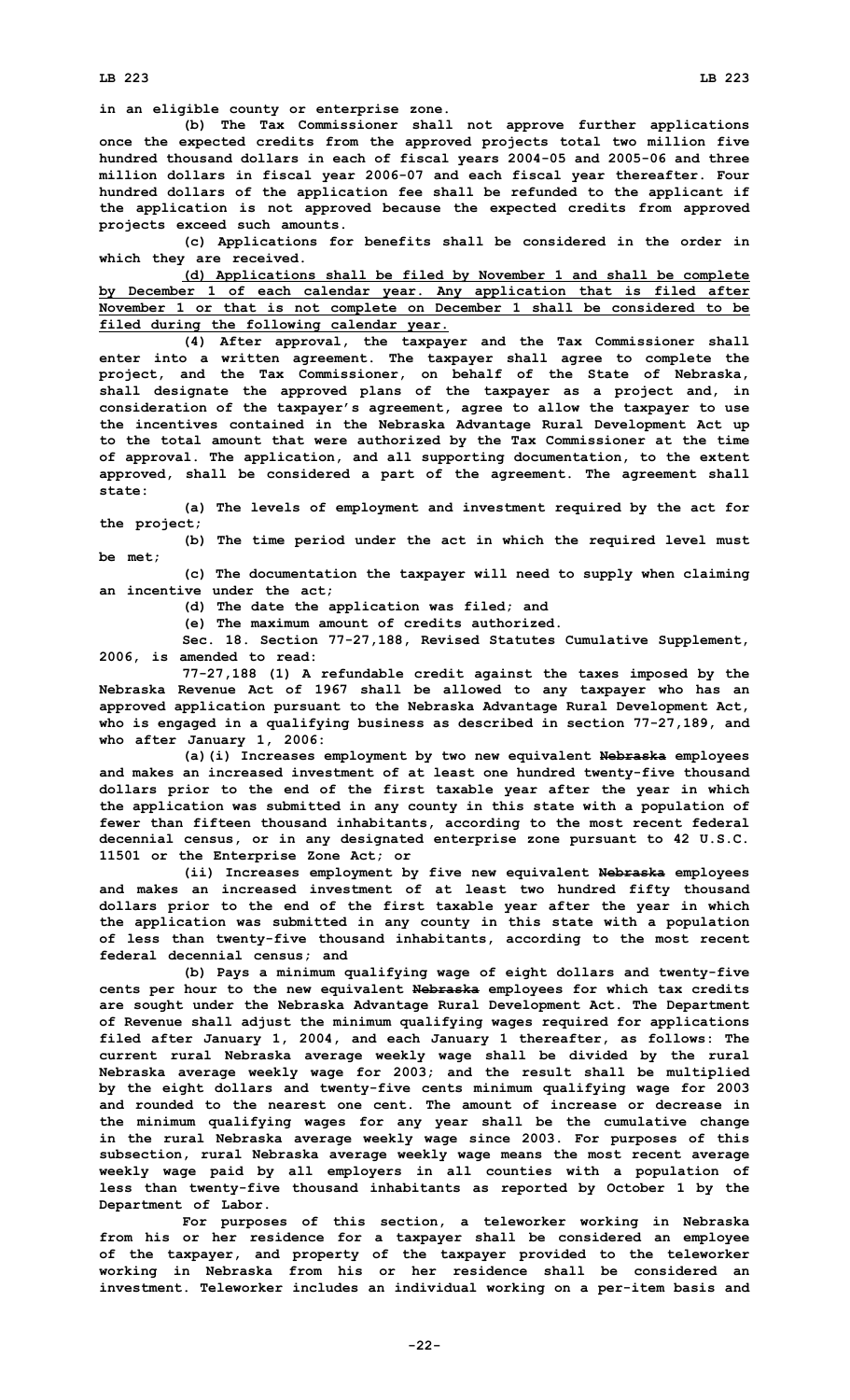**LB 223 LB 223**

**an independent contractor working for the taxpayer so long as the taxpayer withholds Nebraska income tax from wages or other payments made to such teleworker. For purposes of calculating the number of new equivalent Nebraska employees when the teleworkers are paid on <sup>a</sup> per-item basis or are independent contractors, the total wages or payments made to all such new employees during the year shall be divided by the qualifying wage as determined in subdivision (b) of this subsection, with the result divided by two thousand eighty hours.**

**(2) <sup>A</sup> refundable credit against the taxes imposed by the Nebraska Revenue Act of 1967 shall be allowed to any taxpayer who (a) has an approved application pursuant to the Nebraska Advantage Rural Development Act, (b) is engaged in livestock production, and (c) after January 1, 2007, invests at least fifty thousand dollars for livestock modernization or expansion.**

**(3) The amount of the credit allowed under subsection (1) of this section shall be three thousand dollars for each new equivalent Nebraska employee and two thousand seven hundred fifty dollars for each fifty thousand dollars of increased investment. The amount of the credit allowed under subsection (2) of this section shall be ten percent of the investment, not to exceed <sup>a</sup> credit of thirty thousand dollars. For each application, <sup>a</sup> taxpayer engaged in livestock production may qualify for <sup>a</sup> credit under either subsection (1) or (2) of this section, but cannot qualify for more than one credit per application.**

**(4) An employee of <sup>a</sup> qualified employee leasing company shall be considered to be an employee of the client-lessee for purposes of this section if the employee performs services for the client-lessee. A qualified employee leasing company shall provide the Department of Revenue access to the records of employees leased to the client-lessee.**

**(5) The credit shall not exceed the amounts set out in the application and approved by the Tax Commissioner.**

**(6)(a) If <sup>a</sup> taxpayer who receives tax credits creates fewer jobs or less investment than required in the project agreement, the taxpayer shall repay the tax credits as provided in this subsection.**

**(b) If less than seventy-five percent of the required jobs in the project agreement are created, one hundred percent of the job creation tax credits shall be repaid. If seventy-five percent or more of the required jobs in the project agreement are created, no repayment of the job creation tax credits is necessary.**

**(c) If less than seventy-five percent of the required investment in the project agreement is created, one hundred percent of the investment tax credits shall be repaid. If seventy-five percent or more of the required investment in the project agreement is created, no repayment of the investment tax credits is necessary.**

**(7) For taxpayers who submitted applications for benefits under the Nebraska Advantage Rural Development Act before January 1, 2006, subsection (1) of this section, as such subsection existed immediately prior to such date, shall continue to apply to such taxpayers. The changes made by Laws 2005, LB 312, shall not preclude <sup>a</sup> taxpayer from receiving the tax incentives earned prior to January 1, 2006.**

**Sec. 19. Section 77-27,189, Revised Statutes Cumulative Supplement, 2006, is amended to read:**

**77-27,189 (1) <sup>A</sup> qualified business means any business engaged in:**

**(a) Storage, warehousing, distribution, transportation, or sale of tangible personal property;**

**(b) Livestock production;**

**(c) Conducting research, development, or testing for scientific, agricultural, animal husbandry, food product, or industrial purposes;**

**(d) Performing data processing, telecommunication, insurance, or financial services. For purposes of this subdivision, financial services shall includes only include financial services provided by any financial institution subject to tax under Chapter 77, article 38, or any person or entity licensed by the Department of Banking and Finance or the Securities and Exchange Commission and telecommunication services includes community antenna television service, Internet access, satellite ground station, data center, call center, or telemarketing;**

**(e) Assembly, fabrication, manufacture, or processing of tangible personal property;**

**(f) Administrative management of any activities, including headquarter facilities relating to such activities; or**

**(g) Any combination of the activities listed in this subsection.**

**(2) Qualified business does not include:**

**(a) Any business activity in which eighty percent or more of the total sales are sales to the ultimate consumer of food prepared for immediate consumption or are sales to the ultimate consumer of tangible personal**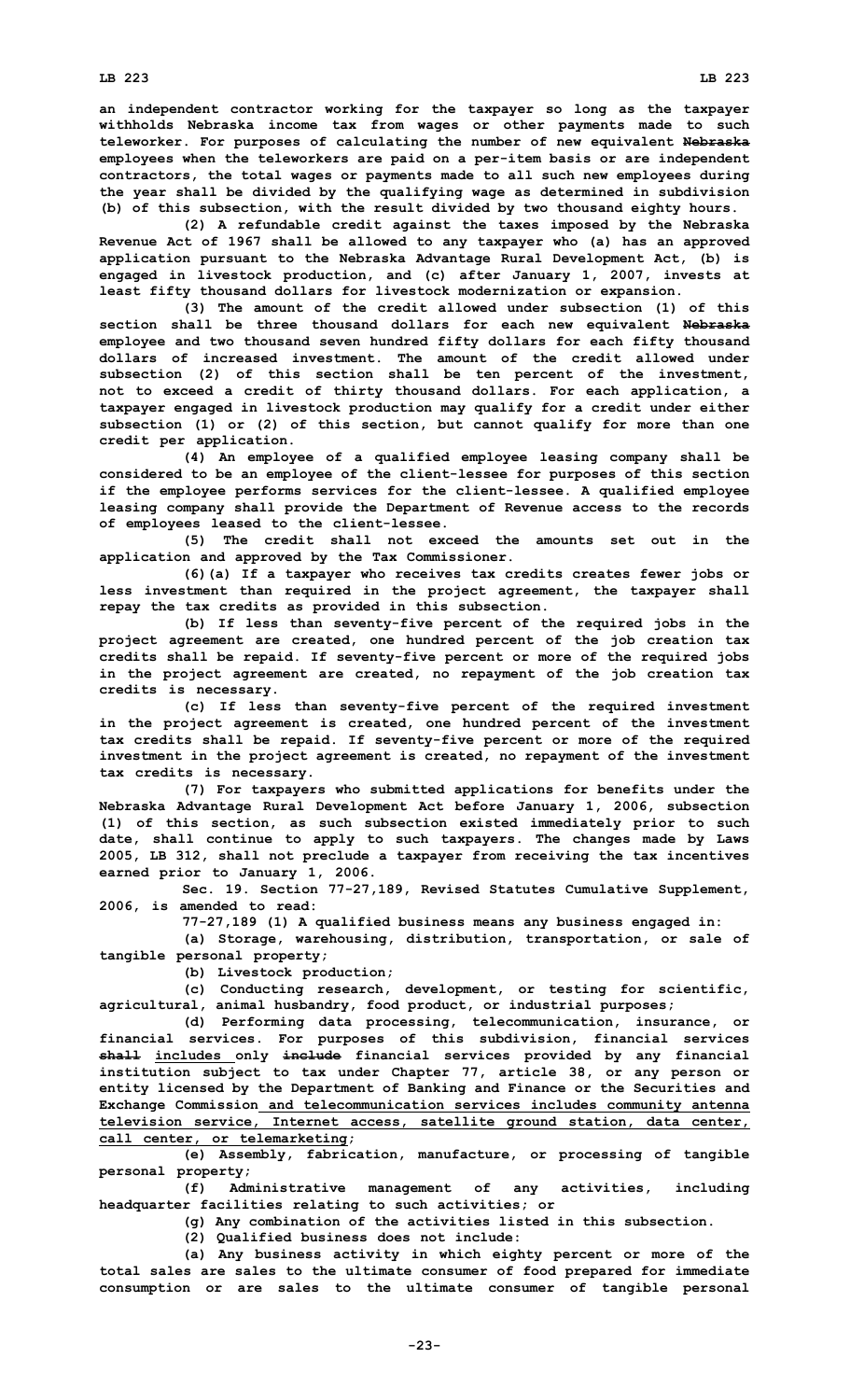**property which is not (i) assembled, fabricated, manufactured, or processed by the taxpayer or (ii) used by the purchaser in any of the activities listed in subsection (1) of this section; and**

**(b) Any casino.**

**Sec. 20. Section 77-27,190, Reissue Revised Statutes of Nebraska, is amended to read:**

**77-27,190 (1) <sup>A</sup> taxpayer shall be deemed to have new equivalent Nebraska employees when the new equivalent Nebraska employees hired during <sup>a</sup> taxable year are in addition to the number of total equivalent employees in the taxable year preceding the date of application.**

**(2) Qualifying business employees who work within and without this state shall be considered only to the extent they are paid for work performed within this state.**

**(3) The hours worked by any person considered an independent contractor or the employee of another taxpayer shall not be used in the computation under this section.**

**Sec. 21. Section 77-27,192, Reissue Revised Statutes of Nebraska, is amended to read:**

**77-27,192 (1)(a) If the taxpayer acquires an existing business, the increases determined in sections 77-27,190 and 77-27,191 shall be computed as though the taxpayer had owned the business during the current taxable year and the three preceding taxable years. for the entire taxable year preceding the date of application.**

**(b) If the taxpayer disposes of an existing business, and the new owner maintains the minimum increases in the levels of investment and employment required in section 77-27,188 to create <sup>a</sup> credit, the taxpayer shall not be required to make any repayment under section 77-27,188.02 solely because of the disposition of the business.**

**(2) If the structure of <sup>a</sup> business is reorganized, the taxpayer shall compute the increases on <sup>a</sup> consistent basis for all periods.**

**(3) If the taxpayer moves <sup>a</sup> business from one location to another and the business was operated in this state during the taxable year preceding the date of application, the increases determined in sections 77-27,190 and 77-27,191 shall be computed as though the taxpayer had operated the business at the new location for the entire taxable year preceding the date of application.**

**(4) If the taxpayer enters into any of the following transactions, they shall be presumed to be <sup>a</sup> transaction entered into for the purpose of generating benefits under the Nebraska Advantage Rural Development Act and shall not be allowed in the computation of any benefit or the meeting of any required levels under the agreement except as specifically provided in this subsection:**

**(a) The purchase or lease of any property which was previously owned by the taxpayer which filed the application or <sup>a</sup> related taxpayer unless the first purchase by either the taxpayer which filed the application or <sup>a</sup> related taxpayer was first placed in service in the state after the beginning of the taxable year the application was filed;**

**(b) The renegotiation of any lease in existence during the taxable year the application was filed which does not materially change any of the terms of the lease other than the expiration date;**

**(c) The purchase or lease of any property from <sup>a</sup> related taxpayer, except that the taxpayer which filed the application will be allowed any benefits under the act to which the related taxpayer would have been entitled on the purchase or lease of the property if the related taxpayer was considered the taxpayer;**

**(d) Any transaction entered into primarily for the purpose of receiving benefits under the act which is without <sup>a</sup> business purpose and does not result in increased economic activity in the state; and**

**(e) Any activity that results in benefits under the Ethanol Development Act.**

**Sec. 22. Section 77-3102, Reissue Revised Statutes of Nebraska, is amended to read:**

**77-3102 (1) In order that the State of Nebraska and the political subdivisions thereof may receive all taxes due in every instance, including contributions due under the Employment Security Law, contractors who are nonresidents of this state, desiring to engage in, prosecute, follow, or carry on the business of contracting within this state shall register with the Tax Commissioner.**

**(2) Each contract to which <sup>a</sup> nonresident contractor is <sup>a</sup> party shall be registered with the Tax Commissioner, except that if ; PROVIDED, that where the total contract price or compensation to be received is less than twenty-five hundred ten thousand dollars, the Tax Commissioner may waive the**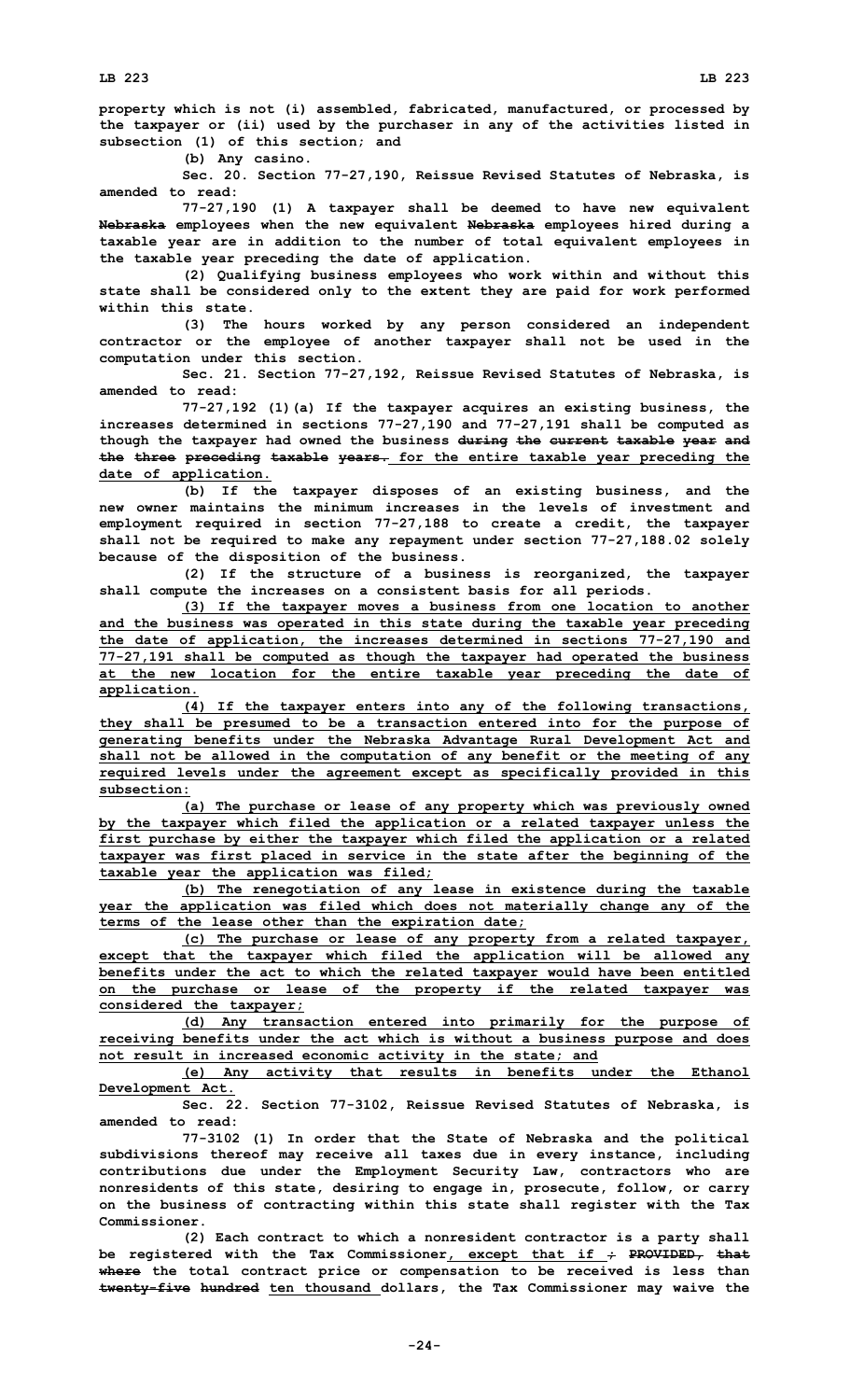**requirements of this subsection.**

**Sec. 23. Section 77-3903, Reissue Revised Statutes of Nebraska, is amended to read:**

**77-3903 (1)(a) <sup>A</sup> notice of lien provided for in the Uniform State Tax Lien Registration and Enforcement Act upon real property shall be presented in the office of the Secretary of State. Such notice of lien shall be transmitted by the Secretary of State to and filed in the office of the register of deeds by the register of deeds of the county or counties in which the real property subject to the lien is situated as designated in the notice of lien. The register of deeds shall enter the notice in the alphabetical state tax lien index, showing on one line the name and residence of the person liable named in such notice, the last four digits of the social security number or the federal tax identification number of such person, the Tax Commissioner's, Property Tax Administrator's, or Commissioner of Labor's serial number of such notice, the date and hour of filing, and the amount due. Such presentments to the Secretary of State may be made by direct input to the Secretary of State's data base or by other electronic means. All such notices of lien shall be retained in numerical order in <sup>a</sup> file designated state tax lien notices, except that in offices filing by the roll form of microfilm pursuant to section 23-1517.01, the original notices need not be retained. <sup>A</sup> lien subject to this subsection shall be effective upon real property when filed by the register of deeds as provided in this subsection.**

**(b) <sup>A</sup> notice of lien provided for in the Uniform State Tax Lien Registration and Enforcement Act upon personal property shall be filed in the office of the Secretary of State. The Secretary of State shall enter the notice in the state's central tax lien index, showing on one line the name and residence of the person liable named in such notice, the last four digits of the social security number or the federal tax identification number of such person, the Tax Commissioner's, Property Tax Administrator's, or Commissioner of Labor's serial number of such notice, the date and hour of filing, and the amount due. Such filings with the Secretary of State may be filed by direct input to the Secretary of State's data base or by other electronic means. All such notices of lien shall be retained in numerical order in <sup>a</sup> file designated state tax lien notices.**

**(2) Beginning July 1, 1999, the uniform fee, payable to the Secretary of State, for presenting for filing, releasing, continuing, or subordinating or for filing, releasing, continuing, or subordinating each tax lien pursuant to the Uniform State Tax Lien Registration and Enforcement Act shall be six dollars. There shall be no fee for the filing of <sup>a</sup> termination statement. The uniform fee for each county more than one designated pursuant to subdivision (1)(a) of this section shall be three dollars. The Secretary of State shall deposit each fee received pursuant to this section in the Uniform Commercial Code Cash Fund. Of the fees received and deposited pursuant to this section, the Secretary of State shall remit three dollars to the register of deeds of <sup>a</sup> county for each designation of such county in <sup>a</sup> filing pursuant to subdivision (1)(a) of this section.**

**(3) The Secretary of State shall bill the Tax Commissioner, Property Tax Administrator, or Commissioner of Labor on <sup>a</sup> monthly basis for fees for documents presented to or filed with the Secretary of State. No payment of any fee shall be required at the time of presenting or filing any such lien document.**

**Sec. 24. Section 77-3904, Reissue Revised Statutes of Nebraska, is amended to read:**

**77-3904 (1) If any person liable to pay any tax or fee under any tax program administered by the Tax Commissioner, Property Tax Administrator, or Commissioner of Labor neglects or refuses to pay such tax or fee after demand, the amount of such tax or fee, including any interest, penalty, and additions to such tax and such additional costs that may accrue, shall be <sup>a</sup> lien in favor of the State of Nebraska upon all property and rights to property, whether real or personal, then owned by such person or acquired by him or her thereafter and prior to the expiration of the lien. Unless another date is specifically provided by law, such lien shall arise at the time of the assessment and shall remain in effect (a) for three years from the time of the assessment if the notice of lien is not filed for record in the office of the appropriate filing officer, (b) for ten years from the time of filing for record in the office of the appropriate filing officer, or (c) until such amounts have been paid or <sup>a</sup> judgment against such person arising out of such liability has been satisfied or has become unenforceable by reason of lapse of time, unless <sup>a</sup> continuation statement is filed prior to the lapse.**

**(2) (2)(a) The Tax Commissioner, Property Tax Administrator, or Commissioner of Labor may present for filing or file for record in the office of the appropriate filing officer <sup>a</sup> notice of lien specifying the year the tax**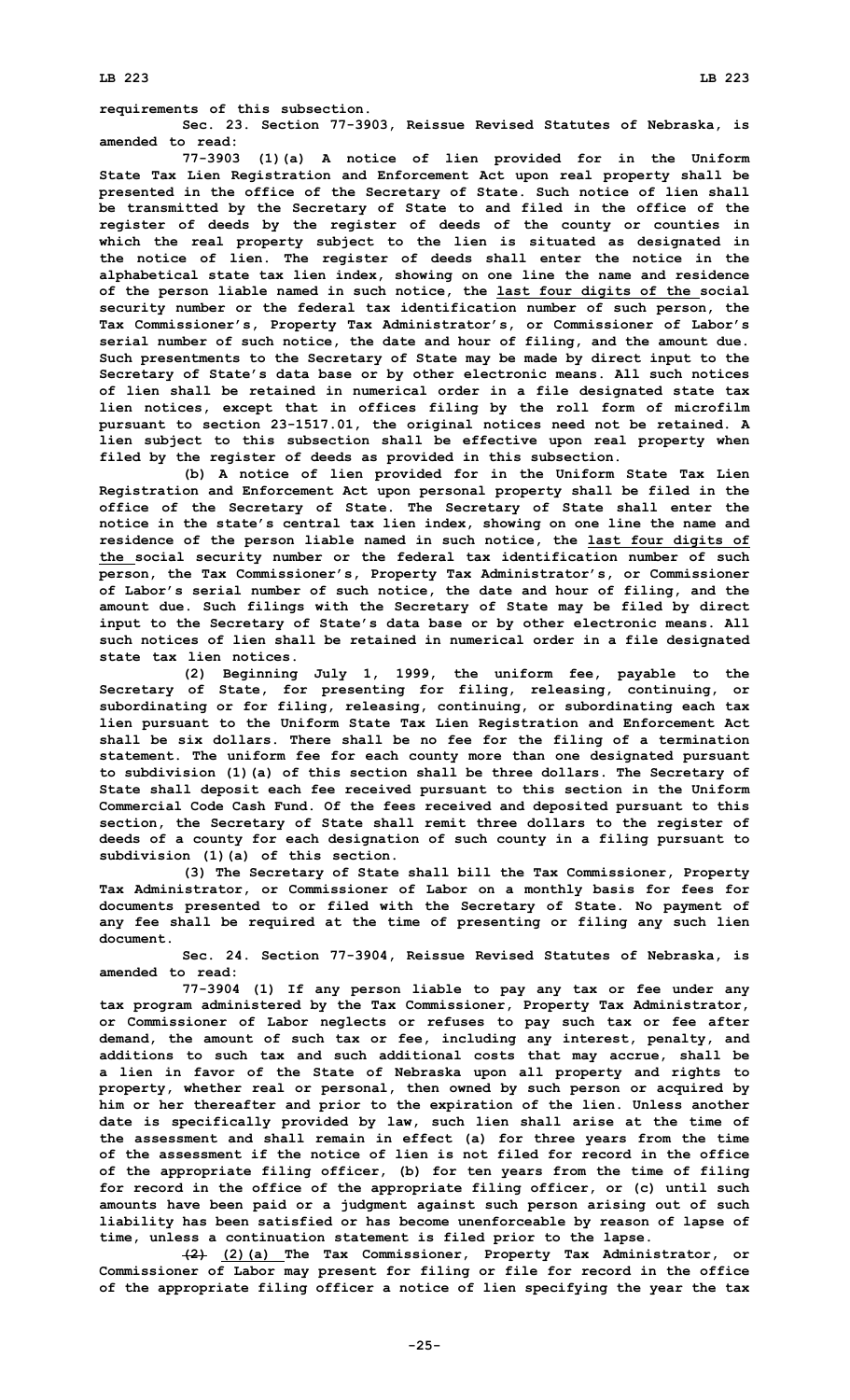### **LB 223 LB 223**

**was due, the tax program, and the amount of the tax and any interest, penalty, or addition to such tax that are due. Such notice shall be filed for record in the office of the appropriate filing officer within three years after the time of assessment. Such notice shall contain the name and last-known address of the taxpayer, the last four digits of the taxpayer's social security number or federal identification number, the Tax Commissioner's, Property Tax Administrator's, or Commissioner of Labor's serial number, and <sup>a</sup> statement to the effect that the Tax Commissioner, Property Tax Administrator, or Commissioner of Labor has complied with all provisions of the law for the particular tax program which he or she administers in the determination of the amount of the tax and any interest, penalty, and addition to such tax required to be paid.**

**(b) If the assets of the taxpayer are in the control or custody of the court in any proceeding before any court of the United States or of any state or the District of Columbia, before the end of the three-year period in subdivision (2)(a) of this section, the notice shall be filed for record within the three-year period or within six months after the assets are released by the court, whichever is later.**

**(3)(a)(i) <sup>A</sup> lien imposed upon real property pursuant to the Uniform State Tax Lien Registration and Enforcement Act shall be valid against any subsequent creditor when notice of such lien and the amount due has been presented for filing by the Tax Commissioner, Property Tax Administrator, or Commissioner of Labor in the office of the Secretary of State and filed in the office of the register of deeds.**

**(ii) <sup>A</sup> lien imposed upon personal property pursuant to the Uniform State Tax Lien Registration and Enforcement Act shall be valid against any subsequent creditor when notice of such lien and the amount due has been filed by the Tax Commissioner, Property Tax Administrator, or Commissioner of Labor in the office of the Secretary of State.**

**(b) In the case of any prior mortgage on real property or secured transaction covering personal property so written as to secure <sup>a</sup> present debt and future advances, the lien provided in the act, when notice thereof has been filed in the office of the appropriate filing officer, shall be subject to such prior lien unless the Tax Commissioner, Property Tax Administrator, or Commissioner of Labor has notified the lienholder in writing of the recording of such tax lien, in which case the lien of any indebtedness thereafter created under such mortgage or secured transaction shall be junior to the lien provided for in the act.**

**(4) The lien may, within ten years from the date of filing for record of the notice of lien in the office of the appropriate filing officer, be extended by filing for record <sup>a</sup> continuation statement. Upon timely filing of the continuation statement, the effectiveness of the original notice shall be continued for ten years after the last date to which the filing was effective. After such period the notice shall lapse in the manner prescribed in subsection (1) of this section unless another continuation statement is filed prior to such lapse.**

**(5) When <sup>a</sup> termination statement of any tax lien issued by the Tax Commissioner, Property Tax Administrator, or Commissioner of Labor is filed in the office where the notice of lien is filed, the appropriate filing officer shall enter such statement with the date of filing in the state tax lien index where notice of the lien so terminated is entered and shall file the termination statement with the notice of the lien.**

**(6) The Tax Commissioner, Property Tax Administrator, or Commissioner of Labor may at any time, upon request of any party involved, release from <sup>a</sup> lien all or any portion of the property subject to any lien provided for in the Uniform State Tax Lien Registration and Enforcement Act or subordinate a lien to other liens and encumbrances if he or she determines that (a) the tax amount and any interest, penalties, and additions to such tax have been paid or secured sufficiently by <sup>a</sup> lien on other property, (b) the lien has become legally unenforceable, (c) <sup>a</sup> surety bond or other satisfactory security has been posted, deposited, or pledged with the Tax Commissioner, Property Tax Administrator, or Commissioner of Labor in an amount sufficient to secure the payment of such taxes and any interest, penalties, and additions to such taxes, or (d) the release, partial release, or subordination of the lien will not jeopardize the collection of such taxes and any interest, penalties, and additions to such tax.**

**(7) <sup>A</sup> certificate by the Tax Commissioner, Property Tax Administrator, or Commissioner of Labor stating that any property has been released from the lien or the lien has been subordinated to other liens and encumbrances shall be conclusive evidence that the property has in fact been released or the lien has been subordinated pursuant to the certificate.**

**Sec. 25. Section 77-4105, Reissue Revised Statutes of Nebraska, is**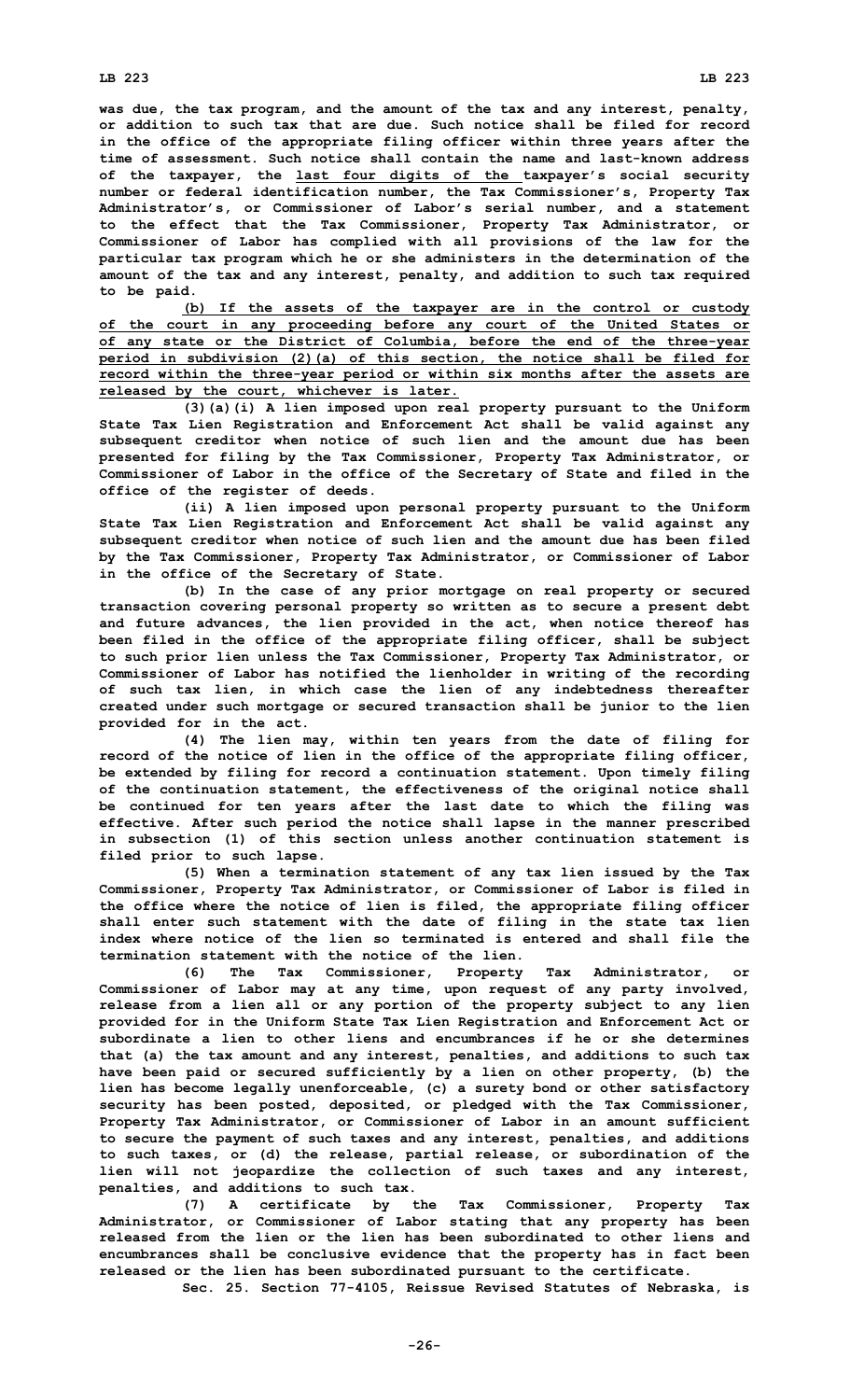**amended to read:**

**77-4105 (1) <sup>A</sup> taxpayer who has signed an agreement under section 77-4104 may elect to determine taxable income for purposes of the Nebraska income tax using the sales factor only. The election may be made for the year during which the application was filed and for each year thereafter through the eighth year after the end of the entitlement period. The election shall be made for the year of the election by computing taxable income using the sales factor only on the tax return.**

**(2) <sup>A</sup> taxpayer who has signed an agreement under section 77-4104 shall receive the incentive provided in this subsection if the agreement contains one or more projects which together will result in the investment in qualified property of at least ten million dollars and the hiring of at least one hundred new employees. Such ten-million-dollar investment and hiring of at least one hundred new employees shall be considered <sup>a</sup> required level of investment and employment for this subsection and for the recapture of personal property tax only.**

**The following property used in connection with such project or projects and acquired by the taxpayer, whether by lease or purchase, after the date the application was filed shall constitute separate classes of personal property:**

**(a) Turbine-powered aircraft, including turboprop, turbojet, and turbofan aircraft, except when any such aircraft is used for fundraising for or for the transportation of an elected official;**

**(b) Mainframe business computers Computer systems, made up of equipment that is interconnected in order to enable the acquisition, storage, manipulation, management, movement, control, display, transmission, or reception of data involving computer software and hardware, used for business information processing which require environmental controls of temperature and power and which are capable of simultaneously supporting more than one transaction and more than one user. A computer system includes plus peripheral components which require environmental controls of temperature and power connected to such computers. Computer peripheral Peripheral components shall be limited to additional memory units, tape drives, disk drives, power supplies, cooling units, data switches, and communication controllers; and**

**(c) Personal property which is business equipment located in <sup>a</sup> single project if (i) the business equipment is involved directly in the manufacture or processing of agricultural products and (ii) the investment in the single project exceeds ten million dollars.**

**Such property shall be eligible for exemption from the tax on personal property from the first January 1 following the date of acquisition for property in subdivision (2)(a) of this section, or from the first January 1 following the end of the year during which the required levels were exceeded for property in subdivisions (2)(b) and (2)(c) of this section, through the sixteenth December 31 after the filing of the application. In order to receive the property tax exemptions allowed by subdivisions (2)(a), (2)(b), and (2)(c) of this section, the taxpayer shall annually file <sup>a</sup> claim for exemption with the Property Tax Administrator on or before May 1. The form and supporting schedules shall be prescribed by the Property Tax Administrator and shall list all property for which exemption is being sought under this section. A separate claim for exemption must be filed for each project and each county in which property is claimed to be exempt. A copy of this form must also be filed with the county assessor in each county in which the applicant is requesting exemption. The Property Tax Administrator shall determine the eligibility of each item listed for exemption and, on or before August 10, certify such to the taxpayer and to the affected county assessor. Notwithstanding any other provision of law, the Property Tax Administrator shall be allowed access to the applications and such other records of the Department of Revenue as necessary in order to determine the eligibility for exemption.**

**(3) When the taxpayer has met the required levels of employment and investment contained in the agreement, the taxpayer shall also be entitled to the following incentives:**

**(a) <sup>A</sup> refund of all sales and use taxes paid under the Nebraska Revenue Act of 1967, the Local Option Revenue Act, and sections 13-319, 13-324, and 13-2813 from the date of the application through the meeting of the required levels of employment and investment for all purchases, including rentals, of:**

**(i) Qualified property used as <sup>a</sup> part of the project;**

**(ii) Property, excluding motor vehicles, based in this state and used in both this state and another state in connection with the project except when any such property is to be used for fundraising for or for the transportation of an elected official;**

**(iii) Tangible personal property by the owner of the improvement to**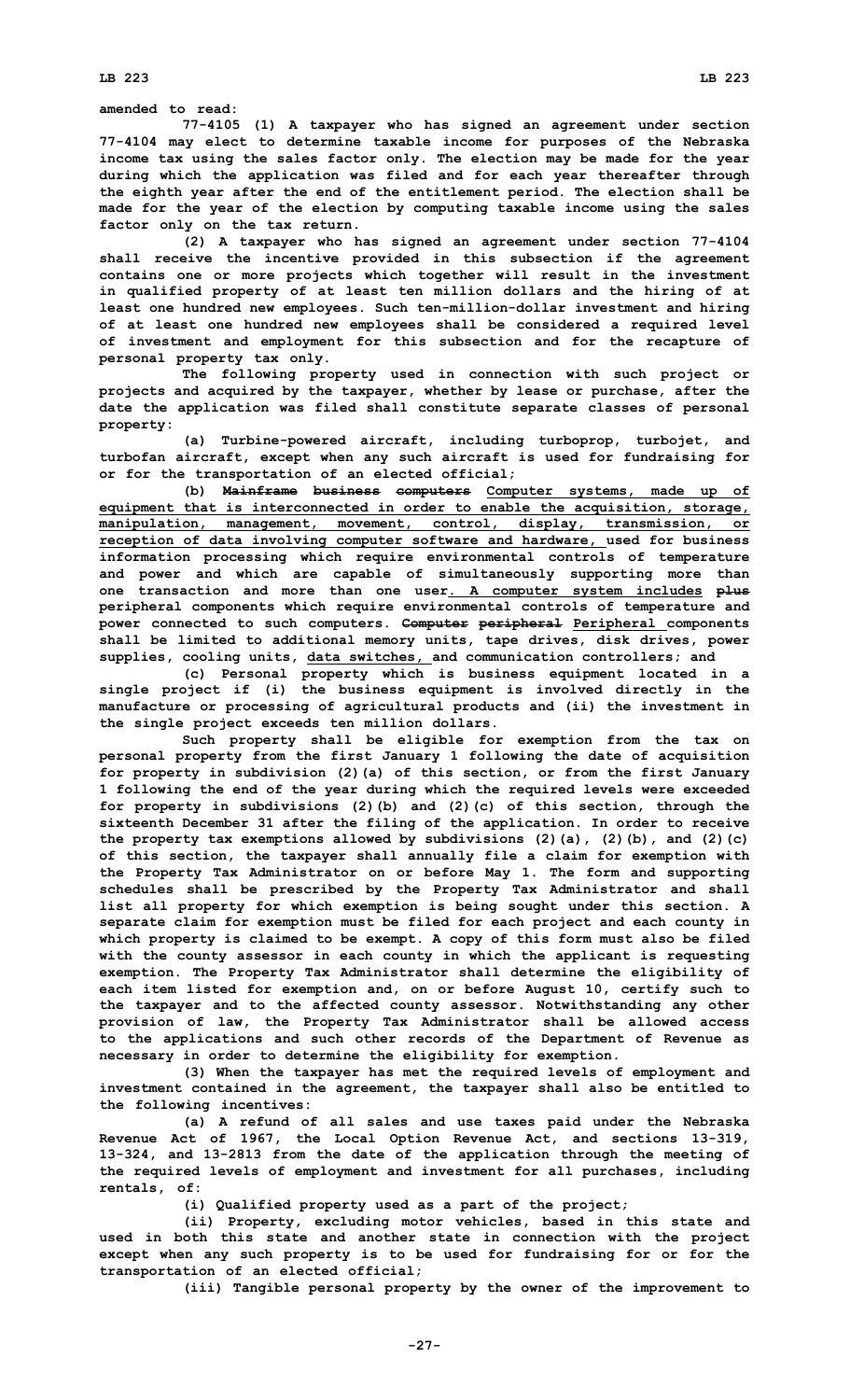**real estate that is incorporated into real estate as <sup>a</sup> part of <sup>a</sup> project; and**

**(iv) Tangible personal property by <sup>a</sup> contractor or repairperson after appointment as <sup>a</sup> purchasing agent of the owner of the improvement to real estate. The refund shall be based on fifty percent of the contract price, excluding any land, as the cost of materials subject to the sales and use tax; and**

**(b) <sup>A</sup> refund of the sales and use taxes paid under the Nebraska Revenue Act of 1967, the Local Option Revenue Act, and sections 13-319, 13-324, and 13-2813 on the types of purchases, including rentals, listed in subdivision (a) of this subsection for such taxes paid during each year of the entitlement period in which the taxpayer is at or above the required levels of employment and investment.**

**(4) Any taxpayer who qualifies for the incentives contained in subsections (1) and (3) of this section and who has added at least thirty new employees at the project shall also be entitled to:**

**(a) <sup>A</sup> credit equal to five percent of the amount by which the total compensation paid during the year to employees who are either Nebraska employees or base-year employees while employed at the project exceeds the average compensation paid at the project multiplied by the number of equivalent base-year employees.**

**For the computation of such credit, average compensation shall mean the total compensation paid at the project divided by the total number of equivalent employees at the project; and**

**(b) <sup>A</sup> credit equal to ten percent of the investment made in qualified property at the project.**

**The credits prescribed in subdivisions (a) and (b) of this subsection shall be allowable for compensation paid and investments made during each year of the entitlement period that the taxpayer is at or above the required levels of employment and investment.**

**The credit prescribed in subdivision (b) of this subsection shall also be allowable during the first year of the entitlement period for investment in qualified property at the project after the date of the application and before the required levels of employment and investment were met.**

**Sec. 26. Section 77-4110, Reissue Revised Statutes of Nebraska, is amended to read:**

**77-4110 (1) The Tax Commissioner shall submit an annual report to the Legislature no later than March July 15 of each year.**

**(2) The report shall list (a) the agreements which have been signed during the previous calendar year, (b) the agreements which are still in effect, (c) the identity of each taxpayer, and (d) the location of each project.**

**(3) The report shall also state by industry group (a) the specific incentive options applied for under the Employment and Investment Growth Act, (b) the refunds allowed on the investment, (c) the credits earned, (d) the credits used to reduce the corporate income tax and the credits used to reduce the individual income tax, (e) the credits used to obtain sales and use tax refunds, (f) the number of jobs created, (g) the total number of employees employed in the state by the taxpayer on the last day of the calendar quarter prior to the application date and the total number of employees employed in the state by the taxpayer on subsequent reporting dates, (h) the expansion of capital investment, (i) the estimated wage levels of jobs created subsequent to the application date, (j) the total number of qualified applicants, (k) the projected future state revenue gains and losses, (l) the sales tax refunds owed to the applicants, (m) the credits outstanding, and (n) the value of personal property exempted by class in each county.**

**(4) No information shall be provided in the report that is protected by state or federal confidentiality laws.**

**(5) By December 1, 1990, the Department of Revenue shall prepare <sup>a</sup> report with the available information required in this section for all prior years the act has been in effect. Information required in this section that is not available to the department for the report due December 1, 1990, shall be provided in the next annual report.**

**Sec. 27. Section 77-4933, Reissue Revised Statutes of Nebraska, is amended to read:**

**77-4933 (1) The Department of Revenue shall submit an annual report to the Legislature no later than March July 15 each year. The report shall list (a) the agreements which have been signed during the previous calendar year, (b) the agreements which are still in effect, (c) the identity of each company, and (d) the location of each project.**

**(2) The report shall also state by industry group (a) the amount of wage benefit credits allowed under the Quality Jobs Act, (b) the number**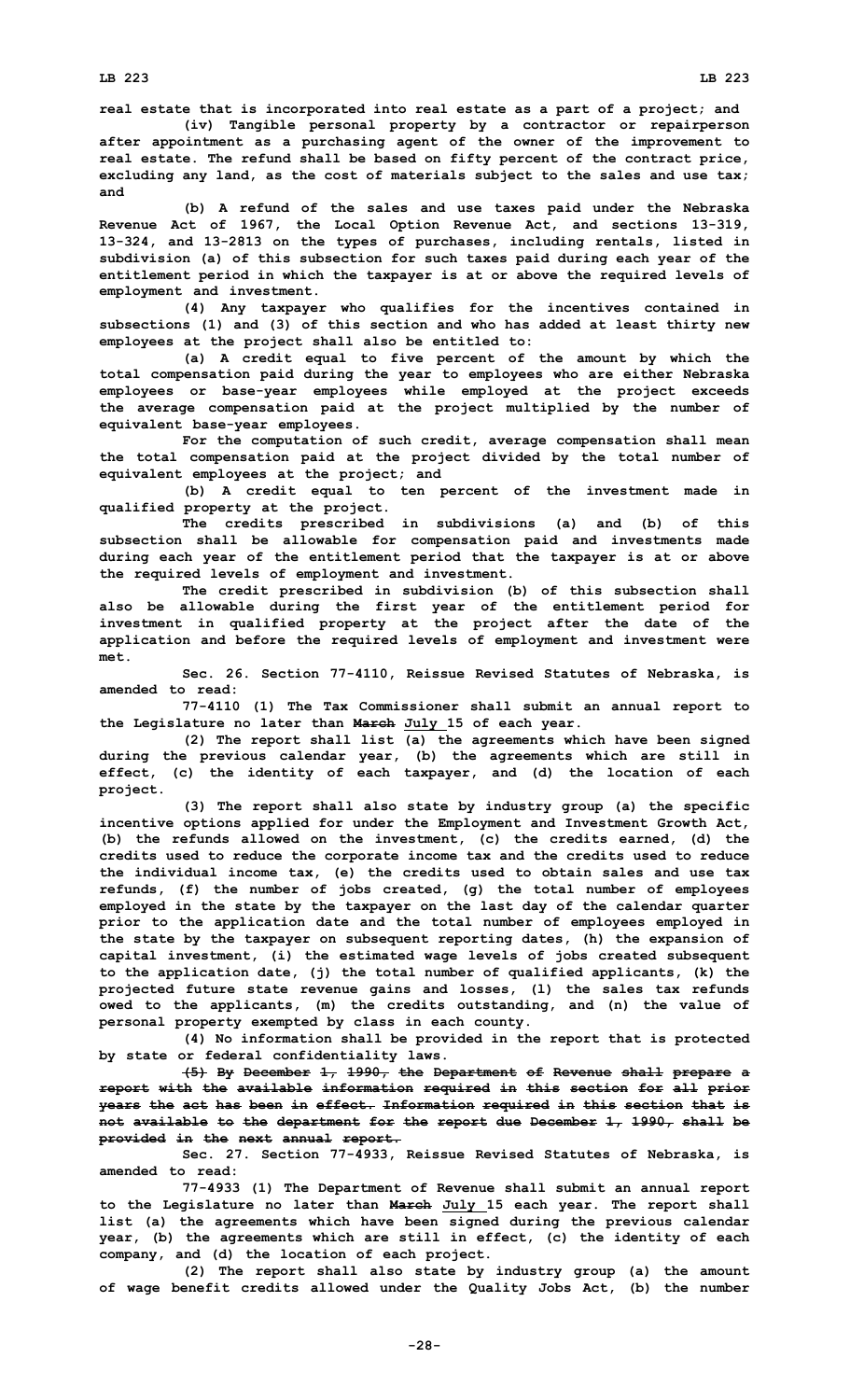**of direct jobs created at the project, (c) the amount of direct capital investment under the act, (d) the estimated wage levels of jobs created by the companies at the projects, (e) the estimated indirect jobs and investment created on account of the projects, and (f) the projected future state and local revenue gains and losses from all revenue sources on account of the direct and indirect jobs and investment created on account of the project.**

**(3) No information shall be provided in the report that is protected by state or federal confidentiality laws.**

**Sec. 28. Section 77-5542, Reissue Revised Statutes of Nebraska, is amended to read:**

**77-5542 (1) The Department of Revenue shall submit an annual report to the Legislature no later than March July 15 each year. The report shall list (a) the agreements which have been signed during the previous calendar year, (b) the agreements which are still in effect, (c) the identity of each company, and (d) the location of each project.**

**(2) The report shall also state by industry group (a) the amount of wage benefit credits and investment tax credits allowed under the Invest Nebraska Act, (b) the number of direct jobs created at the projects, (c) the amount of direct capital investment under the act, (d) the estimated wage levels of jobs created by the companies at the projects, (e) the estimated indirect jobs and investment created on account of the projects, and (f) the projected future state and local revenue gains and losses from all revenue sources on account of the direct and indirect jobs and investment created on account of the projects.**

**(3) No information shall be provided in the report that is protected by state or federal confidentiality laws.**

**Sec. 29. Section 77-5715, Revised Statutes Cumulative Supplement, 2006, is amended to read:**

**77-5715 (1) For <sup>a</sup> tier 2, tier 3, tier 4, or tier 5 project, qualified business means any business engaged in:**

**(a) The conducting of research, development, or testing for scientific, agricultural, animal husbandry, food product, or industrial purposes;**

**(b) The performance of data processing, telecommunication, insurance, or financial services. For purposes of this subdivision, financial services includes only financial services provided by any financial institution subject to tax under Chapter 77, article 38, or any person or entity licensed by the Department of Banking and Finance or the federal Securities and Exchange Commission and telecommunication services includes community antenna television service, Internet access, satellite ground station, data center, call center, or telemarketing;**

**(c) The assembly, fabrication, manufacture, or processing of tangible personal property;**

**(d) The administrative management of the taxpayer's activities, including headquarter facilities relating to such activities or the administrative management of any of the activities of any business entity or entities in which the taxpayer or <sup>a</sup> group of its shareholders holds any direct or indirect ownership interest of at least ten percent, including headquarter facilities relating to such activities;**

**(e) The storage, warehousing, distribution, transportation, or sale of tangible personal property;**

**(f) The sale of software development services, computer systems design, product testing services, or guidance or surveillance systems design services or the licensing of technology if the taxpayer derives at least seventy-five percent of the sales or revenue attributable to such activities relating to the project from sales or licensing either to customers who are not related persons and located outside the state or to the United States Government; or**

**(g) Any combination of the activities listed in this subsection.**

**(2) For <sup>a</sup> tier 1 project, qualified business means any business engaged in:**

**(a) The conducting of research, development, or testing for scientific, agricultural, animal husbandry, food product, or industrial purposes;**

**(b) The assembly, fabrication, manufacture, or processing of tangible personal property;**

**(c) The sale of software development services, computer systems design, product testing services, or guidance or surveillance systems design services or the licensing of technology if the taxpayer derives at least seventy-five percent of the sales or revenue attributable to such activities relating to the project from sales or licensing either to customers who are not related persons and are located outside the state or to the United States**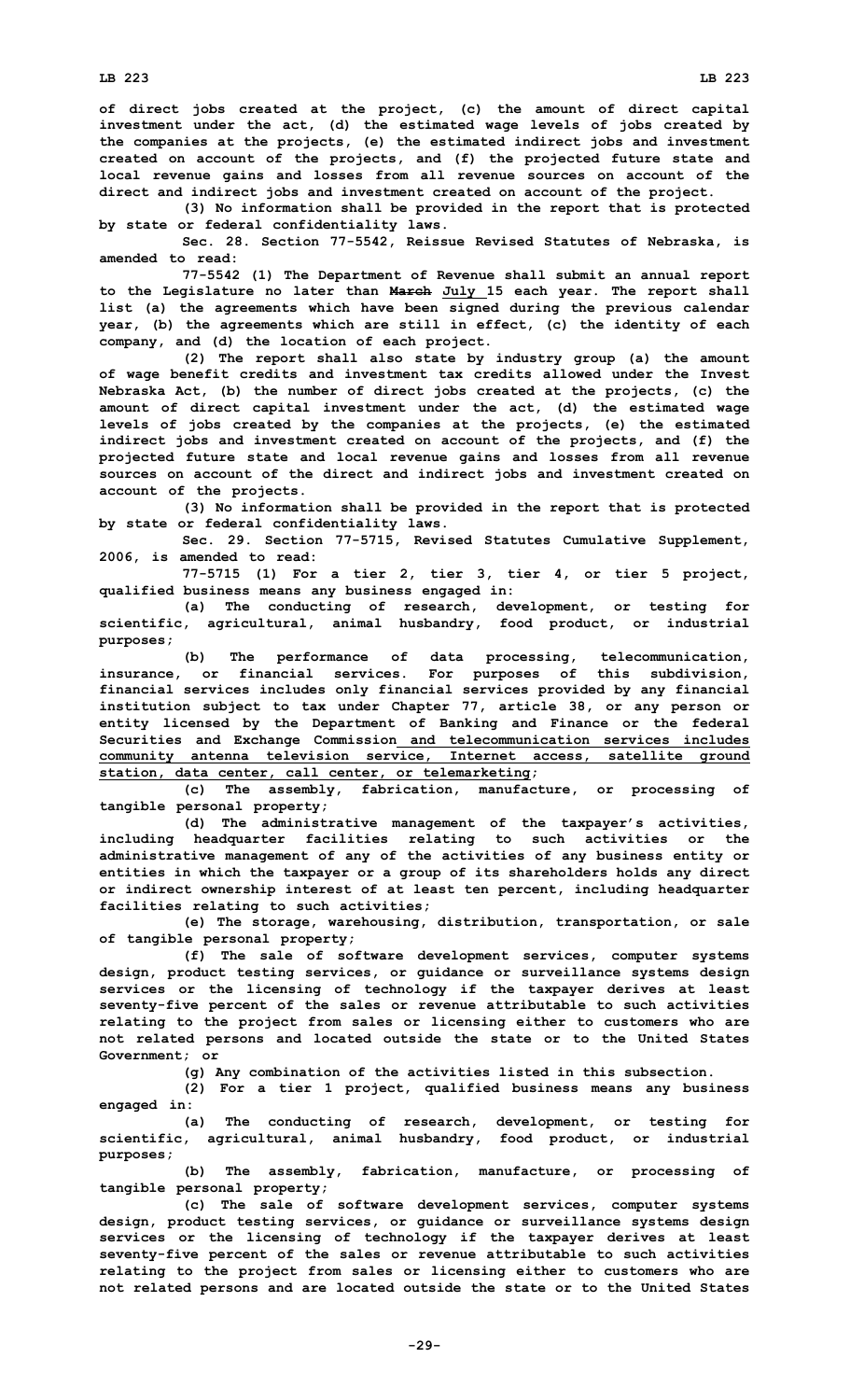**LB 223 LB 223**

**Government; or**

**(d) Any combination of activities listed in this subsection.**

**(3) Qualified business does not include any business activity in which eighty percent or more of the total sales are sales to the ultimate consumer of food prepared for immediate consumption or are sales to the ultimate consumer of tangible personal property which is not assembled, fabricated, manufactured, or processed by the taxpayer or used by the purchaser in any of the activities listed in subsection (1) or (2) of this section.**

**Sec. 30. Section 77-5725, Revised Statutes Cumulative Supplement, 2006, is amended to read:**

**77-5725 (1) Applicants may qualify for benefits under the Nebraska Advantage Act in one of five tiers:**

**(a) Tier 1, investment in qualified property of at least one million dollars and the hiring of at least ten new employees. There shall be no new project applications for benefits under this tier filed on or after January 1, 2011, without further authorization of the Legislature. All complete project applications filed before January 1, 2011, shall be considered by the Tax Commissioner and approved if the project and taxpayer qualify for benefits. Agreements may be executed with regard to completed project applications filed before January 1, 2011. All project agreements pending, approved, or entered into before such date shall continue in full force and effect;**

**(b) Tier 2, investment in qualified property of at least three million dollars and the hiring of at least thirty new employees;**

**(c) Tier 3, the hiring of at least thirty new employees. There shall be no new project applications for benefits under this tier filed on or after January 1, 2011, without further authorization of the Legislature. All complete project applications filed before January 1, 2011, shall be considered by the Tax Commissioner and approved if the project and taxpayer qualify for benefits. Agreements may be executed with regard to completed project applications filed before January 1, 2011. All project agreements pending, approved, or entered into before such date shall continue in full force and effect;**

**(d) Tier 4, investment in qualified property of at least ten million dollars and the hiring of at least one hundred new employees; and**

**(e) Tier 5, investment in qualified property of at least thirty million dollars. Failure to maintain an average number of equivalent employees as defined in section 77-5727 greater than or equal to the number of equivalent employees in the base year shall result in <sup>a</sup> partial recapture of benefits.**

**(2) When the taxpayer has met the required levels of employment and investment contained in the agreement for <sup>a</sup> tier 1, tier 2, tier 4, or tier 5 project, the taxpayer shall be entitled to the following incentives:**

**(a) A refund of all sales and use taxes for <sup>a</sup> tier 2, tier 4, or tier 5 project or <sup>a</sup> refund of one-half of all sales and use taxes for <sup>a</sup> tier 1 project paid under the Local Option Revenue Act, the Nebraska Revenue Act of 1967, and sections 13-319, 13-324, and 13-2813 from the date of the application through the meeting of the required levels of employment and investment for all purchases, including rentals, of:**

**(i) Qualified property used as <sup>a</sup> part of the project;**

**(ii) Property, excluding motor vehicles, based in this state and used in both this state and another state in connection with the project except when any such property is to be used for fundraising for or for the transportation of an elected official;**

**(iii) Tangible personal property by the owner of the improvement to real estate that is incorporated into real estate as <sup>a</sup> part of <sup>a</sup> project; and**

**(iv) Tangible personal property by <sup>a</sup> contractor or repairperson after appointment as <sup>a</sup> purchasing agent of the owner of the improvement to real estate. The refund shall be based on fifty percent of the contract price, excluding any land, as the cost of materials subject to the sales and use tax; and**

**(b) A refund of all sales and use taxes for <sup>a</sup> tier 2, tier 4, or tier 5 project or <sup>a</sup> refund of one-half of all sales and use taxes for <sup>a</sup> tier 1 project paid under the Local Option Revenue Act, the Nebraska Revenue Act of 1967, and sections 13-319, 13-324, and 13-2813 on the types of purchases, including rentals, listed in subdivision (a) of this subsection for such taxes paid during each year of the entitlement period in which the taxpayer is at or above the required levels of employment and investment.**

**(3) Any taxpayer who qualifies for <sup>a</sup> tier 1, tier 2, tier 3, or tier 4 project shall be entitled to <sup>a</sup> credit equal to three percent times the average wage of new employees times the number of new employees if the average wage of the new employees equals at least sixty percent of the**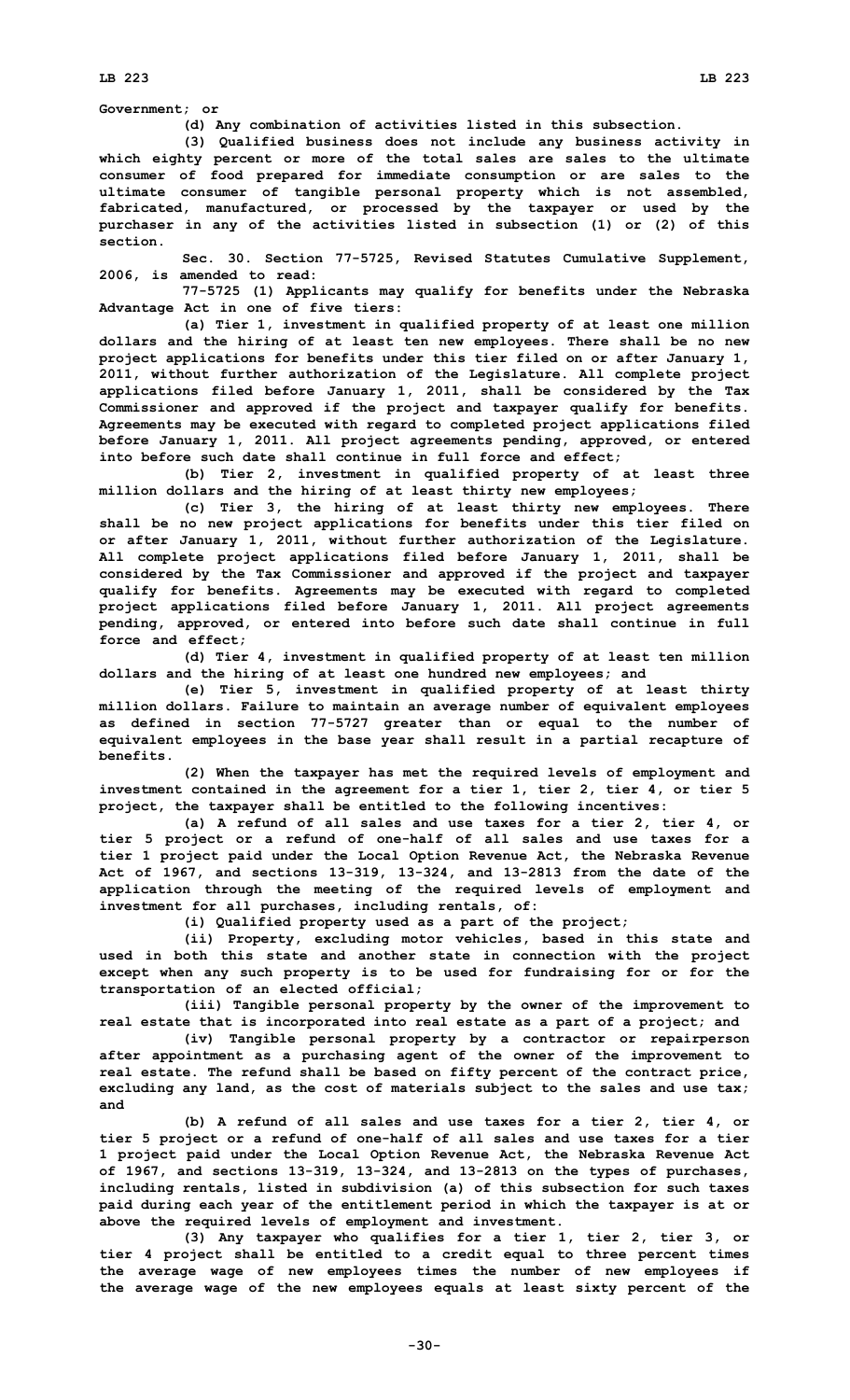### **LB 223 LB 223**

**Nebraska average annual wage for the year of application. The credit shall equal four percent times the average wage of new employees times the number of new employees if the average wage of the new employees equals at least seventy-five percent of the Nebraska average annual wage for the year of application. The credit shall equal five percent times the average wage of new employees times the number of new employees if the average wage of the new employees equals at least one hundred percent of the Nebraska average annual wage for the year of application. The credit shall equal six percent times the average wage of new employees times the number of new employees if the average wage of the new employees equals at least one hundred twenty-five percent of the Nebraska average annual wage for the year of application. For computation of such credit:**

**(a) Average annual wage means the total compensation paid to employees during the year at the project who are not base-year employees and who are paid wages equal to at least sixty percent of the Nebraska average weekly wage for the year of application divided by the number of equivalent employees making up such total compensation;**

**(b) Average wage of new employees means the average annual wage paid to employees during the year at the project who are not base-year employees and who are paid wages equal to at least sixty percent of the Nebraska average weekly wage for the year of application; and**

**(c) Nebraska average annual wage means the Nebraska average weekly wage times fifty-two.**

**(4) Any taxpayer who has met the required levels of employment and investment for <sup>a</sup> tier 2 or tier 4 project shall receive <sup>a</sup> credit equal to ten percent of the investment made in qualified property at the project. Any taxpayer who has met the required levels of investment and employment for <sup>a</sup> tier 1 project shall receive <sup>a</sup> credit equal to three percent of the investment made in qualified property at the project.**

**(5) The credits prescribed in subsections (3) and (4) of this section shall be allowable for compensation paid and investments made during each year of the entitlement period that the taxpayer is at or above the required levels of employment and investment.**

**(6) The credit prescribed in subsection (4) of this section shall also be allowable during the first year of the entitlement period for investment in qualified property at the project after the date of the application and before the required levels of employment and investment were met.**

**(7)(a) <sup>A</sup> taxpayer who has met the required levels of employment and investment for <sup>a</sup> tier 4 project shall receive the incentive provided in this subsection. Such investment and hiring of new employees shall be considered <sup>a</sup> required level of investment and employment for this subsection and for the recapture of benefits under this subsection only.**

**(b) The following property used in connection with such project or projects and acquired by the taxpayer, whether by lease or purchase, after the date the application was filed shall constitute separate classes of personal property:**

**(i) Turbine-powered aircraft, including turboprop, turbojet, and turbofan aircraft, except when any such aircraft is used for fundraising for or for the transportation of an elected official;**

**(ii) Mainframe business computers Computer systems, made up of equipment that is interconnected in order to enable the acquisition, storage, manipulation, management, movement, control, display, transmission, or reception of data involving computer software and hardware, used for business information processing which require environmental controls of temperature and power and which are capable of simultaneously supporting more than one transaction and more than one user. A computer system includes plus peripheral components which require environmental controls of temperature and power connected to such computers. Computer peripheral computer systems. Peripheral components shall be limited to additional memory units, tape drives, disk drives, power supplies, cooling units, data switches, and communication controllers;**

**(iii) Depreciable personal property used for <sup>a</sup> distribution facility, including, but not limited to, storage racks, conveyor mechanisms, forklifts, and other property used to store or move products; and**

**(iv) Personal property which is business equipment located in <sup>a</sup> single project if the business equipment is involved directly in the manufacture or processing of agricultural products.**

**(c) Such property shall be eligible for exemption from the tax on personal property from the first January 1 following the date of acquisition for property in subdivision (7)(b)(i) of this section, or from the first January 1 following the end of the year during which the required levels**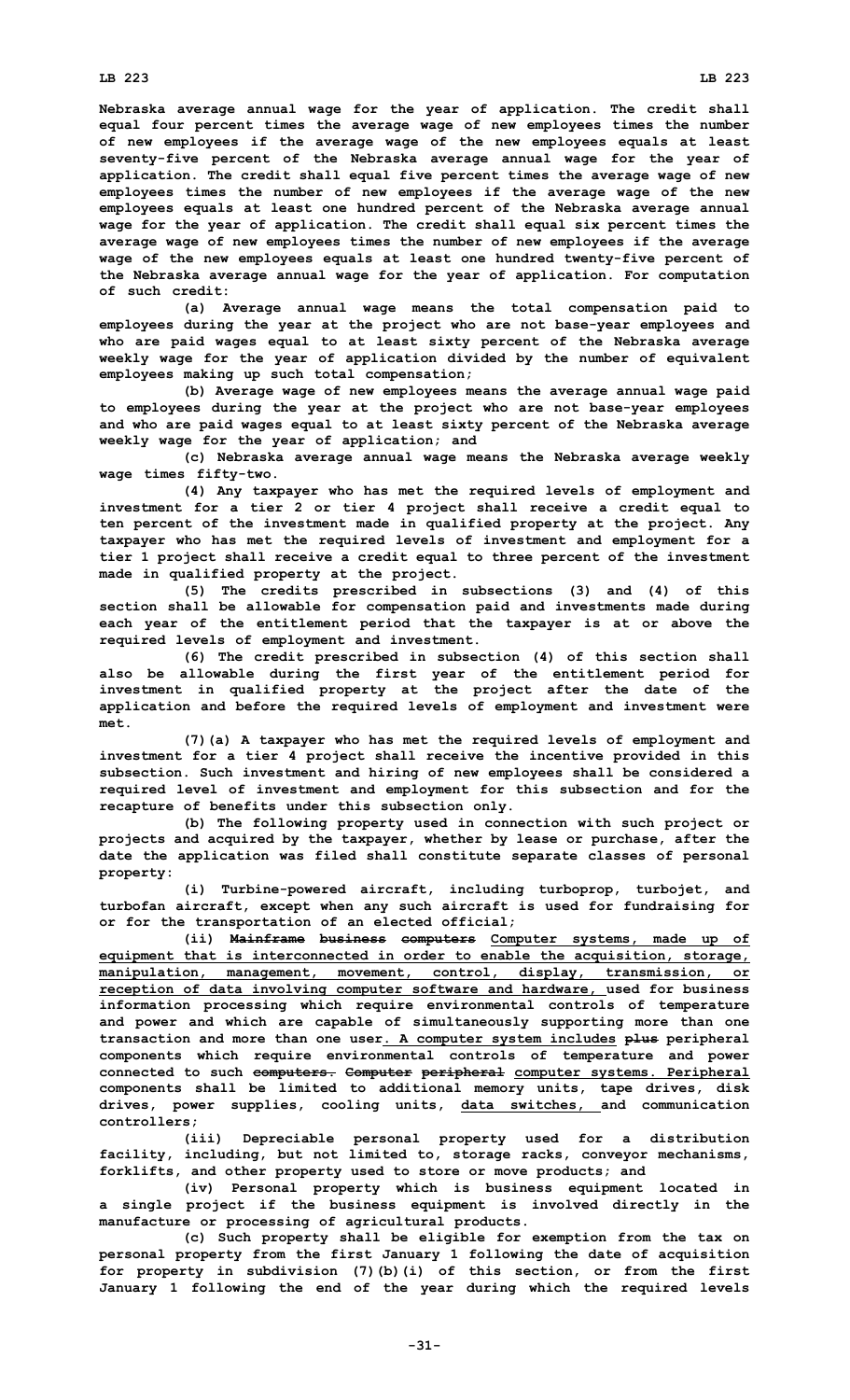**were exceeded for property in subdivisions (7)(b)(ii), (iii), and (iv) of this section, through the ninth December 31 after the first year the any property included in subdivisions (7)(b)(ii), (iii), and (iv) of this section qualifies for the exemption. In order to receive the property tax exemptions allowed by subdivisions (7)(b)(i), (ii), (iii), and (iv) of this section, the taxpayer shall annually file <sup>a</sup> claim for exemption with the Property Tax Administrator on or before May 1. The form and supporting schedules shall be prescribed by the Property Tax Administrator and shall list all property for which exemption is being sought under this section. A separate claim for exemption must be filed for each project and each county in which property is claimed to be exempt. A copy of this form must also be filed with the county assessor in each county in which the applicant is requesting exemption. The Property Tax Administrator shall determine the eligibility of each item listed for exemption and, on or before August 10, certify such to the taxpayer and to the affected county assessor. In determining the eligibility of items of personal property for exemption, the Property Tax Administrator is limited to the question of whether the property claimed as exempt by the taxpayer falls within the classes of property described in subdivision (7)(b) of this section. The determination of whether <sup>a</sup> taxpayer is eligible to obtain exemption for personal property based on meeting the required levels of investment and employment is the responsibility of the Tax Commissioner. Notwithstanding any other provision of law, the Property Tax Administrator shall be allowed access to the applications and such other records of the Department of Revenue as necessary in order to determine the eligibility for exemption.**

**(8) The investment thresholds in this section for <sup>a</sup> particular year of application shall be adjusted by the method provided in this subsection. Beginning October 1, 2006, and each October 1 thereafter, the Producer Price Index for all commodities, published by the United States Department of Labor, Bureau of Labor Statistics, for the most recent available period shall be divided by the Producer Price Index for the first quarter of 2006 and the result multiplied by the applicable investment threshold. The investment thresholds shall be adjusted for cumulative inflation since 2006. If the resulting amount is not <sup>a</sup> multiple of one million dollars, the amount shall be rounded to the next lowest one million dollars. The investment thresholds established by this subsection apply for purposes of project qualifications for all applications filed on or after January 1 of the following year for all years of the project. Adjustments do not apply to projects after the year of application.**

**Sec. 31. Section 77-5803, Revised Statutes Cumulative Supplement, 2006, is amended to read:**

**77-5803 (1) Any business firm which makes expenditures in research and experimental activities as defined in section 174 of the Internal Revenue Code of 1986, as amended, in this state shall be allowed <sup>a</sup> research tax credit as provided in the Nebraska Advantage Research and Development Act. The credit amount shall equal three percent of the amount expended in research and experimental activities by the business firm in the tax year in this state in excess of the base amount. The base amount is the average amount expended in research and experimental activities by the business firm in this state in the two tax years immediately preceding the first tax year that the credit is claimed. fifteen percent of the federal credit allowed under section 41 of the Internal Revenue Code of 1986, as amended. The credit shall be allowed for the first tax year it is claimed and for the four tax years immediately following.**

**(2) The For any business firm doing business both within and without this state, the amount expended in research and experimental activities in this state in any tax year may be determined either by satisfactory proof of purchase or by apportioning the amount deducted of the credit on the federal income tax return to the state based on the average of the property factor as determined in section 77-2734.12 and the payroll factor as determined in section 77-2734.13.**

**Sec. 32. Section 77-5904, Revised Statutes Cumulative Supplement, 2006, is amended to read:**

**77-5904 (1) The Department of Revenue shall accept applications for tax credits from taxpayers who are actively engaged in the operation of <sup>a</sup> microbusiness in a distressed area or who will establish a microbusiness that they will actively operate in <sup>a</sup> distressed area within the current or subsequent tax year. Applications shall be filed by November 1 and shall be complete by December 1 of each calendar year. Any application that is filed after November 1 or that is not complete on December 1 shall be considered to be filed during the following calendar year.**

**(2) The department may convene an advisory committee of individuals with expertise in small business development, lending, and community**